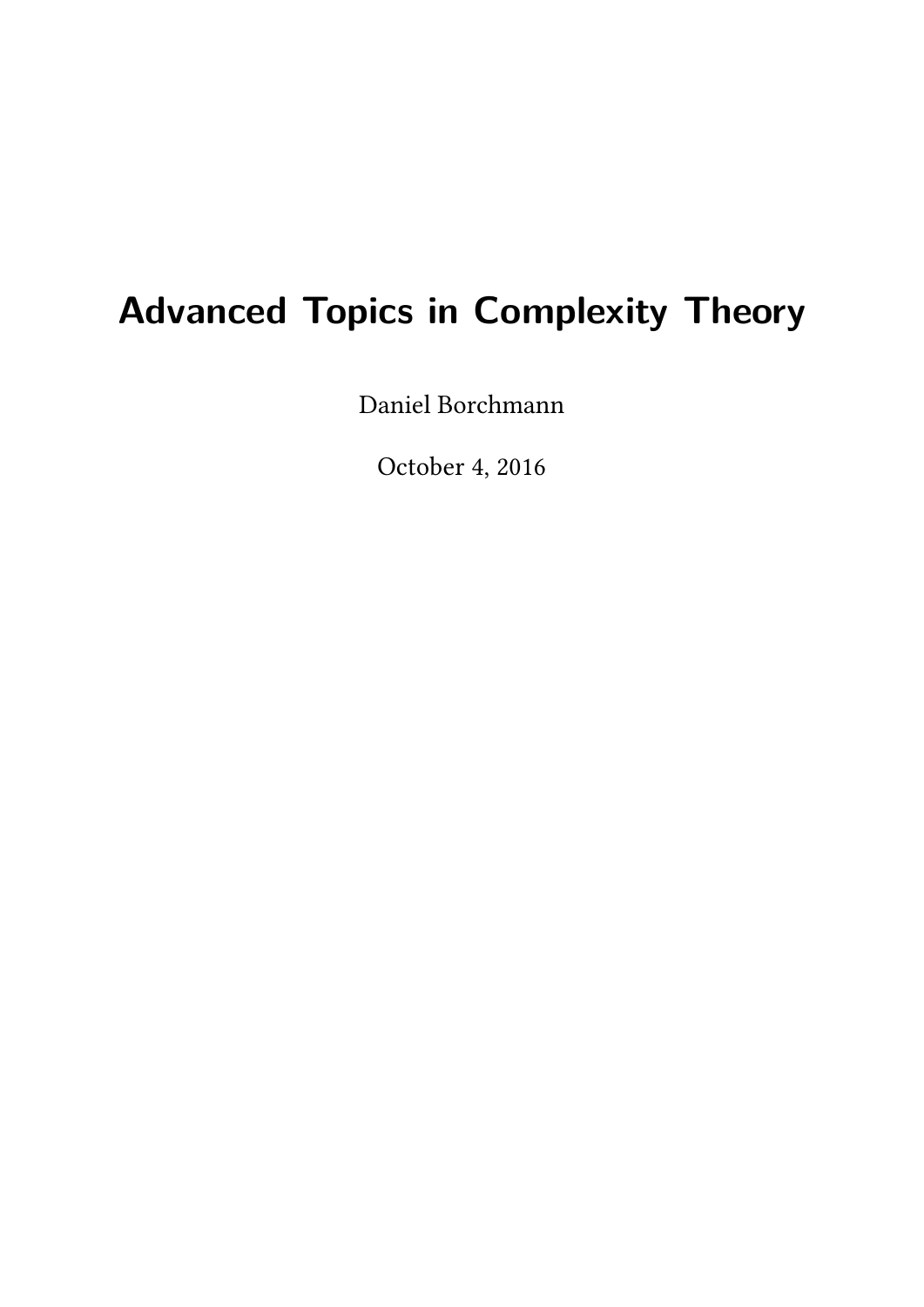# **Contents**

| 1            | <b>Approximation Complexity</b>  |                                                                                                                     |                 |  |
|--------------|----------------------------------|---------------------------------------------------------------------------------------------------------------------|-----------------|--|
|              | 1.1                              |                                                                                                                     | 3               |  |
|              | 1.2                              |                                                                                                                     | $6\overline{6}$ |  |
|              | 1.3                              |                                                                                                                     | 10              |  |
|              | 1.4                              |                                                                                                                     | 14              |  |
| $\mathbf{2}$ | <b>Interactive Proofs</b>        |                                                                                                                     | 18              |  |
|              | 2.1                              | Interactive Proofs Systems with Deterministic Verifiers                                                             | 18              |  |
|              | 2.2                              |                                                                                                                     | 20              |  |
|              | 23                               |                                                                                                                     | 23              |  |
|              | 2.4                              | $IP = PSpace \dots \dots \dots \dots \dots \dots \dots \dots \dots \dots \dots \dots \dots \dots \dots \dots \dots$ | 27              |  |
|              | $2.5^{\circ}$                    |                                                                                                                     | 32              |  |
| 3            | 33<br><b>Counting Complexity</b> |                                                                                                                     |                 |  |
|              | 3.1                              |                                                                                                                     | 33              |  |
|              | 3.2                              |                                                                                                                     |                 |  |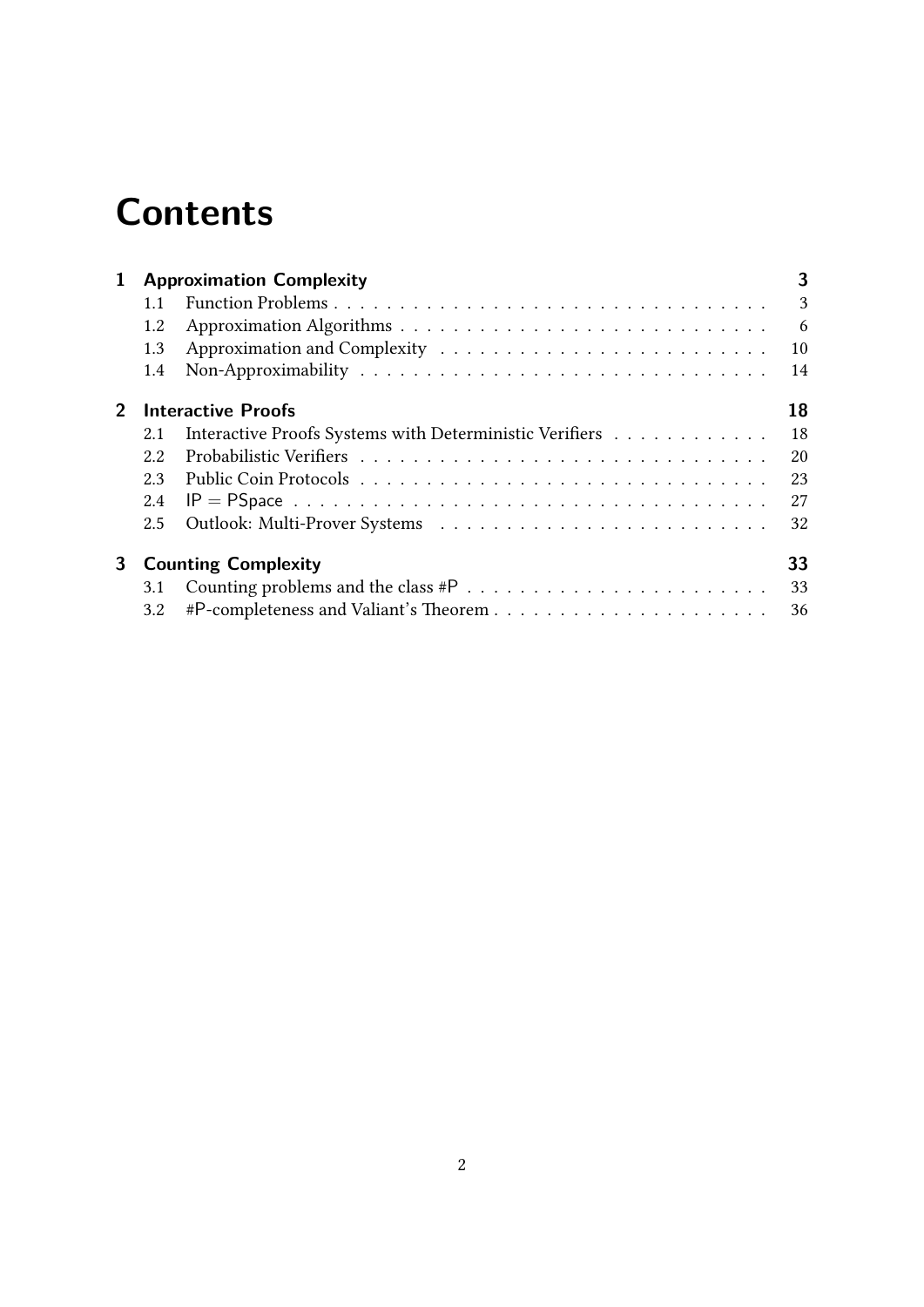## <span id="page-2-0"></span>**1 Approximation Complexity**

Dealing with NP-complete problems in practice may sometimes be infeasible. On the other hand, it is often enough to have approximate solutions to those problems, provided these are not "too bad". However, for this to make sense, it is no longer possible to only consider decision problems.<sup>[1](#page-2-2)</sup>

## <span id="page-2-1"></span>**1.1 Function Problems**

<span id="page-2-3"></span>1.1 Example Let us consider the following "computation problem" associated to SAT: given a propositional formula  $\varphi$ , return a satisfying assignment of  $\varphi$  if one exists, and "no" otherwise. Let us call this problem FSAT ("F" for "function"; note however that for a satisfiable formula  $\varphi$  there may be more than one satisfying assignment – the "functional" aspect thus does not really correspond to the mathematical notion of a function).

It is clear that when we can solve FSAT in polynomial time, we can also solve SAT in polynomial time. The converse is also true: if  $SAT \in P$ , then FSAT can be solved in polynomial time as well. This can be done as follows: let  $x_1, \ldots, x_n$  be the variables in  $\varphi$ . We first check whether  $\varphi$  is satisfiable, and return "no" if it is not. Otherwise, we set  $x_1 =$  true and ask whether  $\varphi$  is still satisfiable. If it is, we fix  $x_1 =$  true, and otherwise  $x_1 =$  false. In any case, we continue with  $x_2, x_3, \ldots, x_n$ . It is easy to see that when we have fixed  $x_n$ , we have obtained a satisfying assignment of  $\varphi$ . Moreover, the procedure runs in polynomial time in  $|\varphi|$ , provided that we can solve SAT in polynomial time.

The previous example illustrates a property of SAT that is called "self-reducibility": we can solve FSAT by considering instances of SAT of equal or smaller size. The same technique also works for other problems.

**1.2 Example** Let us consider the traveling salesperson problem (TSP): given an undirected (complete) graph  $G$  with non-negative edge weights, find a Hamiltonian cycle in  $G$ , called a tour, with minimal total weight. We shall show that we can solve this optimization problem, provided we have access to an oracle for the decision variant  $TSP<sub>D</sub>$ .

Let  $G = (V, E, w)$  be an edge-weighted graph and let n be the length of the encoding  $\langle G \rangle$ of G. The cost of a shortest tour on G is then between 0 and  $2^n$ . Using binary search, we can find the cost C of the optimal tour with at most  $\mathcal{O}(n)$  calls to TSP<sub>D</sub>.

Once C is fixed, we create instances of  $TSP<sub>D</sub>$  where the budget is fixed to be C, but where the weights of the underlying graph  $G$  have been altered. More precisely, for all edges

<span id="page-2-2"></span><sup>&</sup>lt;sup>1</sup>The content of this part of the lecture is based on: Christos H. Papadimitriou: *Computational Complexity*, Addison-Wesley, 1995, Section 10.3 and Chapter 13, and: Sanjeev Arora and Boaz Barak: Computational Complexity A Modern Approach, Cambridge University Press, 2009, Chapter 11.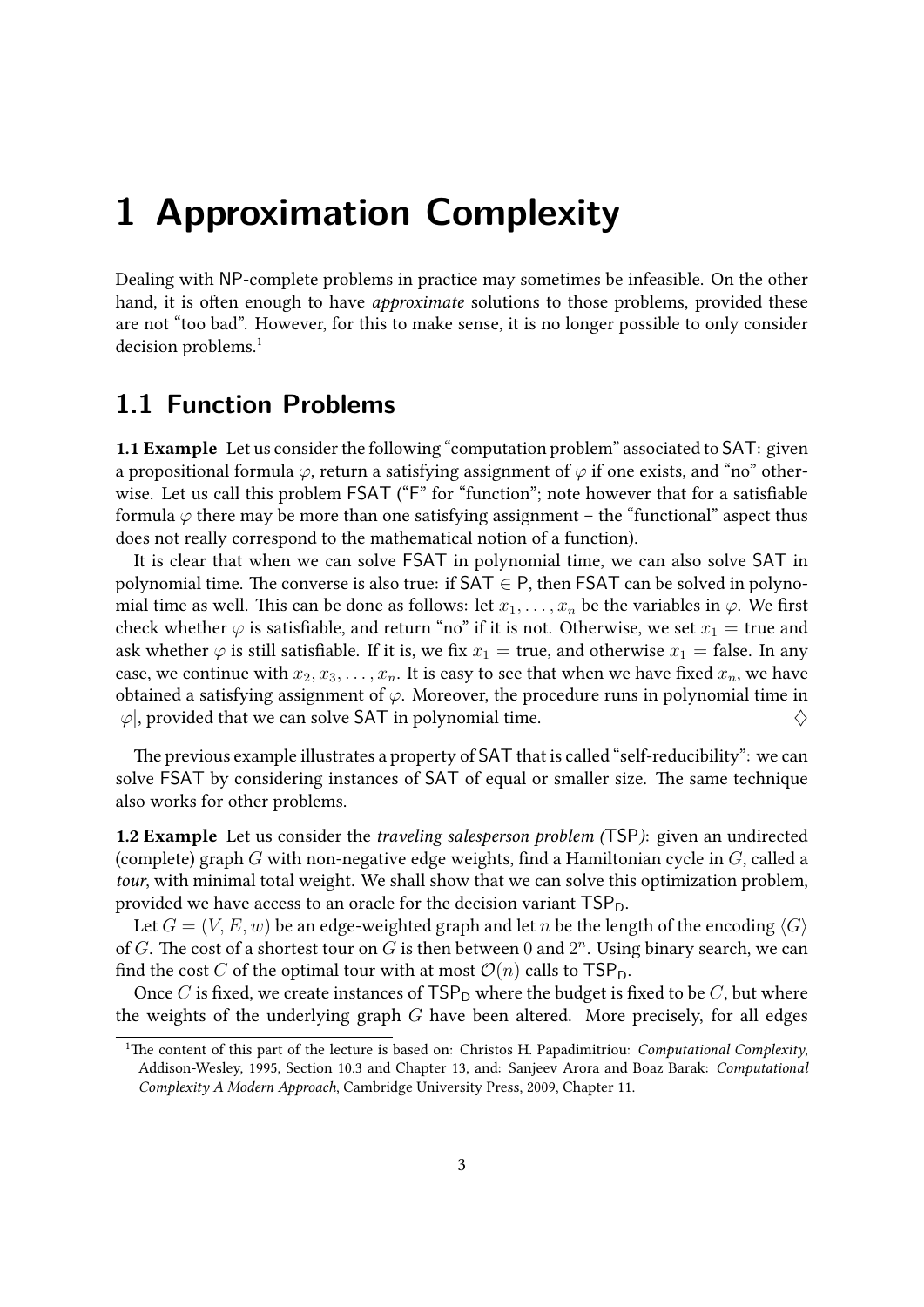$\{i,j\} \in E$  we successively set its weight to  $C + 1$ . For each such modification we ask whether G still has a tour of length C or less. If yes, the edge  $\{i, j\}$  is not part of some optimal tour, and we can freeze its cost at  $C + 1$ . Otherwise, we restore the weight of  $\{i, j\}$ to the previous value. It is easy to see that after  $\mathcal{O}(n^2)$  calls to TSP<sub>D</sub>, the only edges with weights below  $C + 1$  form an optimal tour in G.

We can formalize the relationship between decision and function problems in the following way: let  $L \in \mathsf{NP}$ . Then there exists a polynomial-time TM K and some polynomial  $p(n)$  such that

$$
L = \{ x \in \Sigma^* \mid \exists y. |y| \le p(|x|) \land (x, y) \in \mathcal{K} \}.
$$

The function problem associated to  $L$ , denoted  $FL$ , is then the following computation problem:

Given x, find y such that  $|y| \leq p(|x|)$  and  $(x, y) \in K$ . If no such y exists, return " $no$ ".

We next provide a more formal definition of function problems.

**1.3 Definition** A function problem over  $\Sigma$  is a pair  $Q = (I, R)$ , where  $I \subseteq \Sigma^*$  is called the set of instances of Q and  $R \subseteq \Sigma^* \times \Sigma^*$ . Both I and R must be decidable in polynomial time. For  $x \in I$ , define  $F(x)$  to be the set of *feasible solutions* of x, consisting of all y such that  $(x, y) \in R$ . A TM *M* solves the function problem *Q* if it returns for each instances  $x \in I$ some  $y \in F(x)$  if  $F(x) \neq \emptyset$ , and rejects x otherwise.

Call a function problem  $(I, R)$  polynomially balanced if there exists some polynomial p such that  $(x, y) \in R$  implies  $|y| \leq p(|x|)$ . The class FNP consists of all polynomially balanced function problems  $(I, R)$ . The set FP is the subset of FNP consisting of all function problems solvable in polynomial time.  $\Diamond$ 

We have

- FSAT  $\in$  FNP, but is is neither known nor expected that FSAT  $\in$  FP.
- FHornSAT ∈ FP.
- Finding perfect matchings in bipartite graphs is in FP.
- FTSP $p \in FNP$ .

Note that, on the other hand, it is not known whether TSP is in FNP. The reason is that a given tour cannot be checked easily for being optimal (for all we know). Moreover, TSP is complete for the class  $\mathsf{FP}^{\mathsf{NP}}$  of all function problems computable in polynomial time with access to an NP oracle. We shall discuss this in some future exercise.

Note that each problem in FNP can be solved in non-deterministic polynomial time. Conversely, for each function problem  $L = (I, R)$  that is solvable in non-deterministic polynomial time, there exists a function problem  $L' = (I, R') \in {\sf FNP}$  such that

• each solution to some instance of  $L'$  is a solution for the same instance of  $L$ ;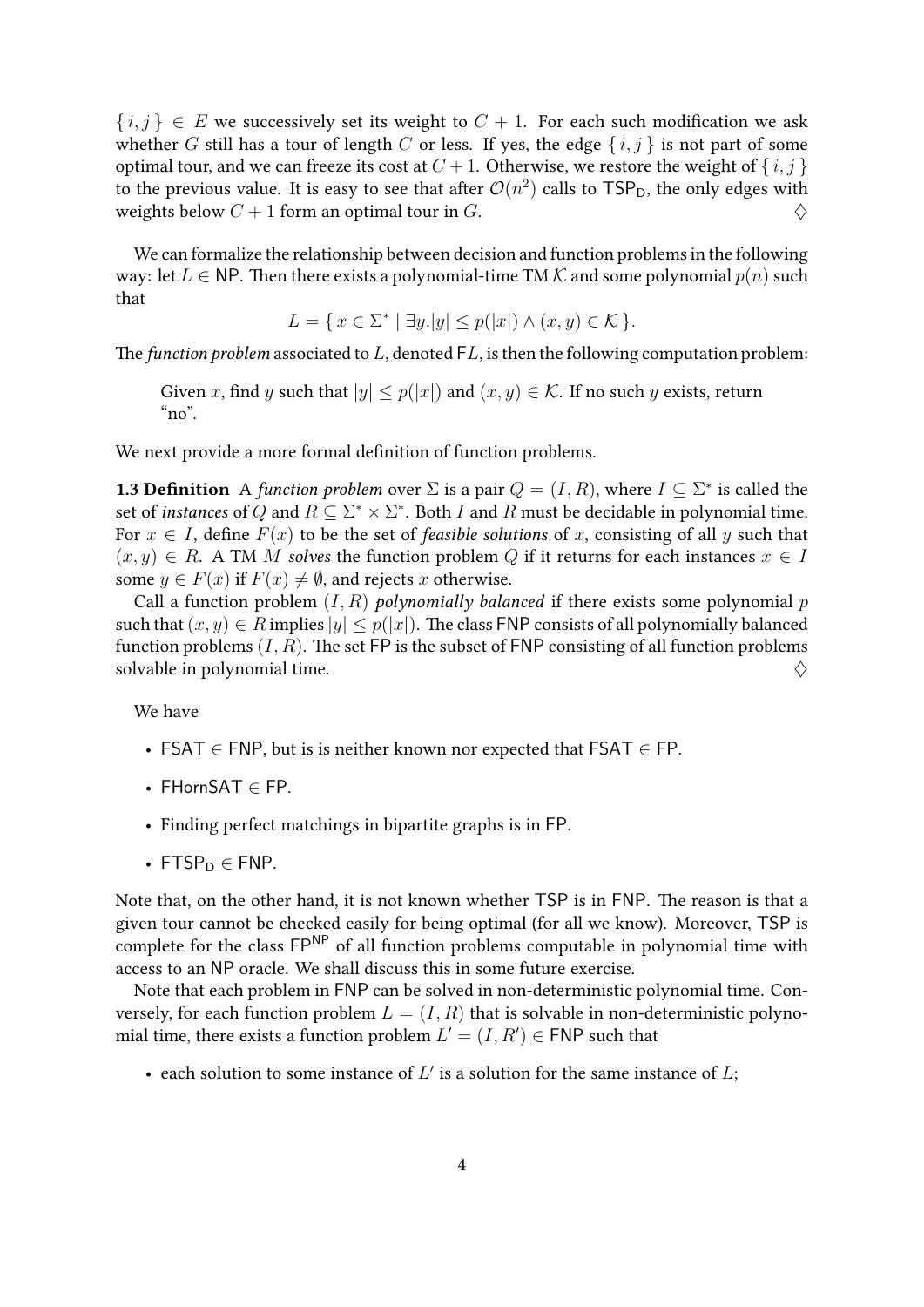• if some instance of  $L'$  does not have a solution, neither has the same instance of  $L$ .

Indeed, if  $M$  is some polynomial-time NTM solving  $L$ , let  $p$  be some bounding polynomial of the runtime of M. Define  $R'$ 

$$
R' = \{ (x, y) \mid |y| \le p(|x|) \land (x, y) \in R \}.
$$

Because of this, we can identify problems in FNP with function problems solvable in nondeterministic polynomial time.

**1.4 Definition** Let A, B be two function problems. We say that A reduces to B (in logarithmic space) if and only if the following is true: there exist logspace-computable functions  $f$ and  $q$  such that

- 1. if x is an instance of A, then  $f(x)$  is an instance of B;
- 2. if  $f(x)$  does not have a solution, then x does not have a solution;
- 3. if z is a solution for  $f(x)$ , then  $q(z)$  is a solution for x.

The problem A is *complete* for a class  $\mathsf{F}\mathcal{C}$  of function problems if and only if  $A \in \mathsf{F}\mathcal{C}$  and all problems in FC reduce to A.  $\Diamond$ 

It is not hard to see that FP and FNP are closed under reductions (using the convention for FP and FNP as discussed above), and that reductions compose. It is also not hard to show that FSAT is FNP-complete. From Example [1.1](#page-2-3) we know that FSAT can be solved in polynomial time if and only if SAT can be. Thus we have obtained the following result.

**1.5 Theorem**  $FP = FNP$  if and only if  $P = NP$ .

Because of this close relationship between FNP/FP and NP/P, one could think that studying function problems does not add any value. However, among the problems in FNP there is a special class of function problems that are guaranteed to never say "no", corresponding to  $L = \Sigma^*$ .

**1.6 Example** Consider the problem Factoring: given  $N \in \mathbb{N}$ , find its *prime decomposition* 

$$
N=p_1^{k_1}\ldots p_m^{k_m}.
$$

Since Primes  $\in$  P, checking whether a tuple  $(p_1, k_1, \ldots, p_m, k_m)$  denotes the prime decomposition of  $N$  can be done in polynomial time. Alternatively, one could also supply *primality* certificates for  $p_1, \ldots, p_m$  (such certificates of polynomial length exist; see exercises).  $\diamondsuit$ 

It is not known whether Factoring can be solved in polynomial time. However, in contrast to FSAT, Factoring never returns no on valid instances.

**1.7 Definition** A function problem  $Q = (I, R)$  is called *total* if and only if for each  $x \in I$ there exists a  $y \in \Sigma^*$  such that  $(x, y) \in R$ . The class of all total function problems in FNP is denoted TFNP.  $\diamondsuit$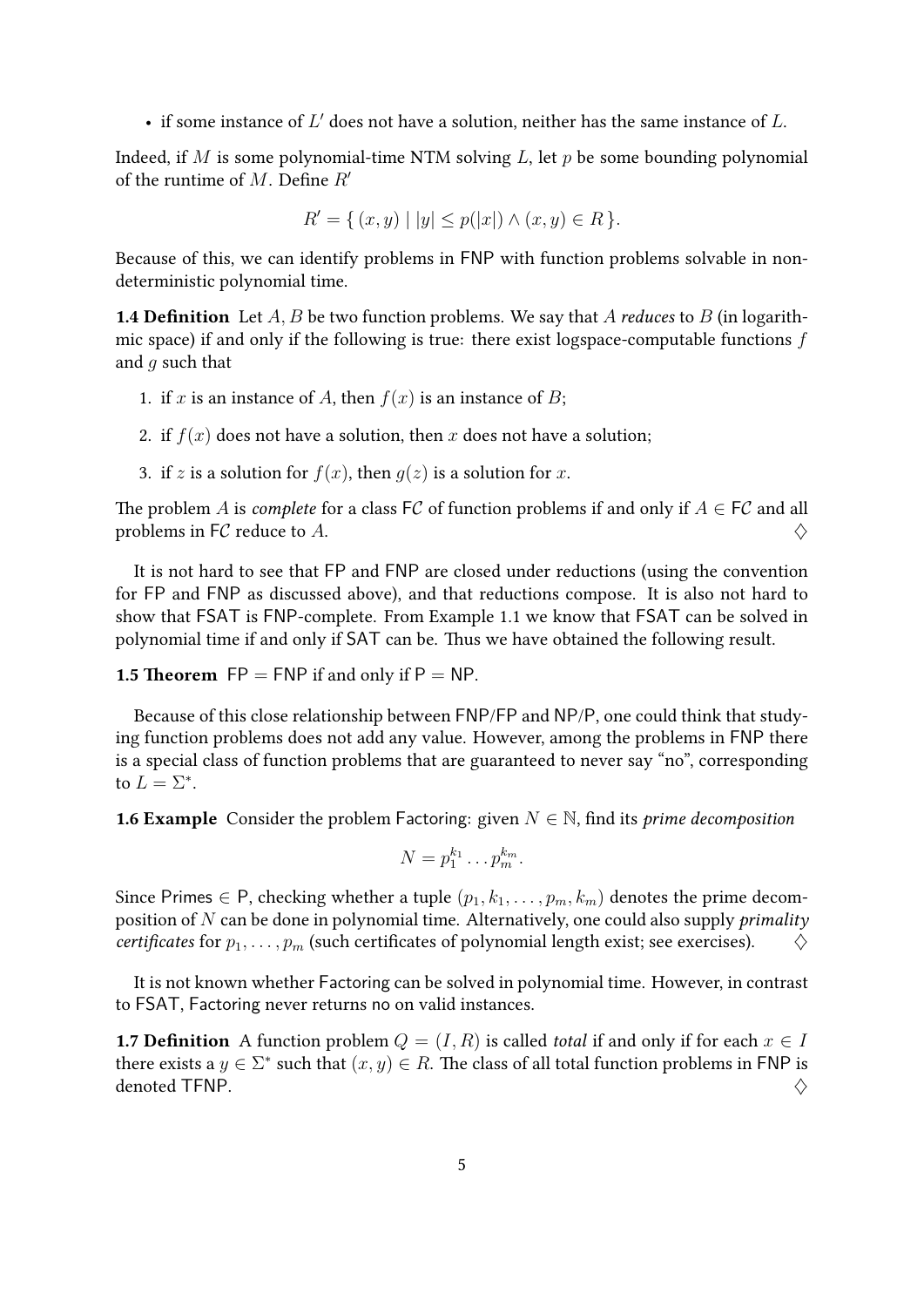## <span id="page-5-0"></span>**1.2 Approximation Algorithms**

Function problems in TFNP are always guaranteed to have a solution. However, for practical concerns, some of these solutions may be preferred over others, e.g., if they minimize costs.

**1.8 Definition** An *optimization problem* is a tuple  $(Q, \text{cost}, \text{opt})$ , where  $Q$  is a total function problem,  $cost(y) \in \mathbb{N} \setminus \{0\}$  for each solution y of Q, and opt  $\in \{\min, \max\}$ . For an instance x of Q the *optimal cost*  $OPT(x)$  of x is defined as

$$
\text{OPT}(x) = \text{opt}_{s \in F(x)} \text{cost}(s).
$$

A Turing machines solves the optimization problem  $(Q, \text{cost}, \text{opt})$  if for each instance x of Q the Turing machine accepts and returns a solution  $y \in F(x)$  such that  $OPT(x) = \text{cost}(y)$ .

An optimization problem (Q, cost, opt) is called an NP-optimization problem if  $Q \in \mathsf{TFNP}$ and cost is computable in polynomial time. The class of all NP-optimization problems is denoted NPO.  $\Diamond$ 

Examples of NP-optimization problems are not hard to find:

- MinVertexCover: given an undirected graph, find a minimal vertex cover;
- TSP (on complete graphs);
- Knapsack: given weights  $w_1, \ldots, w_n \in \mathbb{N}$ , a weight limit  $W \in \mathbb{N}$  and  $v_1, \ldots, v_n \in \mathbb{N}$ , find  $S \subseteq \set{1, \ldots, n}$  such that  $\Sigma_{i \in S} w_i \leq W$  and  $\Sigma_{i \in S} v_i$  is maximal.

It is clear that solving optimization problems is at least as hard as solving the corresponding decision problem: if  $A = (Q, \text{cost}, \text{opt})$  is an optimization problem, then the corresponding decision problem  $A_D$  is

| Input:    | An instance x of Q and some $k \in \mathbb{N}$                          |
|-----------|-------------------------------------------------------------------------|
| Question: | Does there exist a solution $y \in F(x)$ such that $cost(y) \leq k$ (if |
|           | $opt = min)$ or $cost(y) \ge k$ (if opt = max)?                         |

Indeed, if  $A \in \text{NPO}$ , then  $A_D \in \text{NP}$ . Furthermore, it is easy to see that if  $A_D$  can be solved in polynomial time, then  $OPT(x)$  can be computed in polynomial time for each instance x of Q. In some cases (as in TSP), this allows to compute an optimal solution in polynomial time as well.

An advantage of optimization problems is that we can ask for approximate solutions.

**1.9 Definition** Let  $(Q, \text{cost}, \text{opt})$  be an optimization problem. Let M be a Turing machine that for each instance x of Q returns a solution  $M(x) \in F(x)$ . We say that M is an  $\varepsilon$ approximation algorithm for some  $\varepsilon \in [0,1]$  if for all  $x \in I$  we have

$$
\frac{|\text{cost}(M(x)) - \text{OPT}(x)|}{\max(\text{cost}(M(x)), \text{OPT}(x))} \le \varepsilon.
$$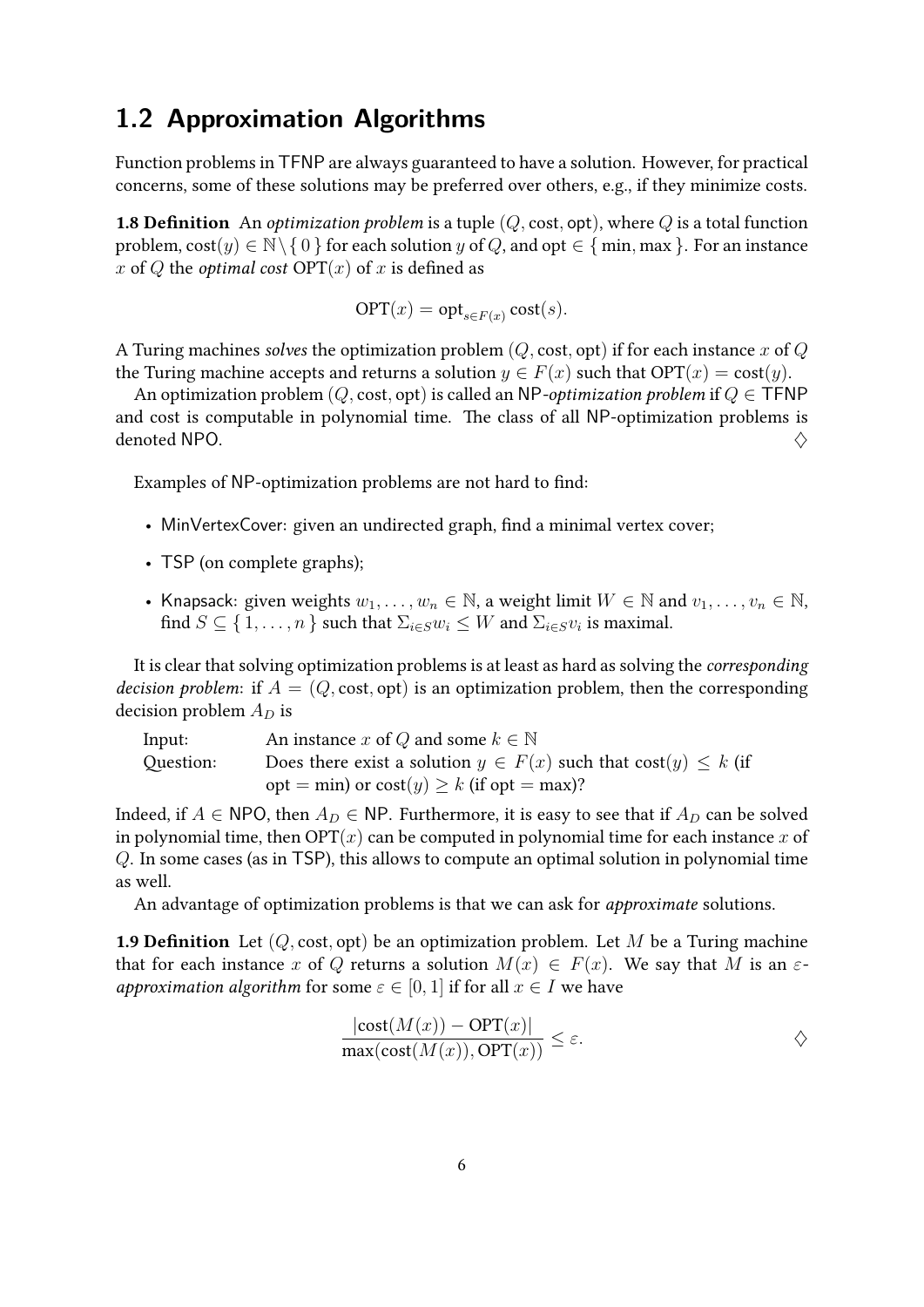Note that since  $cost(M(x))$  is positive, the fraction is well-defined for each instance x.

The intuition behind the above definition is that an  $\varepsilon$ -approximation algorithm always returns a solution whose *relative error* is at most  $\varepsilon$ . Indeed, for maximization problems (opt = max), a solution returned by an  $\varepsilon$ -approximation algorithm will never be smaller than (1 –  $\varepsilon$ )  $\cdot$  OPT(x). On the other hand, for minimization problems the returned solution will never be larger than  $\frac{1}{1-\varepsilon}\cdot\mathop{\rm{OPT}}(x).$  In other words, if  $C$  is the cost of the returned solution, then  $(1 - \varepsilon) \cdot C \le \text{OPT}(x)$ .

Question: given an NP-optimization problem, what is the smallest  $\varepsilon$  for which a polynomialtime  $\varepsilon$ -approximation algorithm for this problem exists?

**1.10 Definition** The *approximation threshold* for an optimization problem A is the infimum over all  $\varepsilon \geq 0$  such that there exists a polynomial-time  $\varepsilon$ -approximation algorithm for A.  $\diamondsuit$ 

*Clear*: if  $P = NP$ , then each NP-optimization problem has approximation threshold 0. Furthermore, the approximation threshold of an optimization problem can be anywhere between 0 (arbitrary close approximation) and 1 (no approximation). We shall see examples of problems that exhibit a wide range of different approximation thresholds.

**1.11 Example** A very simple algorithm for finding a vertex cover is the following: let  $G =$  $(V, E)$  be an undirected graph.

 $C = \emptyset$ while  $E \neq \emptyset$  do choose  $\{i, j\} \in E$ add  $i, j$  to  $C$ delete  $i, j$  from  $G$ 

It is clear that this returns a vertex cover of  $G$ . But how good is this cover in terms of approximation?

Note that  $C$  contains  $\frac{1}{2}|C|$  edges of  $G$ , each two of them being disjoint (i.e.,  $C$  is a *matching* in  $G$ ). Every vertex cover (including the optimal one) must contain at least one vertex from each edge of a matching. Therefore, OPT $(G) \geq \frac{1}{2}$  $\frac{1}{2}|C|$  and thus

$$
\frac{|C| - \text{OPT}(G)}{|C|} \le \frac{1}{2}.
$$

Hence the approximation ratio of MinVertexCover is at least  $\frac{1}{2}$ . Surprisingly, no better approximation algorithm is known, and there are results indicating that none exists.  $\Diamond$ 

MinVertexCover is a problem that allows for non-trivial approximation algorithms. However, there are problems in NPO for which this is not the case, unless  $P = NP$ .

**1.12 Theorem** Unless  $P = NP$ , the approximation threshold for TSP is one.

*Proof* Assume that there exists a polynomial-time  $\varepsilon$ -approximation algorithm for TSP for some  $\varepsilon$  < 1. We shall show that in this case Hamiltonian Cycle can be solved in polynomial time. As this problem is NP-complete, we obtain  $P = NP$ .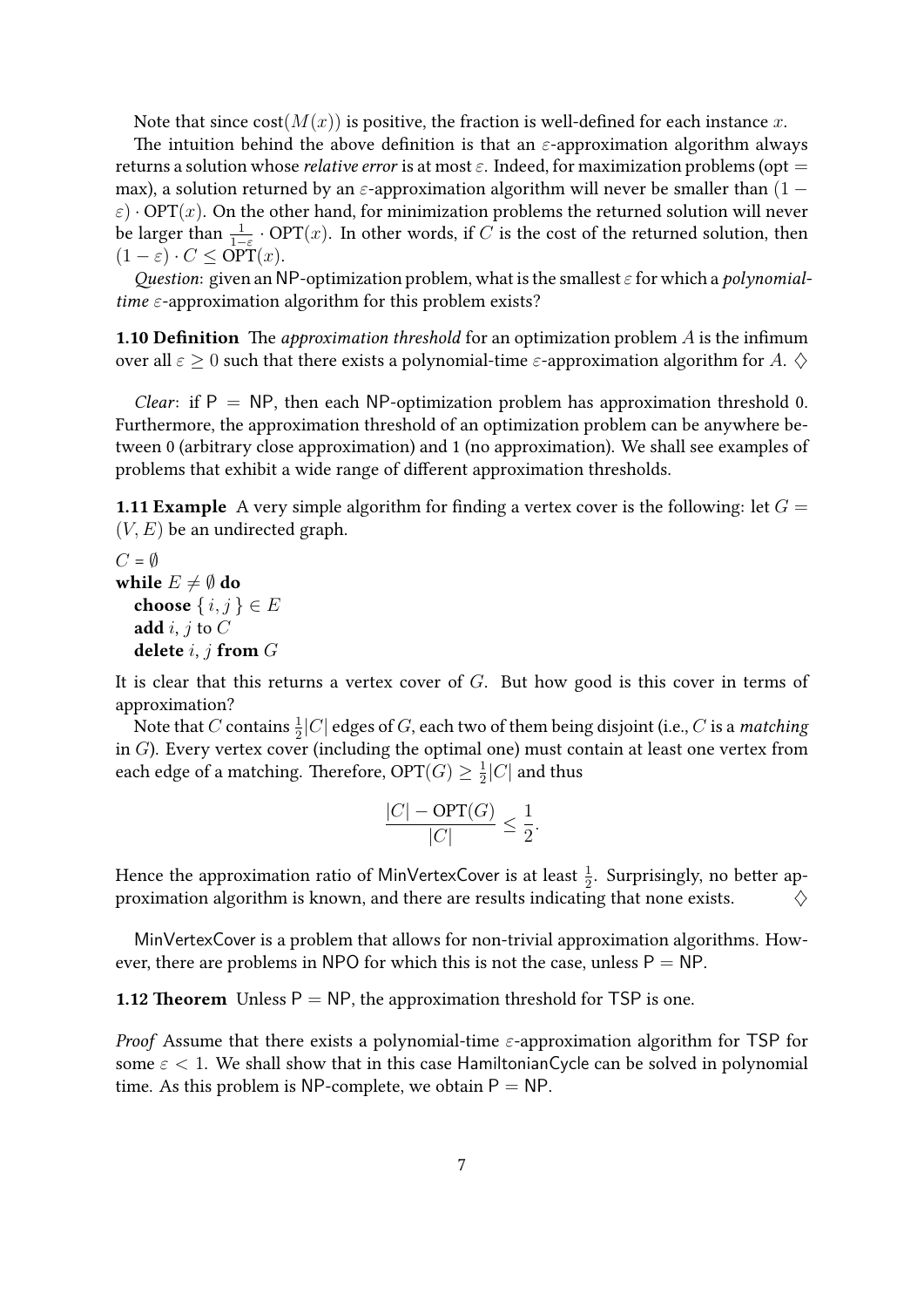Let  $G = (V, E)$  be an undirected graph. We construct an instance of TSP as follows: each vertex of G is considered as a city, and the distance between two cities  $i, j \in V$  is 1 if  $\{i,j\}\in E$ , and  $\frac{1}{1-\varepsilon}\cdot |V|$  otherwise.

Then

- if there exists a tour of total cost  $|V|$ , then this tour will only visit unit edges and thus constitutes a Hamiltonian cycle in G.
- if the shortest tour has length greater than  $|V|$ , then G does not have a Hamiltonian cycle.

We can decide which of these cases is true by employing our approximation algorithm:

- if a tour of length  $|V|$  is returned, then G has a Hamiltonian cycle.
- if a tour is returned that contains an edge with weight  $\frac{1}{1-\varepsilon} \cdot |V|$ , then the cost of the overall tour is strictly greater than  $\frac{1}{1-\varepsilon} \cdot |V|$ . Since our approximation algorithm is guaranteed to return a solution y such that the optimum is at least  $(1 - \varepsilon) \cdot \text{cost}(y)$ , we obtain that the optimal tour has length greater than  $|V|$ . Thus, G does not have a Hamiltonian cycle.

The other extreme is that a problem has  $\varepsilon$ -approximation algorithms for any  $\varepsilon > 0$ . This is the case for Knapsack.

**1.13 Theorem** The approximation threshold for Knapsack is 0, i.e., for each  $\varepsilon > 0$  there exists a polynomial-time  $\varepsilon$ -approximation algorithm for Knapsack.

Indeed, approximating an optimization problem containing numbers suggest an immediate approach, namely to trade *accuracy* for speed: when ignoring the trailing b bits of some of the numbers involved in the problem instance, we may obtain a problem that is easier to solve. This is just what it happens in the case of Knapsack.

*Proof* Let an instance of Knapsack be given, that is some positive value  $v_1, \ldots, v_n$ , some non-negative values  $w_1, \ldots, w_n$ , and some maximal weight W. We are then seeking a set  $S \subseteq \{1, \ldots, n\}$  such that  $\sum_{i=1}^n w_i \leq W$  and  $\sum_{i=1}^n v_i$  is maximal.

From the introductory course on complexity theory we know that Knapsack can be solved in pseudopolynomial time: if all the numbers in the instances of Knapsack are spelled out in unary, then the problem is in P. To see this, one can give an algorithm based on *dynamic* programming. We shall recall this algorithm here.

Let  $V = \max\{v_1, \ldots, v_n\}$  and denote with  $W(i, v)$ , for  $1 \le i \le n$  and  $1 \le v \le nV$ , the minimal weight attainable when choosing among the first  $i$  items such that the overall value is exactly  $v$ . We then have the following connection:

$$
W(i + 1, v) = \min\{W(i, v), W(i, v - v_{i+1}) + w_{i+1}\}.
$$

Setting  $W(0, v) = \infty$  and  $W(0, 0) = 0$  for all feasible v we obtain an algorithm that solves Knapsack in time  $\mathcal{O}(n^2V)$ : simply choose the maximal v such that  $W(n, v) \leq W$ .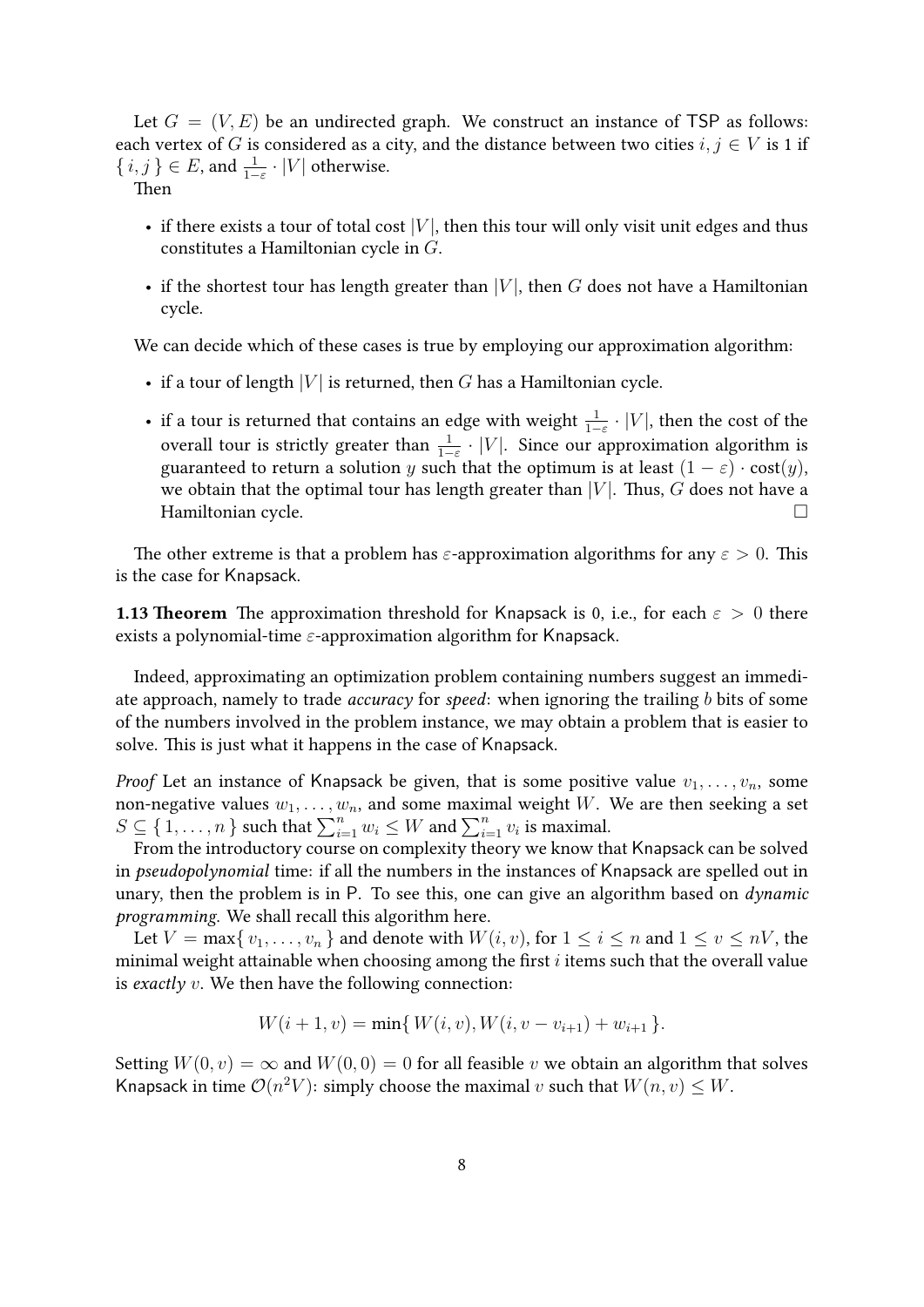Now let us put the idea into practice of truncating  $b$  bits of the involved numbers. More precisely, let us introduce for our instance  $(v_1, \ldots, v_n, W, w_1, \ldots, w_n)$  an *approximate* instance  $(v'_1, \ldots, v'_n, W, w_1, \ldots, w_n)$  where  $v'_i$  is the same value as  $v_i$  with the last  $b$  bits set to zero, i.e.,

$$
v'_i = 2^b \left\lfloor \frac{v_i}{2^b} \right\rfloor.
$$

Then we can solve the approximate instance in time  $\mathcal{O}(n^2 V/2^b)$ , because we can apply our dynamic programming algorithm to the approximate instance where we just ignore the last b bits, and re-adding them to the final solution.

Suppose we obtain an approximate solution  $S^{\prime}$  in this way, and let  $S$  be an optimal solution for the original instance. We then have the following chain of inequalities:

$$
\sum_{i \in S} v_i \ge \sum_{i \in S'} v_i \ge \sum_{i \in S'} v'_i \ge \sum_{i \in S} v'_i \ge \sum_{i \in S} (v_i - 2^b) \ge \sum_{i \in S} v_i - n2^b.
$$

The first inequality is true because  $S$  is optimal for the original instance, and the second one is true because  $v_i \geq v'_i$ . The next one is due to the optimality of S' for the approximate instance. Finally,  $v'_i \geq v_i - 2^b$  and  $|S| \leq n$  yield the last two inequalities. Therefore, the difference between the optimal values of  $S'$  and  $S$  is at most  $n2^b$ . Using the fact that  $V$  is a lower bound on the optimal value of the original instance (assuming that  $w_i \leq W$  for all i) we obtain, we obtain an approximation ratio of

$$
\varepsilon = \frac{n2^b}{V}.
$$

Now given  $\varepsilon > 0$  we can set  $b = \lfloor \log_2(\varepsilon V / n) \rfloor$  to see that the above algorithm is an ε-approximation algorithm that runs in time  $\mathcal{O}(n^2 V/2^b) = \mathcal{O}(n^3 / \varepsilon)$ , which is a polynomial  $n.$ 

Note that each optimization problem with approximation threshold 0 has a sequence of approximation algorithms such that the corresponding error ratios converge to 0. Indeed, in the case of Knapsack, those approximation algorithms are very well behaved: it is just the same algorithm supplied with different values of  $\varepsilon$ . Those algorithms are so nice, they get an extra name.

**1.14 Definition** A polynomial-time  $\varepsilon$ -approximation scheme (PTAS) for an optimization problem A is an algorithm that returns for each  $\varepsilon > 0$  and each instance x of A a solution of A with relative error at most  $\varepsilon$  in time bounded by some polynomial  $p_{\varepsilon}(|x|)$  that only depends on  $\varepsilon.$  Such an approximation scheme is called  ${\it fully}$  polynomial if  $p_\varepsilon(|x|)=p(|x|,\frac{1}{\varepsilon})$  $\frac{1}{\varepsilon}$ ) for some fixed polynomial  $p$ .

It can be shown that, unless  $P = NP$ , not every problem with a polynomial-time approximation scheme also has a fully polynomial-time approximation scheme.

<span id="page-8-0"></span>It is also interesting to see that some closely related problems like MinVertexCover and MaxIndependentSet can behave quite differently when it comes to approximation.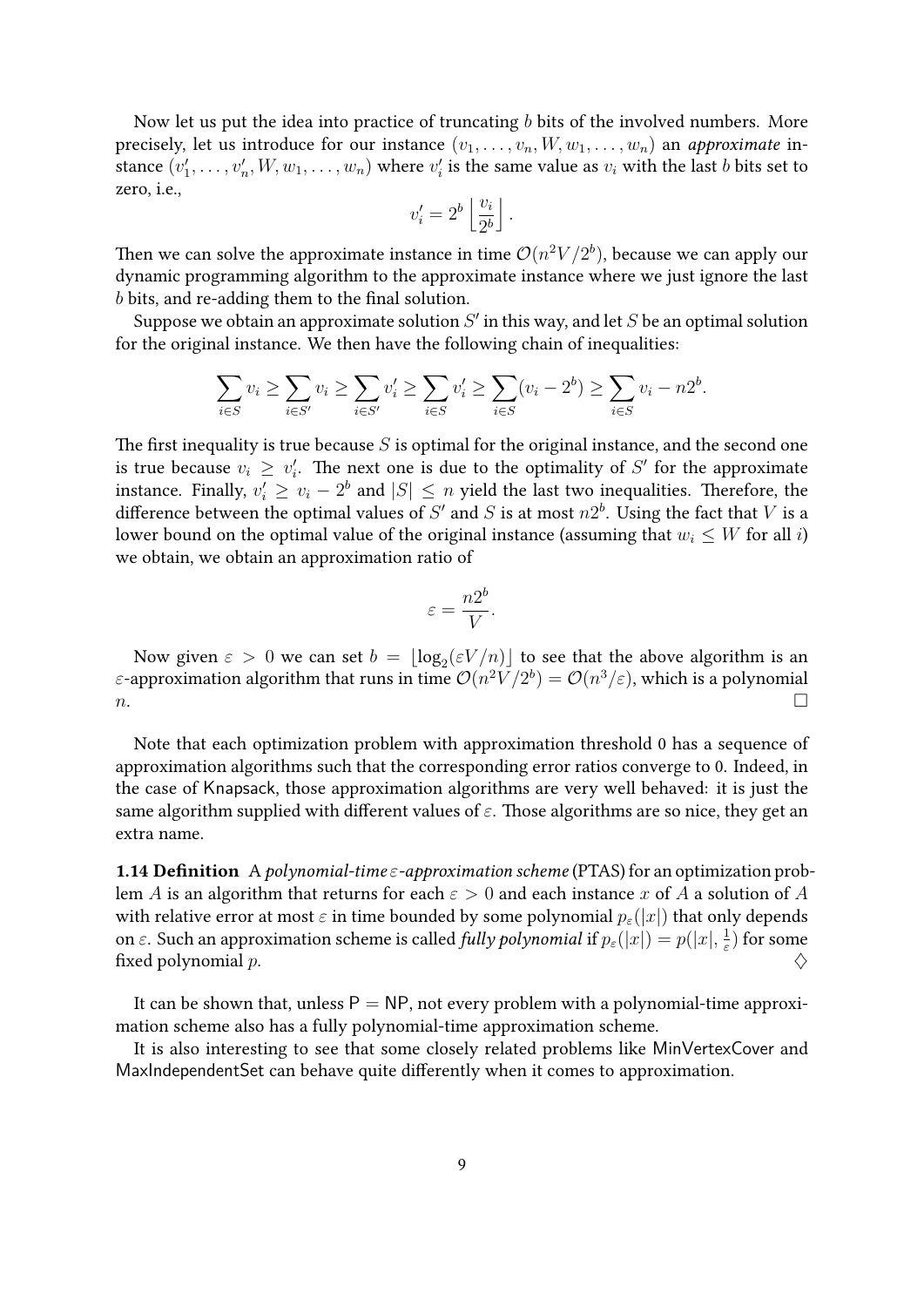**1.15 Theorem** If there is an  $\varepsilon_0$ -approximation algorithm for MaxIndependentSet for any  $\varepsilon_0$  < 1, then there is a polynomial-time approximation scheme for MaxIndependentSet. In other words, the approximation threshold for MaxIndependentSet is either 0 or 1.

The proof makes use of the following *product construction*: let  $G = (V, E)$  be a graph. The square of G is the graph  $G^2$  with vertex set  $V \times V$  and edges

$$
\{ ((u, v), (u', v')) \mid (u = v \land (u', v') \in E) \text{ or } (u, v) \in E \}.
$$

It is easy to see that  $G$  has an independent set of size  $k$  if and only if  $G^2$  has an independent set of size  $k^2$ . Indeed, if  $I \subseteq V$  is independent, then so is

$$
\{(u, v) \mid u, v \in I\}
$$

in  $G^2$ . Conversely, if  $I' \subseteq V \times V$  is independent and  $|I'| \geq k$ , then both

$$
I_1 = \{ u \mid (u, v) \in I' \},
$$
  
\n
$$
I_2 = \{ v \mid (u, v) \in I' \}
$$

are independent in  $G$ , and one of these sets must have size at least  $\sqrt{k}$ , because  $|I_1|\!\cdot\!|I_2|\geq |I'|$ .

Proof (Theorem [1.15\)](#page-8-0) Assume that an  $\mathcal{O}(n^k)$ -time bounded  $\varepsilon_0$ -approximation algorithm for MaxIndependentSet exists. Let  $G$  be a graph with a maximal independent set of size  $r$ .

If we apply our hypothetical approximation algorithm to  $G^2$ , then we obtain an independent set of size at least  $(1-\varepsilon_0)\cdot r^2.$  From this we can obtain an independent set of  $G$  of size  $\sqrt{(1-\varepsilon_0)}$  *r.* We thus obtain an  $\mathcal{O}(n^{2k})$ -time bounded  $\varepsilon_1$ -approximation algorithm with  $\varepsilon_1 = 1 - \sqrt{1 - \varepsilon_0} < \varepsilon_0.$ 

For a given  $\varepsilon > 0$  we can repeat the product construction

$$
\ell = \left\lfloor \log_2 \frac{\log_2(1 - \varepsilon_0)}{\log_2(1 - \varepsilon)} \right\rfloor
$$

many times to obtain an  $\mathcal{O}(n^{2^\ell k}) = \mathcal{O}(n^{k \cdot \log(1-\varepsilon_0)/\log(1-\varepsilon)})$ -time bounded ε-approximation algorithm for MaxIndependentSet. This yields the desired approximation scheme.  $\Box$ 

## <span id="page-9-0"></span>**1.3 Approximation and Complexity**

Given our lack of knowledge about the  $P = NP$  question, the best thing we can hope for an NPO-problem is to obtain a polynomial-time approximation scheme for it. Again, answering the questions of whether such a PTAS exists is hard. We therefore employ our usual approach of "complete problem" to show that the existence of a PTAS for certain problems implies the existence of PTAS for others. For this, however, we first need a suitable definition of a reduction that preserves approximability.

**1.16 Definition** Let  $A, B$  be optimization problems. An *L-reduction* from  $A$  to  $B$  is a pair  $(f, q)$  of logspace-computable functions such that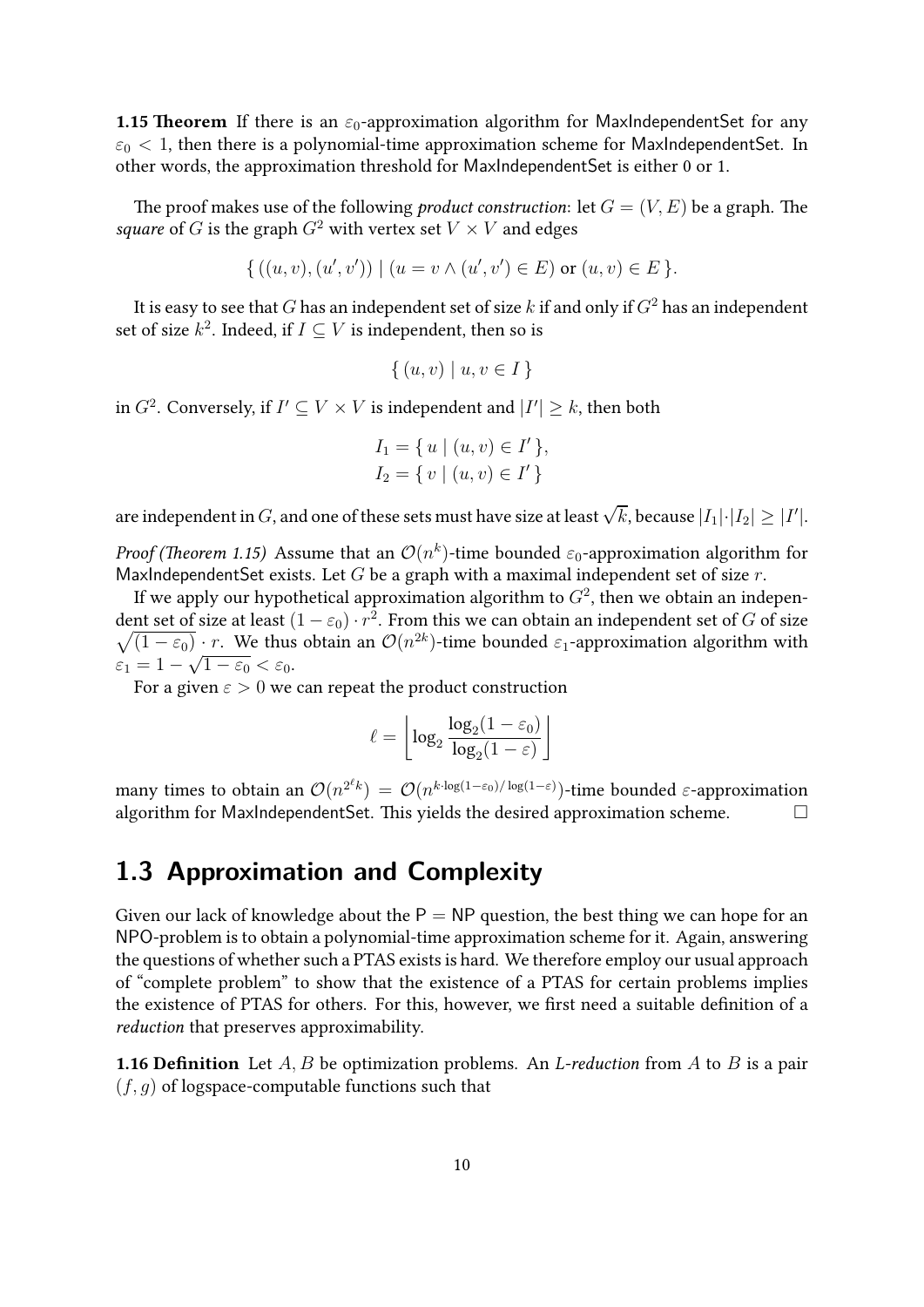- if x is an instance of A, then  $f(x)$  is an instance of B;
- if s is a solution for  $f(x)$ , then  $g(s)$  is a solution for x; (i.e.,  $(f, g)$  is a reduction of function problems)
- there exists  $\alpha > 0$  such that if x is an instance of A, then

$$
\text{OPT}(f(x)) \le \alpha \cdot \text{OPT}(x)
$$

• there exists  $\beta > 0$  such that for all  $s \in F(f(x))$  we have

$$
|\text{OPT}(x) - \text{cost}(g(s))| \le \beta \cdot |\text{OPT}(f(x)) - \text{cost}(s)|.
$$

Note that by the second property an L-reduction maps an optimal solution of  $f(x)$  to an optimal solution of x. Moreover, q returns a solution of x which is only linearly further away from the optimum then the approximate solution for  $f(x)$ .

1.17 Example Let us consider MaxIndependentSet and MinVertexCover again. The trivial reduction between these two problems replaces the bound k by  $|V| - k$ . However, this reduction is not an L-reduction: the optimal minimal vertex cover may be arbitrarily larger than the optimal independent set (consider  $G = K_n$  for this).

On the other hand, if we can restrict our attention to graphs  $G$  with maximal node degree  $k$ , then this reduction indeed works: a maximal independent set in  $G$  has size at least  $\frac{|V|}{k+1}$ , and a minimal node cover has size at most |V|. Thus  $\alpha = k + 1$  works here. It is also easy to see that  $\beta = 1$  can be chosen, as the size difference between any cover C and a minimal vertex cover, and between  $V \setminus C$  and a maximal independent set is the same.

**1.18 Proposition** If  $(f, g)$  is an L-reduction from A to B, and  $(f', g')$  is an L-reduction from B to C, then  $(f' \circ f, g \circ g')$  is an L-reduction from A to C.

The main point of L-reductions is that they preserve approximability.

<span id="page-10-0"></span>**1.19 Proposition** Let  $(f, g)$  be an L-reduction from A to B with constants  $\alpha$  and  $\beta$ . Suppose that B admits a polynomial-time  $\varepsilon$ -approximation algorithm for some  $\varepsilon > 0$ . Then there exists  $\frac{\alpha\beta\varepsilon}{1-\varepsilon}$ -approximation algorithm for A.

The important observation is that  $\frac{\alpha\beta\varepsilon}{1-\varepsilon}$  tends to zero when  $\varepsilon$  does. Thus, we can obtain the following corollary.

**1.20 Corollary** If there is an L-reduction from  $A$  to  $B$  and  $B$  has a PTAS, then  $A$  has a PTAS as well.

*Proof (Proposition [1.19\)](#page-10-0)* The algorithm is simple: given an instance x of A, construct  $f(x)$ . Then apply the  $\varepsilon$ -approximation algorithm to  $f(x)$  to obtain a solution s. Finally, compute  $g(s)$ . We claim that this yields an  $\frac{\alpha\beta\varepsilon}{1-\varepsilon}$ -approximation algorithm for  $A$ .

To see this, let us consider the ratio

$$
\frac{|\text{OPT}(x) - \text{cost}(g(s))|}{\max(\text{OPT}(x), \text{cost}(g(s)))}.
$$

Then we have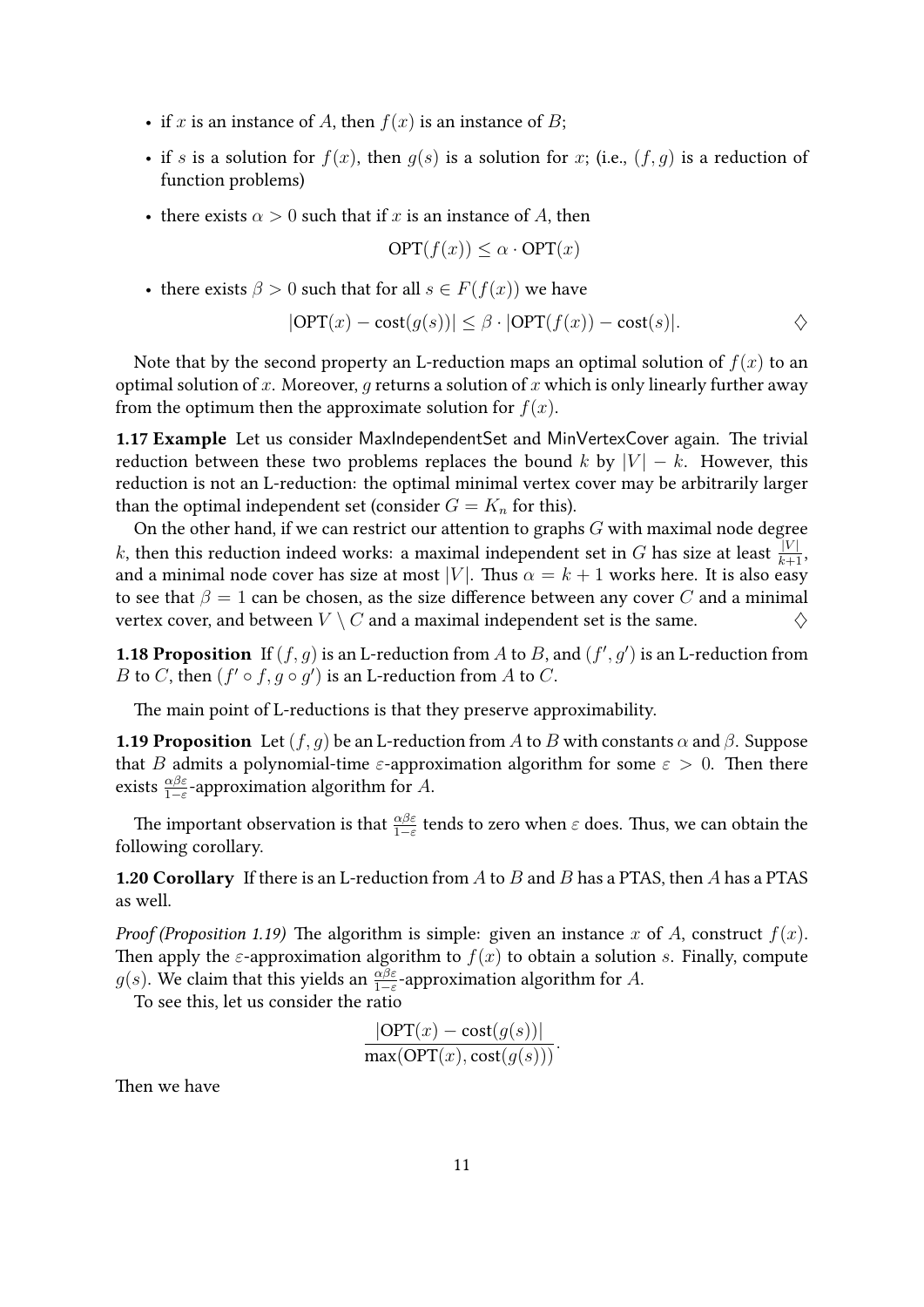- $|OPT(x) cost(g(s))| \leq \beta \cdot |OPT(f(x)) cost(s)|;$
- $\frac{\text{OPT}(f(x))}{\alpha} \le \text{OPT}(x) \le \max(\text{OPT}(x), \text{cost}(g(s))).$

Because s has been obtained by an  $\varepsilon$ -approximation algorithm, we additionally obtain

$$
OPT(f(x)) \ge \max(OPT(f(x)), \text{cost}(s)) \cdot (1 - \varepsilon).
$$

We can thus conclude

$$
\frac{|\text{OPT}(x) - \text{cost}(g(s))|}{\max(\text{OPT}(x), \text{cost}(g(s)))} \le \frac{\alpha \beta}{1 - \varepsilon} \cdot \underbrace{\frac{|\text{OPT}(f(x)) - \text{cost}(s)|}{\max(\text{OPT}(f(x)), \text{cost}(s))}}_{\le \varepsilon} \le \frac{\alpha \beta \varepsilon}{1 - \varepsilon}.
$$

We next want to introduce a complexity class that has natural complete problems under L-reductions. For this we shall first recall a famous result form descriptive complexity theory.

**1.21 Definition** Let  $\mathcal G$  be a set of finite graphs (i.e., a decision problem about finite graphs). We say that G is expressible in existential second-order logic (short: G is  $\exists$ SO) if there exists an existential second-order sentence  $\exists P.\varphi(P)$  such that

$$
\mathcal{G} = \{ G \mid G \text{ a finite graph and } G \models \exists P. \varphi(P) \}.
$$

Examples for ∃SO graph problems are VertexCover and IndependentSet. It is easy to see that all ∃SO graph problems are in NP. Surprisingly, the converse is also (somewhat) true.

1.22 Theorem (Fagin) NP is the class of all problems that are reducible in polynomial time to ∃SO graph problems.

Using this connection, we can now come back to approximation complexity.

**1.23 Definition** The class SNP (for *strict* NP) is the class of all problems reducible to graph problems expressible in the form of

$$
\{G \mid \exists S \forall x_1 \ldots \forall x_k.\varphi(S, G, x_1, \ldots, x_k)\},\
$$

where  $\varphi$  is a quantifier-free FOL formula. Thus, in contrast to full NP, only universal (and no existential) first-order quantifiers are allowed.

We can obtain maximization problems by modifying the defining expression of SNPproblems slightly. Let

$$
\psi' = \exists S \forall x_1 \dots \forall x_k. \varphi(S, G_1, \dots, G_m, x_1, \dots, x_k)
$$

be as before, but where we now allow more than one input graph  $G_1, \ldots, G_m$  on the same set of vertices. Define the corresponding maximization problem to be

$$
\max_{S} \left| \left\{ (x_1, \ldots, x_k) \in V^k \mid \varphi(S, G_1, \ldots, G_m, x_1, \ldots, x_k) \right\} \right|.
$$

Define  $MaxSNP_0$  to be the set of all such optimization problems. Define MaxSNP to be the class of all optimization problems that are reducible via L-reductions to problems in  $\mathsf{MaxSNP}_0.$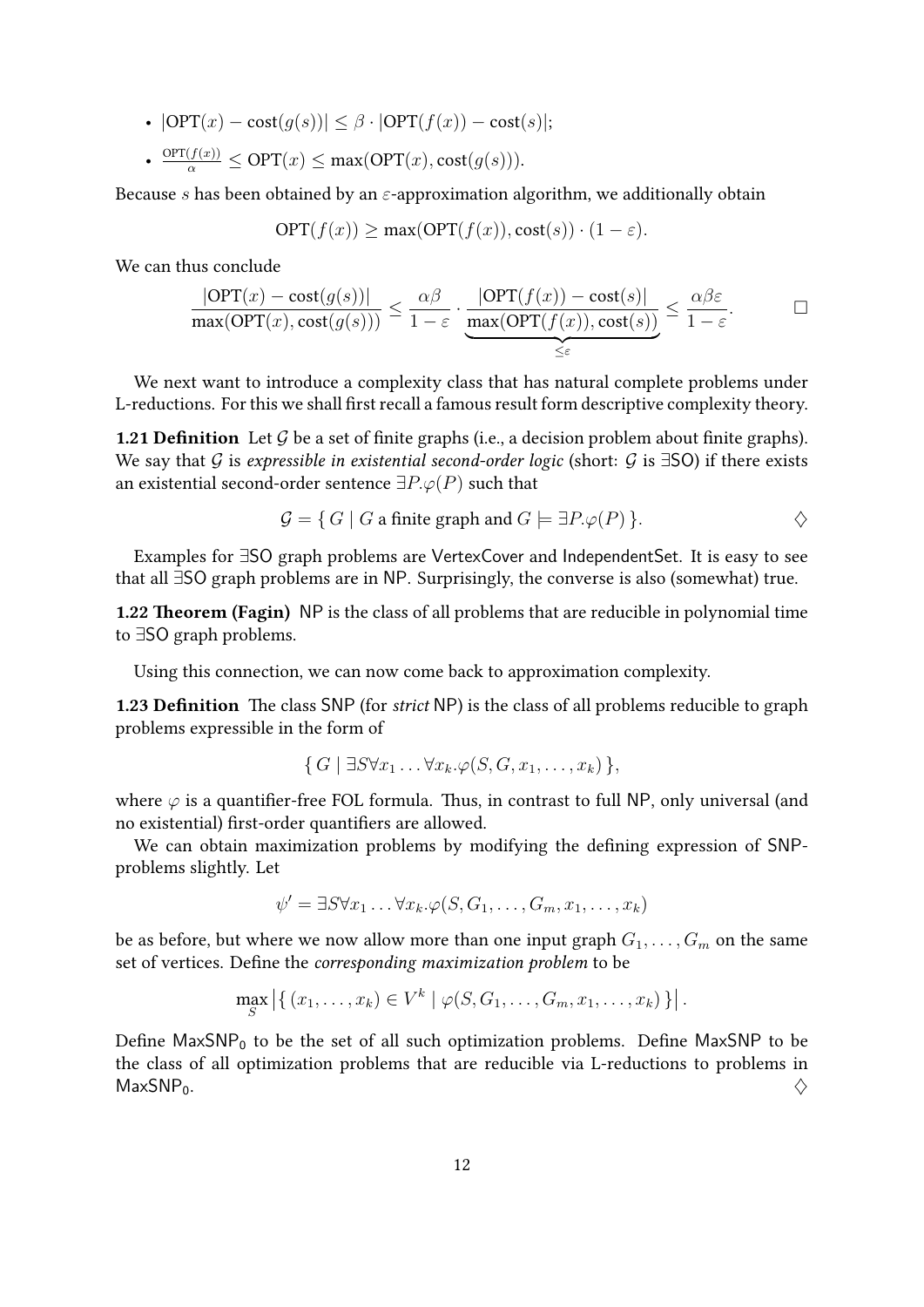**1.24 Example** The problem Max2SAT is in MaxSNP<sub>0</sub>. For this to see, we represent a 2CNFformula  $\varphi$  by three relations  $G_0, G_1, G_2$  over the set of variables in  $\varphi$  with the following intended meaning:

- $G_0(x, y)$  if and only if  $x \vee y$  is a clause in  $\varphi$ ;
- $G_1(x, y)$  if and only if  $\neg x \lor y$  is a clause in  $\varphi$ ;
- $G_2(x, y)$  if and only if  $\neg x \lor \neg y$  is a clause in  $\varphi$ ;

Then we can write Max2SAT as

$$
\max_{S} |\{ (x, y) \mid \psi(S, G_0, G_1, G_2, x, y) \}|,
$$

where

$$
\psi(S, G_0, G_1, G_2, x, y) = (G_0(x, y) \land (S(x) \lor S(y)))
$$

$$
\lor (G_1(x, y) \land (\neg S(x) \lor S(y)))
$$

$$
\lor (G_2(x, y) \land (\neg S(x) \lor \neg S(y)))
$$

Intuitively speaking,  $S$  is the set of true variables).

Similarly, it can be seen that Max3SAT is in MaxSNP<sub>0</sub>.  $\diamondsuit$ 

A crucial property of problems in  $MaxSNP_0$  is that they all have  $\varepsilon$ -approximation algorithms. To see this, we first need to investigate another optimization problem.

**1.25 Example** Let  $k \in \mathbb{N}$ . The problem k-MaxGSAT (for maximum generalized satisfiability) is defined as follows: let  $\Phi = {\varphi_1, \ldots, \varphi_m}$  be a set of Boolean expressions in n variables, where each  $\varphi_i$  is a general Boolean expression in at most  $k$  variables. We are seeking an assignment of the  $n$  variables that maximizes the number of satisfied expressions in Φ.

It can be shown (and we shall do so in the exercises) that the approximation ratio for  $k$ -MaxGSAT is at most  $1-2^{-k}$ . And the contract of the contract of  $\Diamond$ 

**1.26 Theorem** Let  $A \in \text{MaxSNP}_0$  and suppose A is of the form

$$
\max_{S} |\{ (x_1,\ldots,x_n) \mid \varphi(S,G_1,\ldots,G_m,x_1,\ldots,x_n) \}|.
$$

Then  $A$  has a polynomial-time  $(1-2^{-k_{\varphi}})$ -approximation algorithm, where  $k_{\varphi}$  is the number of atomic expressions in  $\varphi$  that involve  $S.$ 

*Proof* Consider an instance of A over V. For each *n*-tuple  $v = (v_1, \ldots, v_n) \in V^n$  substitute  $v_1, \ldots, v_n$  for  $x_1, \ldots, x_n$  in  $\varphi$  to obtain a formula  $\varphi_v$ . Then there are three kinds of atomic expressions in  $\varphi_{v}$ : those involving a  $G_{i}$ , those involving equality, and those involving  $S.$  The first two can readily be evaluated to either true or false. We can therefore assume wlog that  $\varphi_v$  is a Boolean combination of atomic expressions  $S(v_{i_1},\ldots,v_{i_r}).$ 

We can thus view each instance of  $A$  as a set of expressions  $\varphi_v$  for all  $v\in V^n$  and we are asked to assign truth values to  $S(v_{i_1},\ldots,v_{i_r})$  to make as many of these  $\varphi_v$ 's true. Obviously, this is an instance of  $k_{\varphi}$ -MaxGSAT, and we know that this problem has a polynomial-time  $(1 - 2^{-k\varphi})$ -approximation algorithm.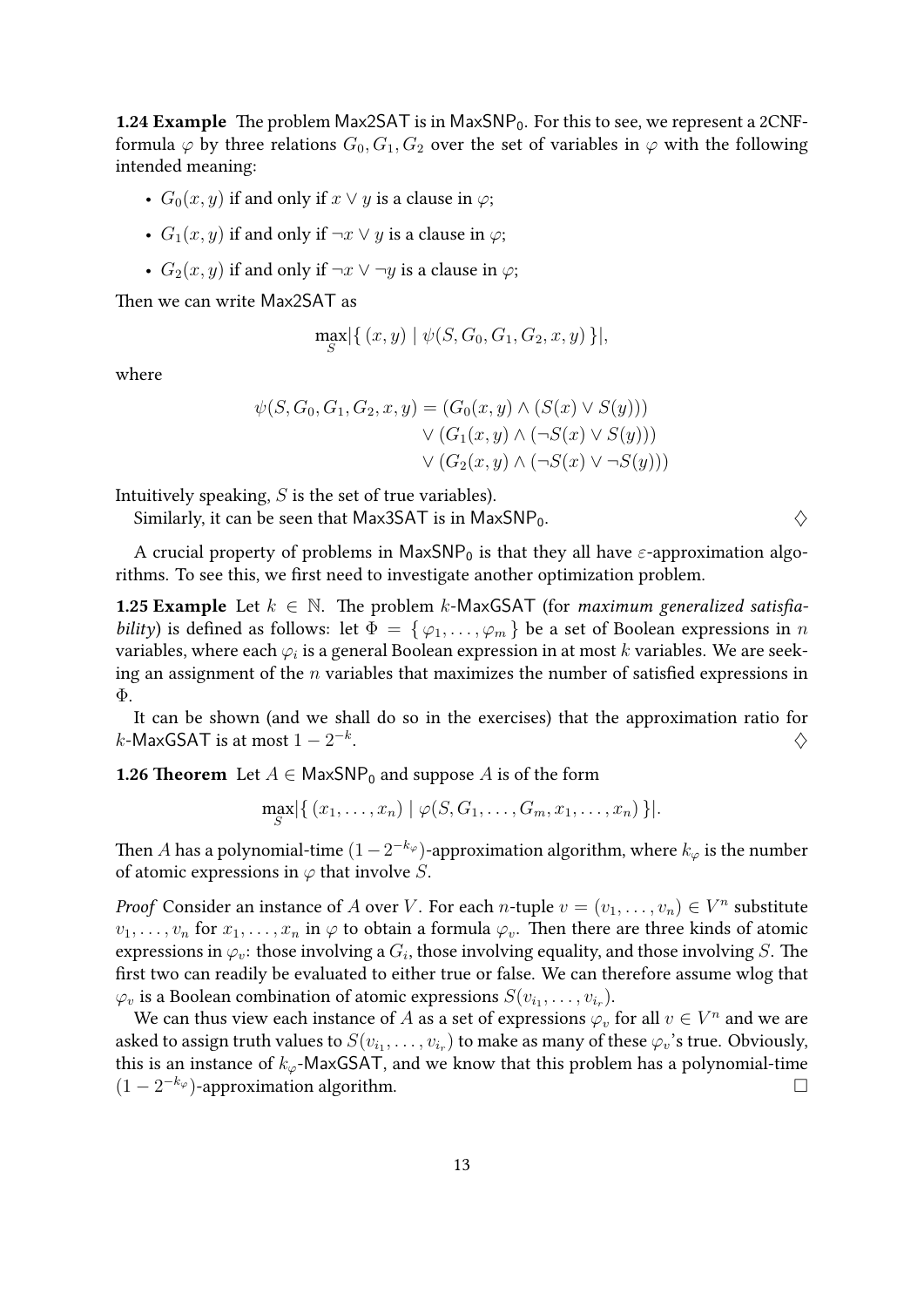Thus all problems in  $MaxSNP_0$  share the positive property of having an approximation ratio that is strictly less than one. However, it is not clear whether all problems in  $MaxSNP_0$ also have PTASs. This is indeed a very difficult question, and calls for considering complete problems for MaxSNP.

**1.27 Definition** An optimization problem A is called MaxSNP-complete if  $A \in \mathsf{MaxSNP}$ and for each problem  $B \in$  MaxSNP there exists an L-reduction from B to A.  $\Diamond$ 

Clearly, it is sufficient to only consider MaxSNP-complete problems that are actually in  $MaxSNP<sub>0</sub>$ .

1.28 Theorem Max3SAT is MaxSNP-complete.

*Proof* It suffices to show that all problems in  $MaxSNP<sub>0</sub>$  are reducible to Max3SAT. The previous proof shows that each such problem A defined by

$$
\max_{S} |\{ (x_1,\ldots,x_k) \mid \varphi \}|
$$

can be reduced to  $\ell$ -MaxGSAT for some  $\ell \in \mathbb{N}$ . We shall show how we can extend this reduction to obtain an instance of Max3SAT by providing an L-reduction  $(f, g)$ .

Recall that the construction of the previous proof produced for each instance  $x$  of  $A$  a set of Boolean expressions  $\varphi_v$ , where the variables in  $\varphi_v$  represent the fact whether certain tuples belong to S or not. We can discard each  $\varphi_v$  that is not satisfiable (note that this can be checked in polynomial time, since k is fixed!) All the remaining  $\varphi_v$ 's we can represent as Boolean circuits. These circuits can be transformed into a 3SAT formula as we did when reducing CircuitSAT to 3SAT: we replace each gate by a set of clauses stating the relationship between the inputs and the output. Those clauses have at most three variables. In addition, we add a clause (t) for the output gate. The resulting set of clauses is then the instance  $f(x)$ of Max3SAT. Clearly, for any truth assignment  $T$  of this instance, we can immediately read off a feasible solution  $S = g(T)$  of x.

We are left to show that this reduction is indeed an L-reduction. Each  $\varphi_v$  is replaced by at most  $c_1$  clauses, where  $c_1$  depends on the size of  $\varphi$  (essentially,  $c_1$  is four times the number of Boolean connectives in  $\varphi$ ). Let  $m \in \mathbb{N}$  be the number of satisfiable  $\varphi_v$ 's. The optimal value of x is at least some constant fraction of m, say  $\text{OPT}(x) \geq c_2 \cdot m$  for some  $c_2 > 0$  (by the previous theorem, we could choose  $c_2 = 2^{-k_f}$ ). Clearly, OPT $(f(x)) \leq c_1 \cdot m$ , and thus

$$
\text{OPT}(f(x)) \le \frac{c_1}{c_2} \cdot \text{OPT}(x).
$$

It is also easy to see that the second condition of L-reductions is satisfied with  $\beta = 1$ .  $\Box$ 

## <span id="page-13-0"></span>**1.4 Non-Approximability**

The question whether MaxSNP-complete problems have polynomial-time approximation schemes is very akin to the  $P = NP$  question: the former asks whether difficult optimization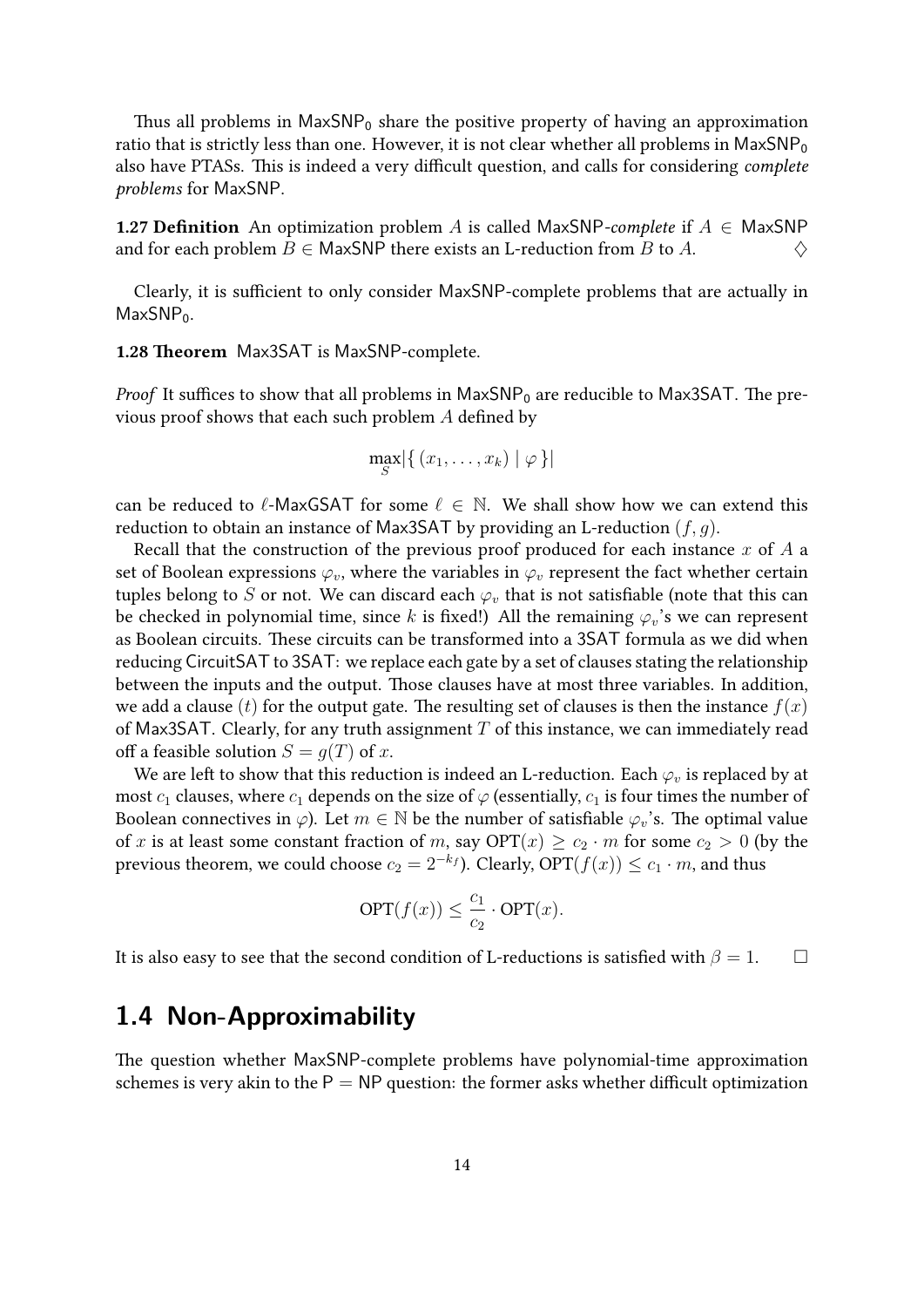problems can be approximated efficiently to arbitrary precision, and the latter asks whether search problems can be solved efficiently by a direct method. Indeed, using a deep result from complexity theory, we shall show that these two questions are actually equivalent!

The result we shall be using is concerned with an alternative characterization of NP. We have already seen that we can understand NP in terms of short certificates. It turns out that this characterization can be relaxed to "probabilistic checkable certificates". Here a probabilistic verifier has random access to a certificate  $\pi$  and issues queries into this certificate. We shall demand that those queries are non-adaptive, i.e., the outcome of one query does not influence the choice of the next query (this restriction is mostly technical, and it turns out the result we are after does not depend on this).

**1.29 Definition** Let  $L \subseteq \Sigma^*$  and  $q, r : \mathbb{N} \to \mathbb{N}$ . We say that L has an  $(r(n), q(n))$ -PCF verifier if the following is true: there exists a polynomial-time probabilistic TM  $V$  such that on inputs  $x \in \{0,1\}^n$  and given random access to a string  $\pi \in \{0,1\}^*$  of length at most  $q(n)2^{r(n)}$ , called the proof, the machine uses at most  $r(n)$  random bits and makes at most  $q(n)$  non-adaptive queries to locations in  $\pi$ . The output of V is either 1 for accept or 0 for reject.

Denote with  $V^{\pi}(x)$  the random variable representing the output of V on input x with access to  $\pi$ . Then V must satisfy the following properties:

- *V* must be *complete*: if  $x \in L$ , then there exists a proof  $\pi \in \{0,1\}^*$  such that  $Pr(V^{\pi}(x) = 1) = 1$ . (In this case,  $\pi$  is called a *correct proof* for x).
- *V* must be sound: if  $x \notin L$ , then for every  $\pi \in \{0,1\}^*$  we have  $Pr(V^{\pi}(x) = 1) \leq \frac{1}{2}$  $\frac{1}{2}$ .

We say that L is in PCP( $r(n)$ ,  $q(n)$ ) if there are  $c, d > 0$  such that L has a  $(c \cdot r(n), d \cdot q(n))$ -PCP verifier.

Note that the restriction on the length of the proof to  $q \cdot 2^r$  bits is inconsequential, as the verifier can look on at most this many locations during its run. Furthermore, the particular choice of the parameter  $\frac{1}{2}$  in the definition of PCP-verifiers is not relevant: it can be replace by any number in  $[0, 1)$  without changing the definition.

**1.30 Example** It is true that GNI  $\in$  PCP(poly(*n*), 1), where PCP(poly(*n*), 1) =  $\bigcup_{c\geq 1}$  PCP( $n^c, 1$ ). A PCP-verifier receives as input a pair  $(G_0, G_1)$  of two graphs on n nodes. The proof  $\pi$  is expected to contain for each labeled graph H with n nodes a bit  $\pi(\mathcal{H})$  corresponding to whether  $\mathcal{H} \simeq \mathcal{G}_0$  or  $\mathcal{H} \simeq \mathcal{G}_1$  ( $\pi(\mathcal{H})$  can be arbitrary if neither of theses cases is true). Note that  $\pi$  is exponentially long.

Now the verifier picks at random some  $b \in \{0,1\}$  and a permutation  $\sigma$  on the *n* nodes. Then  $\sigma$  is applied to  $G_b$ , resulting in a graph H. The verifier accepts if and only if  $\pi(\mathcal{H}) = b$ .

If  $G_0 \not\simeq G_1$ , then the verifier clearly always accepts with the correct proof. If  $\mathcal{G}_0 \simeq \mathcal{G}_1$ , then the probability that  $\pi$  makes the verifier accept is at most  $\frac{1}{2}$ . As we have the set of  $\Diamond$ 

The famous and deep result about NP is now the following.

**1.31 Theorem (The PCP-Theorem)**  $NP = PCP(\log n, 1)$ .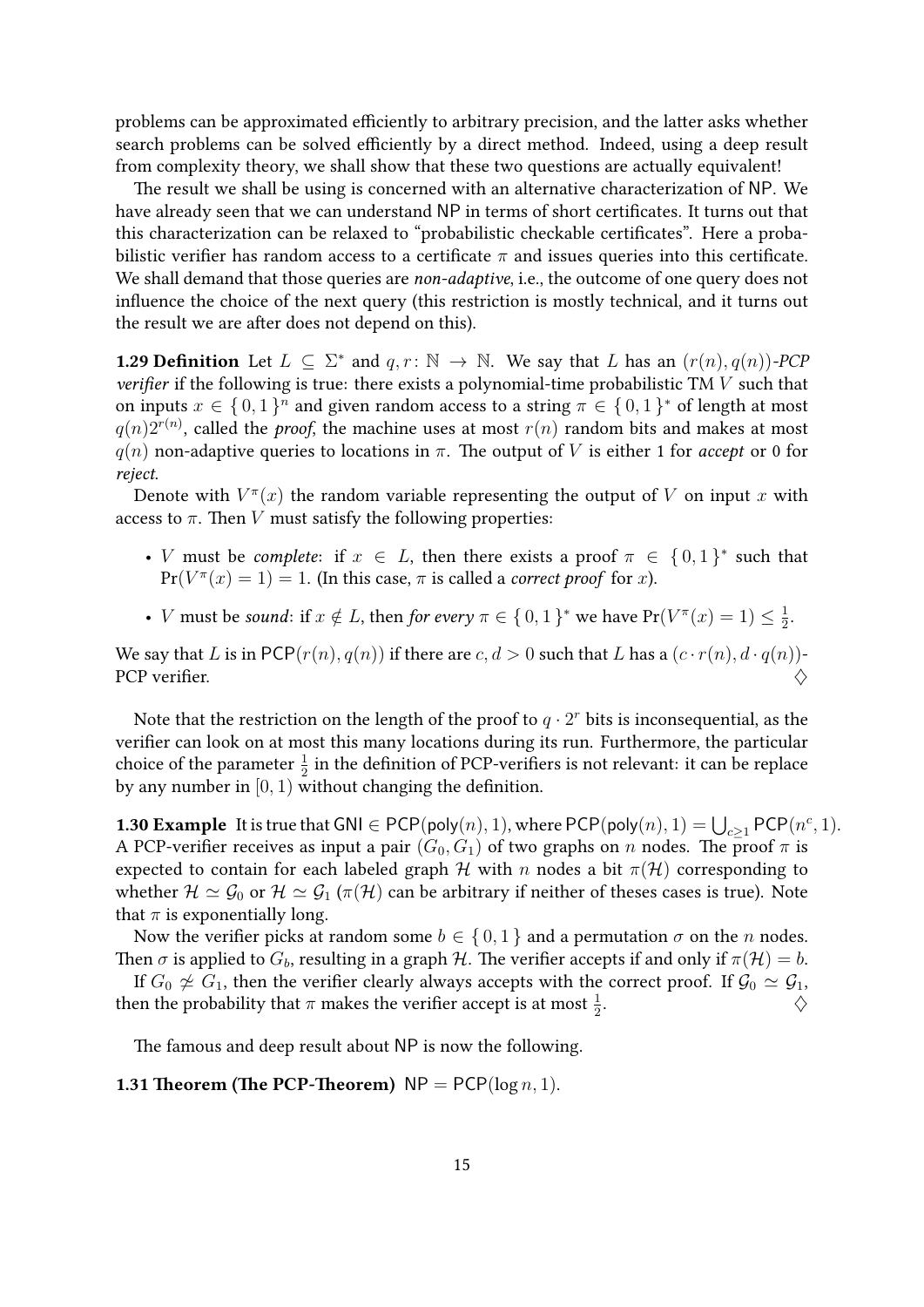It is easy to see that

$$
\mathsf{PCP}(r(n), q(n)) \subseteq \mathsf{NTime}(2^{\mathcal{O}(r(n))} \cdot q(n)).
$$

This is because an NTM can guess the proof in  $\mathcal{O}(2^{\mathcal{O}(r(n))}\cdot q(n))$  time and verify deterministically for each of the  $2^{{\cal O}(r(n))}$  choices of the random bits whether the verifier accepts. If the verifier accepts in all cases, the machine accepts. In particular,

$$
\mathsf{PCP}(\log n, 1) \subseteq \mathsf{NTime}(2^{\mathcal{O}(\log n)}) = \mathsf{NP},
$$

which establishes the easy direction of the PCP-Theorem.

There is also a "scaled-up" version of the PCP-theorem.

**1.32 Theorem**  $PCP(poly(n), 1) = NExpTime$ .

Surprisingly, the PCP-Theorem can be used to show that Max3SAT very likely does not have a PTAS.

**1.33 Theorem** If there is a PTAS for Max3SAT, then  $P = NP$ .

*Proof* Let  $L \in \mathsf{NP}$  and  $V$  be a PCP-verifier using  $c \cdot \log n$  random bits and  $d$  proof queries. Suppose further that there is a PTAS for Max3SAT achieving an approximation ratio  $\varepsilon > 0$ in time  $p_{\varepsilon}(n)$ , a polynomial. We shall describe a polynomial-time algorithm for deciding L.

Consider some  $x \in \Sigma^*$ ,  $|x| = n$ . Let  $r \in \set{0, 1}^{c \cdot \log n}$  and consider the computation of  $V$  on  $x$  using the random bits in  $r$ . Our goal is now to construct a Boolean expression representing the fact that this computation accepts.

Observe that during the computation, V seeks d bits of the proof, say  $\pi_{i_1(r)}, \ldots, \pi_{i_d}(r)$ . Except for these bits, all other aspects of the computation of  $V$  with random bits  $r$  are completely determined. Thus, the outcome is a Boolean function of  $d$  bits, and thus can be represented as a circuit  $C_r$ . The number of gates in  $C_r$  is a most  $K=d\cdot 2^d.$  Using again the idea of the reduction from CircuitSAT to SAT, we can express  $C_r$  with  $4K$  or fewer clauses. Note that no matter how we set the input bits  $\pi_{i_1(r)}, \ldots, \pi_{i_d(r)},$  all but one of the clauses can be satisfied (i.e., the clause corresponding to the output gate may be unsatisfied). Only certain settings of these input variables can satisfy also the last clause. Those settings correspond to an accepting computation of  $V$ .

When repeating this construction for all  $2^{c\cdot \log n}=n^c$  choices for  $r$ , we obtain  $4Kn^c$  clauses. The various groups of clauses may only share the inputs  $\pi_{i_j(r)}.$  We then have the following situation:

- if  $x \in L$ , then there is a truth assignment (i.e., a proof  $\pi$ ) that satisfies all clauses;
- if  $x \notin L$ , any truth assignment must miss one clause in at least half of the groups: at least a fraction of  $\frac{1}{2} \cdot \frac{1}{4R}$  $\frac{1}{4K}$  of the overall clauses must be left unsatisfied.

We now apply our PTAS for Max3SAT to the constructed set of clauses with  $\varepsilon = \frac{1}{\Omega t}$  $\frac{1}{9K}$ . The running time will then be  $p_{\frac{1}{12K}}(4Kn^c)$ , a polynomial in n. If the PTAS returns an assignment with more than  $1 - \frac{1}{8l}$  $\frac{1}{8K}$  satisfied clauses, then we know that  $x \in L$ . Otherwise, since the returned assignment is guaranteed to be within  $\frac{1}{9K}$  of the optimum, we know that no assignment can satisfy all clauses. Thus,  $x \notin L$ .

This shows that L can be decided in polynomial time, i.e.,  $L \in P$ .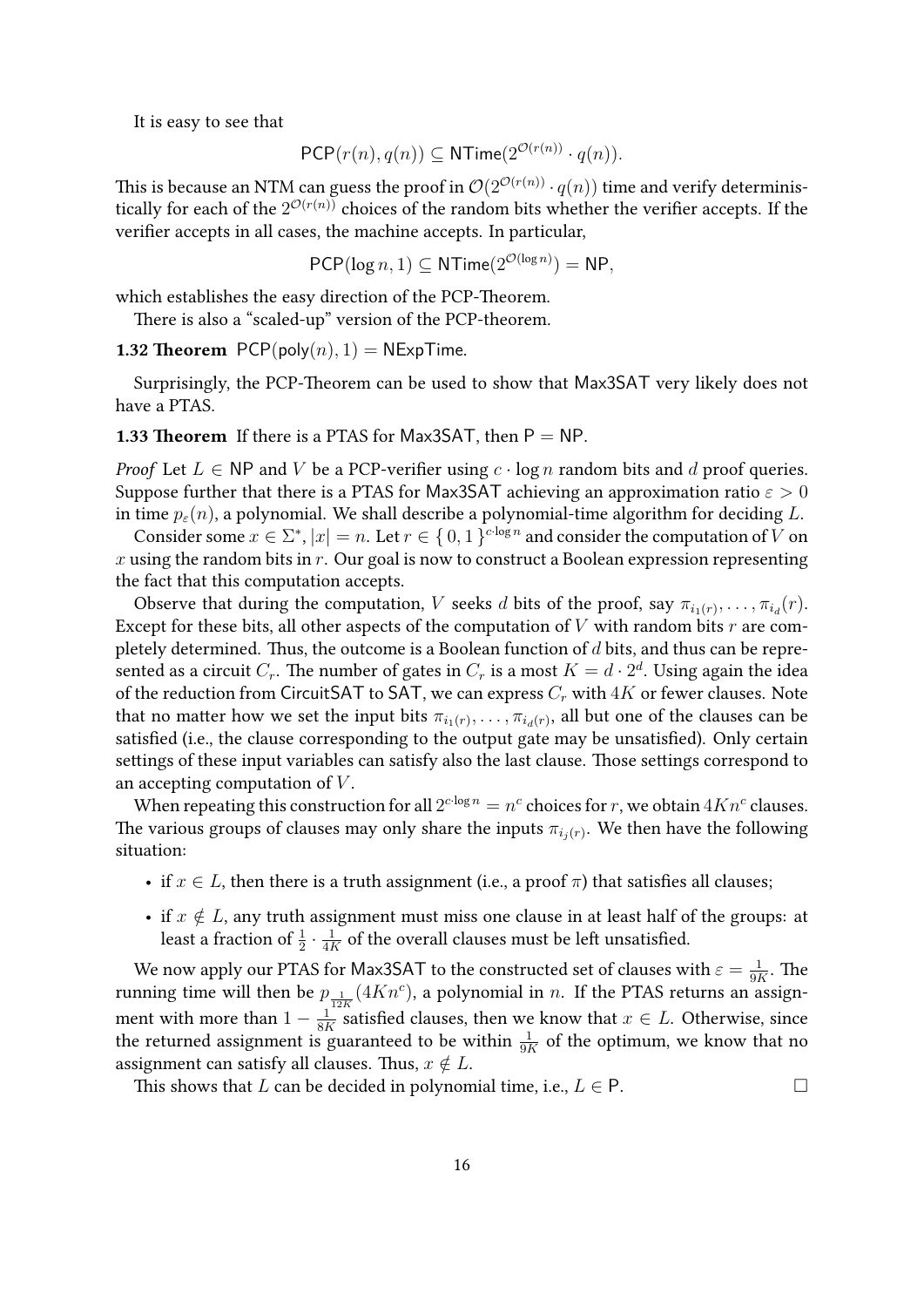As Max3SAT is MaxSNP-complete, we obtain that no MaxSNP-complete problem can have a PTAS unless  $P = NP$ .

1.34 Theorem Unless  $P = NP$ , none of the following problems has a PTAS: Max3SAT, MaxNAESAT, 4-DegreeMaxIndependentSet, MinVertexCover, and MaxCut.

Proof (not really) It can be shown that all the mentioned problems are complete for MaxSNP, by reducing Max3SAT to them (see Papadimitriou's book).

Combining this with our previous result about MaxIndependentSet, we obtain even worse news.

1.35 Corollary Unless  $P = NP$ , the approximation threshold of MaxIndependentSet and MaxClique is 1.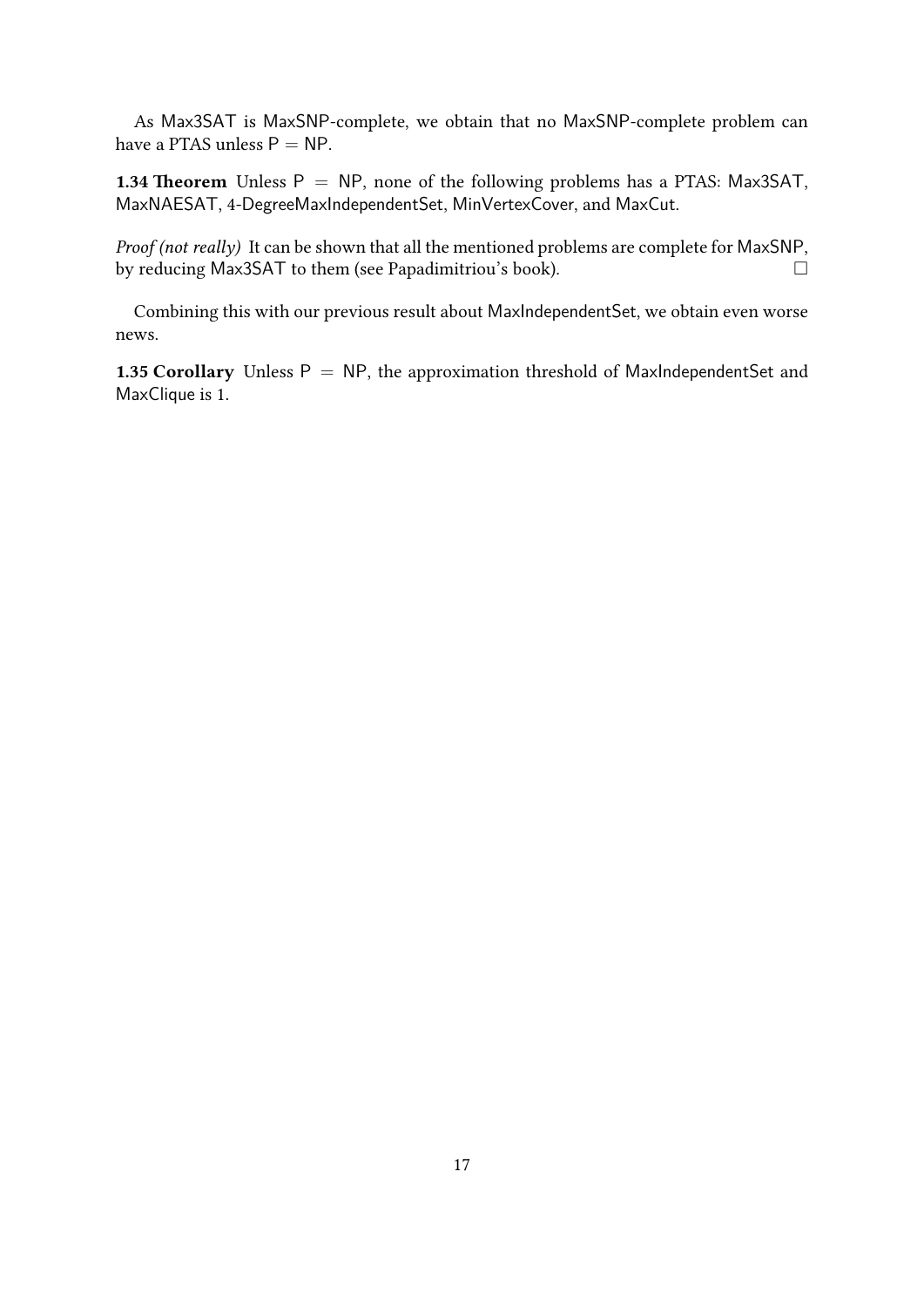## <span id="page-17-0"></span>**2 Interactive Proofs**

Convincing others of the truth of a mathematical statement can usually be done in only one way: a proof has to be provided that everyone can check in "comparably" short time. However, in particular in discussion between mathematicians, the more general method of interaction is used: a prover wants to convince a verifier about the validity of a statement. He does so by exchanging a certain number of explanations with the verifier until she is convinced.[1](#page-17-2)

This form of "proving" is also common in cryptographic protocols used for authentication: by exchanging a certain number of messages, the prover wants to convince the verifier that she posses a certain identity, usually represented by a secret. Proper cryptographic protocols ensure that this can be done in short time if and only if the prover is indeed in possession of the secret. In addition, those protocols shall also ensure that the verifier does not learn anything about the secret of the prover.

Using interactive proofs also seems to be interesting from a complexity theory point of view: the class NP can be understood as the class of all problems where a proof of polynomial length exists that can be checked in polynomial time; this roughly corresponds to the notion of "mathematical provability". An obvious followup question is: are those all the problems that are also solvable by interactive proofs, or are there more? For example, is it possible to succinctly proof unsatisfiability of a Boolean formula? On the one hand, this is a problem that is complete for coNP, and a short proof in the sense of NP is not expected. On the other hand, and quite surprisingly, it can be shown that there do exist short interactive proofs for unsatisfiability of Boolean formulas, and more generally for every problem that is solvable in polynomial space. In this sense, polynomial space is equivalent to a polynomial number of interactions each realizable in polynomial time. Understanding this remarkable result is one of the goals of this part of the lecture.

## <span id="page-17-1"></span>**2.1 Interactive Proofs Systems with Deterministic Verifiers**

It turns out that a crucial part for the computational power of interactive protocols is the possibility that the verifier can make random choices and is allowed to make errors. To illustrate this, we shall show that if the verifier is deterministic, interactive protocols do not add any value.

<span id="page-17-2"></span><sup>&</sup>lt;sup>1</sup>This part is based on Sanjeev Arora and Boaz Barak: *Computational Complexity A Modern Approach*, Cambridge University Press, 2009, Chapter 8 and Michael Sipser: Introduction to the Theory of Computation, 3rd ed., Cengage Learning, 2013, Section 10.4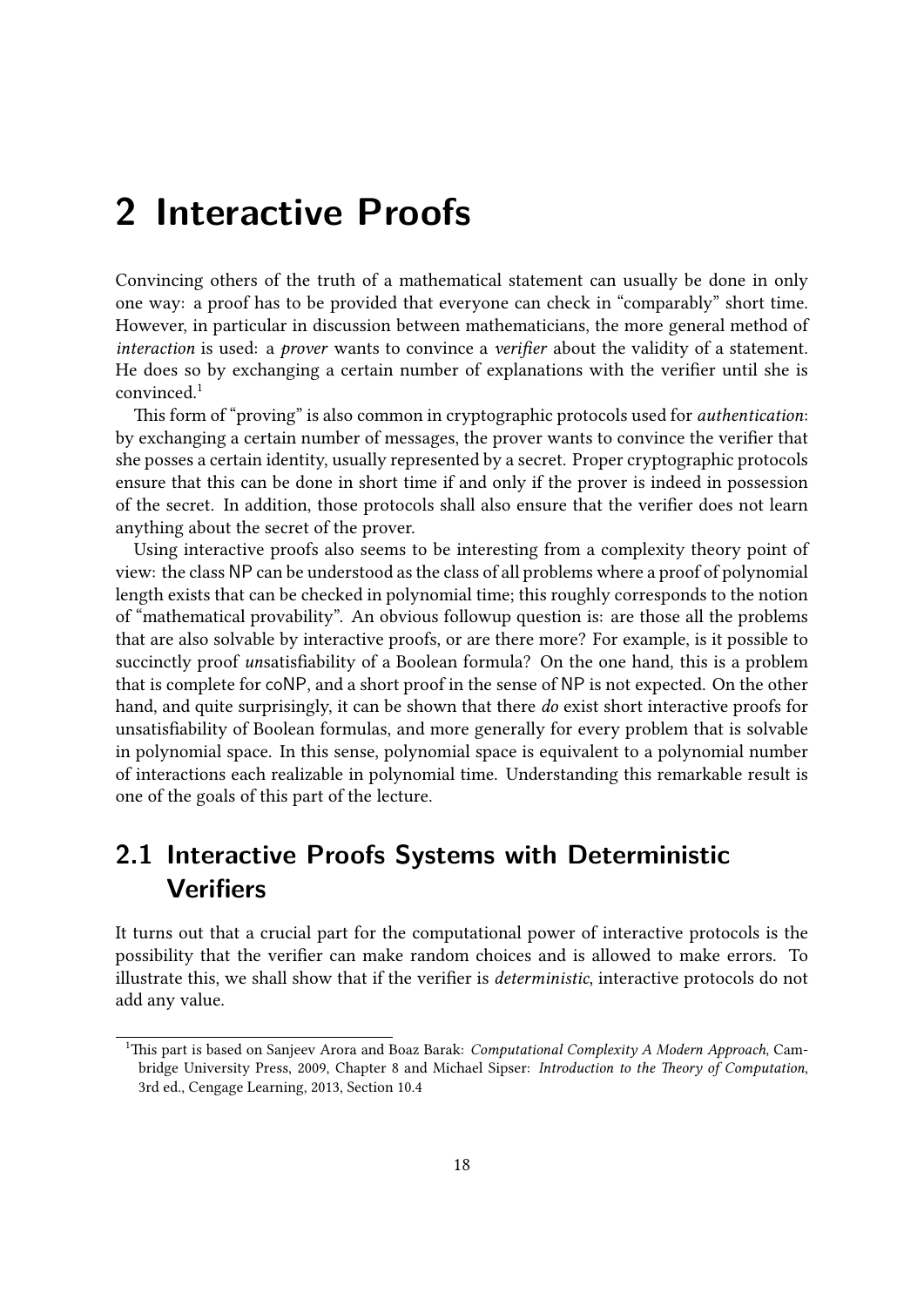2.1 Example We can solve 3SAT using a deterministic proof: for each clause, the prover announces values for all variables in the clause. The verifier keeps track of all values and accepts if and only if all clauses were indeed satisfied and no conflicting values for two variables were announced.  $\Diamond$ 

Indeed, "interaction" in the previous examples is barely necessary: the prover could just send the whole assignment to the verifier in one step. As it turns out, this is not a coincidence: if the verifier is deterministic, interaction does not add any computational power.

**2.2 Definition** Let  $f, g: \Sigma^* \to \Sigma^*$  be two functions and let  $k: \mathbb{N} \to \mathbb{N}$ . A k-round interaction of f and g on input  $x \in \{0,1\}^*$  is a sequence  $a_1, \ldots, a_m \in \{0,1\}^*$ , where  $m = k(|x|)$ , such that

$$
a_1 = f(x)
$$
  
\n
$$
a_2 = g(x, a_1)
$$
  
\n
$$
a_3 = f(x, a_1, a_2)
$$
  
\n
$$
\vdots
$$
  
\n
$$
a_{2i+1} = f(x, a_1, \dots, a_{2i}) \quad (2i < m)
$$
  
\n
$$
a_{2i+2} = g(x, a_1, \dots, a_{2i+1}) \quad (2i+1 < m).
$$

Let us write  $\langle f, q \rangle(x) = a_1, \dots, a_m$ . The *output* of f at the end of the interaction is defined as the last value  $a_m = f(x, a_1, \ldots, a_{m-1})$ . We assume that this value is always in { 0, 1 } and shall we denote it by  $\mathrm{out}_f\langle f, g\rangle(x)$ .

Based on interaction of deterministic functions, we can define what we mean by a deterministic proof system.

**2.3 Definition** Let  $L \subseteq \Sigma^*$ . *L* is said to have a *k*-round deterministic interactive proof system if there exists a deterministic Turing machine V that on input  $x, a_1, \ldots, a_i$  runs in time polynomial in  $|x|$  and has k-round interactions with any function  $P \colon \{0,1\}^* \to \{0,1\}^*$ such that

$$
x \in L \implies \exists P. \text{out}_V \langle V, P \rangle(x) = 1 \quad \text{(completeness)}
$$
  

$$
x \notin L \implies \forall P. \text{out}_V \langle V, P \rangle(x) = 0 \quad \text{(soundness)}
$$

Denote with dIP the class of all languages with a  $k$ -round deterministic interactive proof system, where  $k(n)$  is a polynomial in n.

Note that we place no limits on the power of the prover  $P$ . This is intentional: a false assertion should not be provable no matter how powerful the prover is.

2.4 Proposition  $dP = NP$ .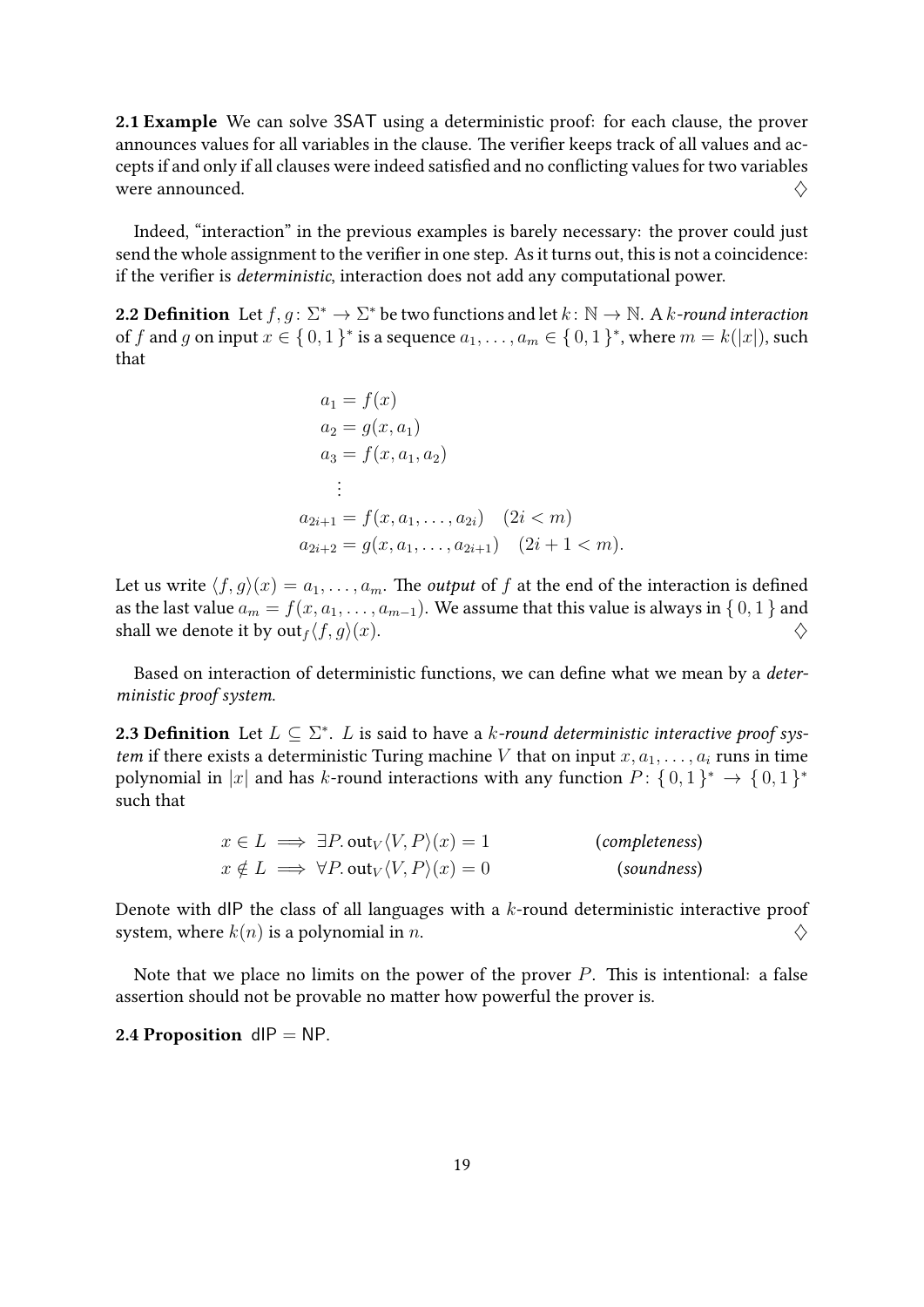*Proof* It is clear that NP  $\subseteq$  dIP. Let  $L \in$  dIP and let V be a verifier for L. We want to show  $L \in \mathsf{NP}$ . For this we provide a certificate for membership. Indeed, such a certificate is just an interaction  $(a_1, \ldots, a_m)$  of V that has caused V to accept. To check this certificate, a verifier  $V'$  only needs to check

$$
V(x) = a_1
$$

$$
V(x, a_1, a_2) = a_3
$$

$$
\vdots
$$

$$
V(x, a_1, \dots, a_m) = 1.
$$

Indeed, if such a tuple  $(a_1, \ldots, a_m)$  exists that causes V to accept, than we can define a prover P by

$$
P(x, a1) = a2
$$

$$
P(x, a1, a2, a3) = a4
$$

$$
\vdots
$$

Since out<sub>V</sub> $\langle V, P \rangle(x) = 1$ , we have  $x \in L$ . Conversely, if  $x \in L$ , then there exists a prover P and an interaction  $(a_1, \ldots, a_m) = \langle V, P \rangle (x)$  that makes  $V'$  accept.

Thus

$$
L = \{ x \mid \exists a_1, \dots, a_m \mid a_1, \dots, a_m \mid \le q(|x|) \land (x, a_1, \dots, a_m) \in \mathcal{L}(V') \} \in \mathsf{NP},
$$

for some polynomial q. Indeed, since  $a_1, a_3, \ldots$  are outputs of V, they have to be polynomially bounded in |x|. Furthermore, the values  $a_2, a_4, \ldots$  can be chosen to be short, because V does not have enough time to read them completely if they are longer. Thus, if  $p$  is a bounding polynomial for the runtime of V, then we can choose  $q(|x|) = p(|x|) \cdot k(|x|)$ .  $\Box$ 

## <span id="page-19-0"></span>**2.2 Probabilistic Verifiers**

We have seen that deterministic verifiers do not add any expressive power to interactive proofs. Indeed, to take advantage of of interaction it turns out that we need to use randomization. In particular, we shall allow the verifier to make "small" amounts of errors.

2.5 Example Marla wants to convince Arthur that she has two socks of different colors, red and yellow, say. Regrettably, Arthur is color-blind. Marla can nevertheless achieve her goal by means of the following protocol: Marla gives both socks to Arthur, telling him which one is red and which one is yellow. She then turns her back to Arthur. He randomly decides to swap the socks in his hand (e.g., by tossing a coin). He then asks Marla to tell him in which hand the red sock is.

Clearly, if the socks have different colors, Marla can tell Arthur with certainty. If, on the other hand, the socks would have identical colors, Marla could only guess with probability  $1/2$  the correct answer (assuming there are no other means to distinguish the socks). Thus, by repeating the procedure, Arthur can convince himself with arbitrarily high probability that the socks are indeed of different color.  $\Diamond$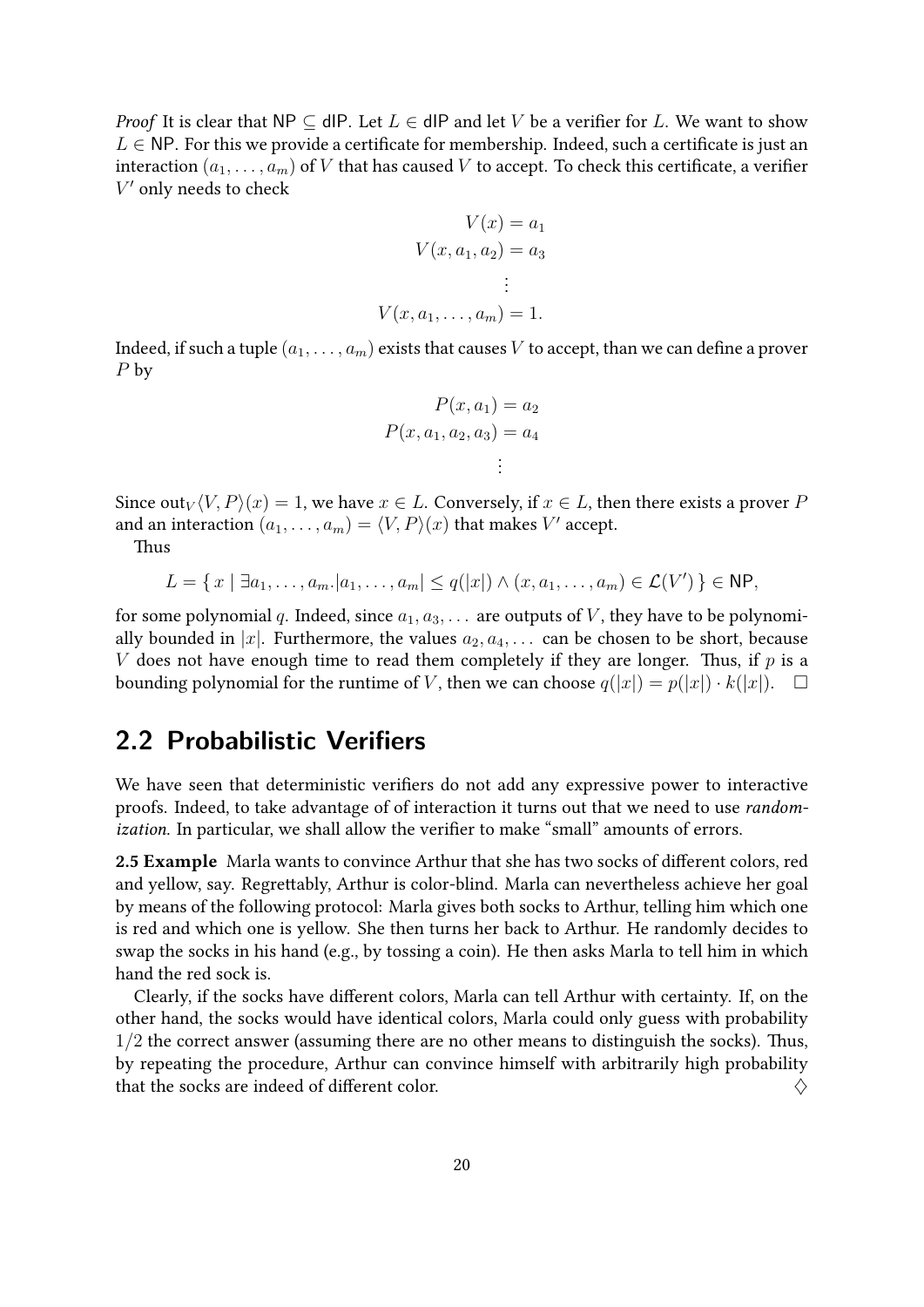The idea behind this protocol is actually quite general: we have already seen (and will see again) how it can be used to decide graph-nonisomorphism (GNI). It can also be used to decide quadratic non-residuosity of number in  $\mathbb{Z}_n$  (see exercises).

Let us now extend the definition of interaction between two functions  $f, g$  to make  $f$  a probabilistic function. For this we shall add another argument to  $f$  that represents some random choice in  $\{0,1\}^m$  for some  $m \in \mathbb{N}$ . On the other hand, the function g is left as it is, as we do not want q to see the random choice made by f. Then,  $\langle f, q \rangle(x)$  and out $f \langle f, q \rangle(x)$ are not just plain values anymore, but random variables depending on the choice r.

**2.6 Definition** Let  $k: \mathbb{N} \to \mathbb{N}$ . The class  $\mathsf{IP}[k]$  of all *interactive proofs* of length k consists of all languages  $L \subseteq \Sigma^*$  satisfying the following condition: there exists a polynomialtime probabilistic Turing machine  $V$  that can have a  $k$ -round interaction with functions  $P: \{0,1\}^* \to \{0,1\}^*$  such that

• *V* is *complete:* if  $x \in L$ , then there exists some mapping *P* such that

$$
\Pr(\text{out}_V \langle V, P \rangle(x) = 1) \ge \frac{2}{3}.
$$

• *V* is sound: if  $x \notin L$ , then for all mappings *P* we have

$$
\Pr(\text{out}_V \langle V, P \rangle(x) = 0) \le \frac{1}{3}.
$$

Finally define

$$
IP = \bigcup_{c \ge 1} IP[n^c]. \qquad \diamondsuit
$$

As in the definition of BPP, the particular choice of  $1/3$  in the above definition is not crucial.

**2.7 Lemma** The class IP is unchanged if we replace the completeness parameter  $2/3$  by  $1 - 2^{-n^s}$  and the soundness parameter  $1/3$  by  $2^{-n^s}$  for any fixed  $s \in \mathbb{N}$ .

Proof Use repetition and take the majority of the outcomes. Use Chernoff's Bounds to show that this yields the desired parameters. (See exercises for more details)  $\Box$ 

Indeed, replacing the completeness parameter  $2/3$  by 1 also not change the definition of IP. This is rather difficult to prove from the definition alone, but can be done using the characterization IP = PSpace. On the other hand, replacing  $1/3$  by 0 yields the class NP again, as shown in the previous section (and it is believed that  $NP \neq IP$ ).

In the definition of IP, the prover  $q$  is allowed to have unbounded computational resources. It turns out that this is not necessary: restricting the prover to only polynomial space does not change the definition of IP.

2.8 Theorem  $IP \subseteq P$ Space.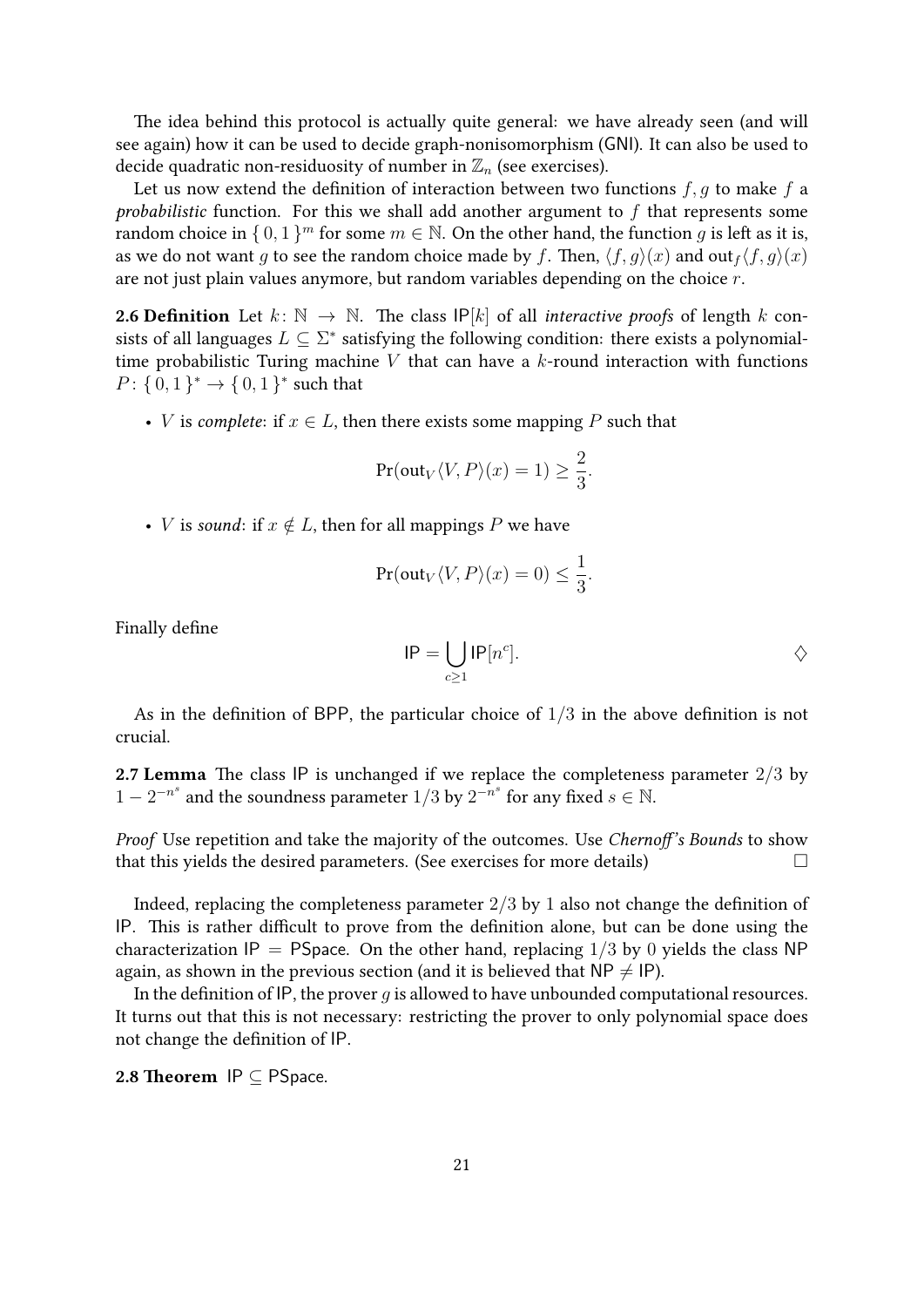*Proof* Let  $L \in \mathsf{IP}$  and let V be a verifier for L. Then

$$
x \in L \iff \max_{P} \Pr(\text{out}_V \langle V, P \rangle(w) = 1) \ge \frac{2}{3},
$$
  

$$
x \notin L \iff \max_{P} \Pr(\text{out}_V \langle V, P \rangle(w) = 1) \le \frac{1}{3}.
$$

We shall now show how we can compute this maximum in polynomial space.

Let  $w \in \Sigma^*$  and  $n \coloneqq |w|$ . Assume that on inputs of length n exactly  $p = p(n)$  messages are exchanged. Denote with  $M_i = (m_1, \ldots, m_i)$  a tuple of messages of length  $j \leq p$ . Let us denote with out $\sqrt{\langle V, P \rangle(w, r, M_i)}$  the value (if it exists) of the interaction between V and P on input w, using random string r, and starting on message history  $M_j$ . In particular, we have

$$
out_V \langle V, P \rangle (w, r, M_j) = 1 \tag{2.1}
$$

<span id="page-21-0"></span>if and only if we can extend  $M_i$  with messages  $m_{i+1}, \ldots, m_p$  such that

- 1.  $V(w, r, m_1, \ldots, m_i) = m_{i+1}$  if *i* is even;
- 2.  $P(w, r, m_1, \ldots, m_i) = m_{i+1}$  if *i* is odd;

$$
3. \, m_p=1.
$$

Note that then the message history  $M_i$  must be consistent with the output of V. When [\(2.1\)](#page-21-0) is true, we shall say that V accepts w starting at  $M_i$  with random choice r.

Now write

$$
Pr(\text{out}_V \langle V, P \rangle (w, M_j) = 1) = Pr_r(\text{out}_V \langle V, P \rangle (w, r, M_j) = 1),
$$

where we choose r uniformly from  $\{0,1\}^{m'}$ , where  $m'$  is the length of the random string for inputs of length  $|w|$ , and where  $r$  is consistent with the current message history  $M_j$ . If no such  $r$  exists, we set the overall value to  $0$ .

For  $0\leq j\leq p$  and  $M_j$  a message history, we now introduce values  $N_{M_j}$  as follows. For  $j = p$  we set  $N_{M_p} = 1$  if V accepts w starting at  $M_p$  for some choice of r. This amounts to checking that  $M_p$  is consistent for V and some random choice r and the interaction accepts. Otherwise, set  $N_{M_p} = 0$ .

For  $j < p$  and some message history  $M_j$  define  $N_{M_j}$  recursively by

$$
N_{M_j} \coloneqq \begin{cases} \max_{m_{j+1}} N_{(M_j,m_{j+1})} & \text{for $j$ odd} \\ \mathsf{wt\text{-}avg}_{m_{j+1}} N_{(M_j,m_{j+1})} & \text{for $j$ even,} \end{cases}
$$

where  $(M_j, m_{j+1})$  shall denote the message history  $M_j$  extended by the new message  $m_{j+1},$ and

wt-avg<sub>*m*<sub>j+1</sub></sub> 
$$
N_{(M_j,m_{j+1})} = \sum_{m_{j+1}} Pr_r(V(w,r,M_j) = m_{j+1}) \cdot N_{(M_j,m_{j+1})}
$$
.

We shall now show that

$$
N_{M_j} = \max_P \Pr(\text{out}_V \langle V, P \rangle (w, M_j) = 1).
$$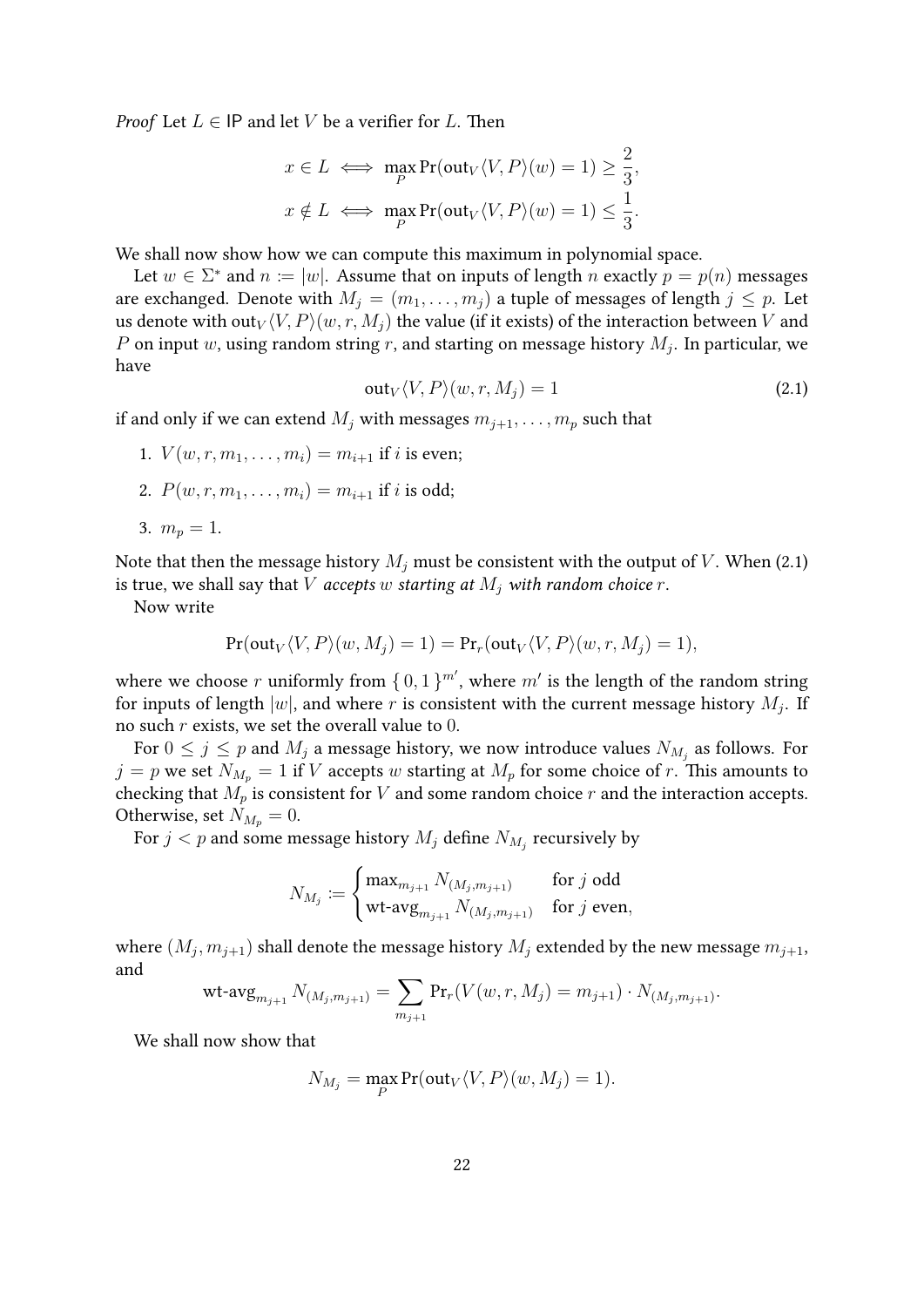We do this by induction over j, starting with  $j = p$ .

*Base Case (j = p)*. We know that  $m_p$  is either 0 or 1. If  $m_p = 1$  and  $M_p$  is consistent for V for some random choice r, then  $N_{M_p} = 1 = \max_P \Pr(\text{out}_V \langle V, P \rangle (w, M_p) = 1)$ . Otherwise,  $N_{M_p} = 0 = \max_P \Pr(\text{out}_V \langle V, P \rangle (w, M_p) = 1).$ 

Step Case: We assume the claim is true for  $j + 1 \leq p$  and any message history  $M_{j+1}$  of length  $j + 1$ . The goal is to show that the claims is true for j and any message history  $M_j$  of length j. We distinguish two cases.

If j is even, then  $m_{i+1}$  is a message from V to P. Then

$$
N_{M_j} = \text{wt-avg}_{m_{j+1}} N_{(M_j, m_{j+1})}
$$
  
= 
$$
\sum_{m_{j+1}} \Pr_r(V(w, r, M_j) = m_{j+1}) \cdot N_{(M_j, m_{j+1})}
$$
  
= 
$$
\sum_{m_{j+1}} \Pr_r(V(w, r, M_j) = m_{j+1}) \cdot \max_P \Pr(\text{out}_V \langle V, P \rangle (w, M_j) = 1)
$$
  
= 
$$
\max_P \Pr(\text{out}_V \langle V, P \rangle (w, M_j) = 1),
$$

where the first two equalities are by definition, and the third follows from the induction hypothesis. The last equation is easy to see and will be discussed in the exercises.

If j is odd, then  $m_{i+1}$  is a message from P to V. In this case we have

$$
N_{M_j} = \max_{m_{j+1}} N_{(M_j, m_{j+1})}
$$
  
= max max Pr(out<sub>V</sub>  $\langle V, P \rangle$   $(w, (M_j, m_{j+1})) = 1)$   
= max Pr(out<sub>V</sub>  $\langle V, P \rangle$   $(w, M_j) = 1),$ 

where the last equation will again be discussed in the exercises.

Thus, to know whether  $\max_P \Pr(\text{out}_V \langle V, P \rangle(w) = 1) \geq 2/3$  it is enough to compute  $N_{M_0}$ , where  $M_0$  is the empty message history. But this is easy, since the only problem is to compute the wt-avg expression. To compute this, we go through all choices r of length  $m'$ and eliminate those that are inconsistent with  $M_j$ . If no  $r$  remains, the wt-avg-expression is 0. Otherwise, determine the fraction of strings  $r$  that cause  $V$  to output  $m_{j+1}$  by simulating V in polynomial time (and thus polynomial space). Then compute  $N_{(M_j,m_{j+1})}$ . Since the depth of the recursion is  $p$  (a polynomial), only polynomial space is needed.

## <span id="page-22-0"></span>**2.3 Public Coin Protocols**

It seems as if in the protocols we have seen so far, keeping the random choices of the verifier secret was crucial for the protocols to work. A natural question emerging from this conjecture is to ask which problems can be solved if the random choices are made public to the prover. This is formalized using so-called public-coin protocols.

**2.9 Definition** Let  $k: \mathbb{N} \to \mathbb{N}$ . The class AM[k] is the class of all languages that have a polynomial-time probabilistic verifier  $V$  that is only allowed to send messages of random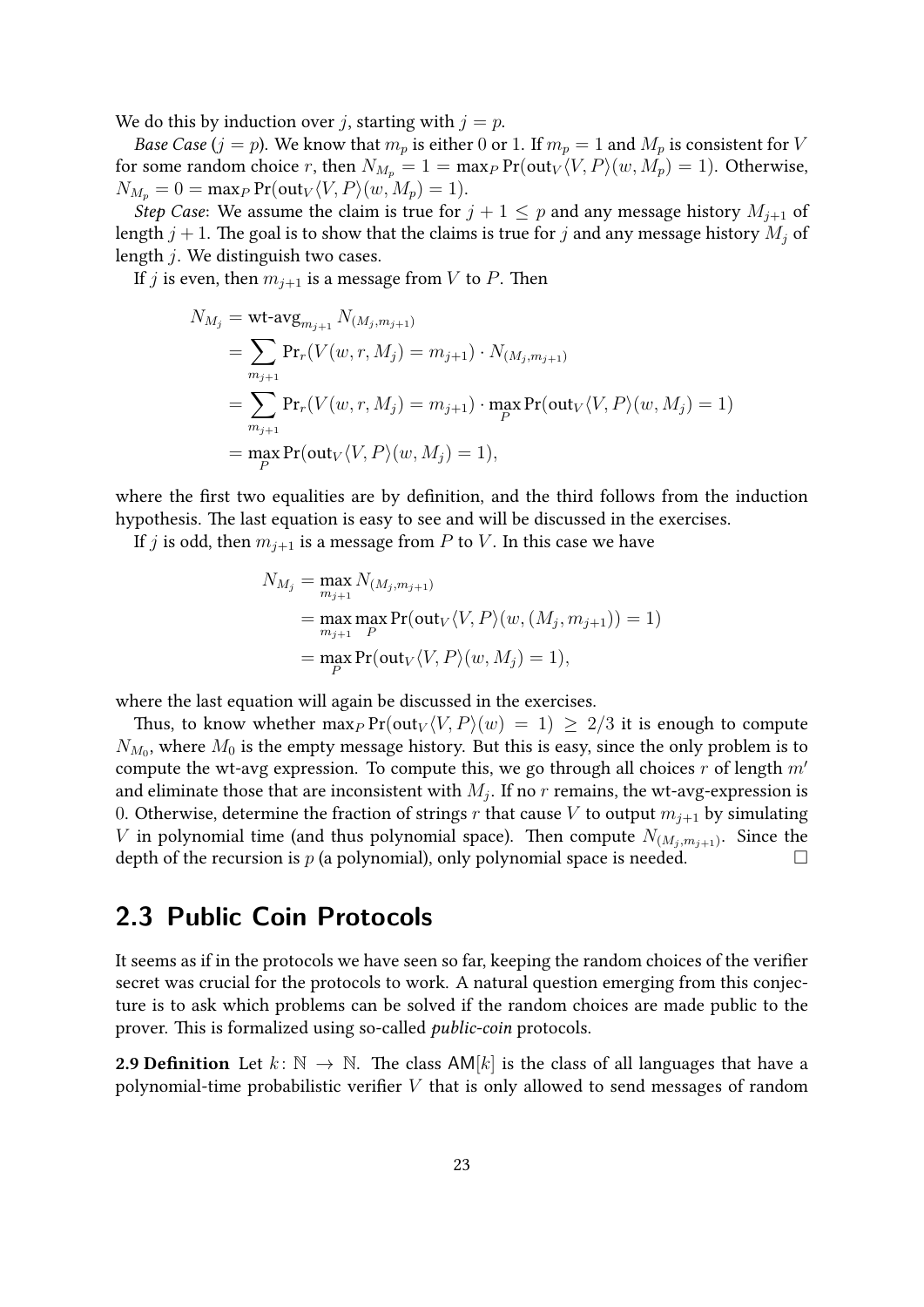

<span id="page-23-0"></span>Figure 2.1: Decision tree of an AM[2]-interaction

bits and these are all the random bits  $V$  can use. An interactive proof with such a verifier is called a public-coin proof or an Arthur-Merlin proof. In contrast, interactive proofs that are not necessarily public-coin protocols are called *private-coin* protocols.  $\diamondsuit$ 

Note that in this type of protocol, the prover does not get to see all of the random choices of the verifier immediately. Indeed, for a k-round interaction, the verifier chooses  $\ell = \lceil k/2 \rceil$ random strings  $r_1, \ldots, r_\ell$  and the  $i$ th message is then simply  $r_i.$  Then after the last message, the verifier applies a deterministic procedure to the transcript of the interaction to decide about acceptance.

Clearly, public-coin protocols are a special case of interactive proofs, i.e.  $AM[k] \subseteq |P[k]|$ . It can also be shown that  $AM[k] = AM[2]$  for all constant k. Because of this, we define  $AM = AM[2]$ .

Similarly, one can define the class MA of public coin interactive protocols where the prover sends the first message. In this type of interaction, the verifier receives this message, makes some random choices, and then applies a deterministic procedure to decide acceptance.

Note that the class AM is quite similar to  $\Pi_2^p$  $_2^p$ , where the first ∀-quantifiers are replaced by probabilistic choices. See Figure [2.1.](#page-23-0)

Question: Are public-coin protocols strictly weaker than private-coin protocols?

Expectation: The protocol of GNI crucially depends on private randomness, so "maybe yes". Answer: No.

2.10 Theorem (Goldwasser, Sipser, 1987) For  $k : \mathbb{N} \to \mathbb{N}$  computable in polynomial time it is true that

$$
IP[k] \subseteq AM[k+2].
$$

The proof is rather involved, and we shall not discuss it here in detail. Instead, we shall illustrate its main idea by sketching  $GNI ∈ AM[2]$ .

#### <span id="page-23-1"></span>2.11 Theorem  $GNI \in AM[2]$ .

The main strategy of the proof is as follows: let  $G_1, G_2$  be two graphs on *n* vertices. Assume first that both  $G_1$  and  $G_2$  have exactly n! equivalence classes: every permutation  $\pi \in S_n$ yields different graphs  $\pi(G_1)$  and  $\pi(G_2)$ . Define

$$
S = \{ \mathcal{H} \mid \mathcal{H} \simeq G_1 \vee \mathcal{H} \simeq G_2 \}.
$$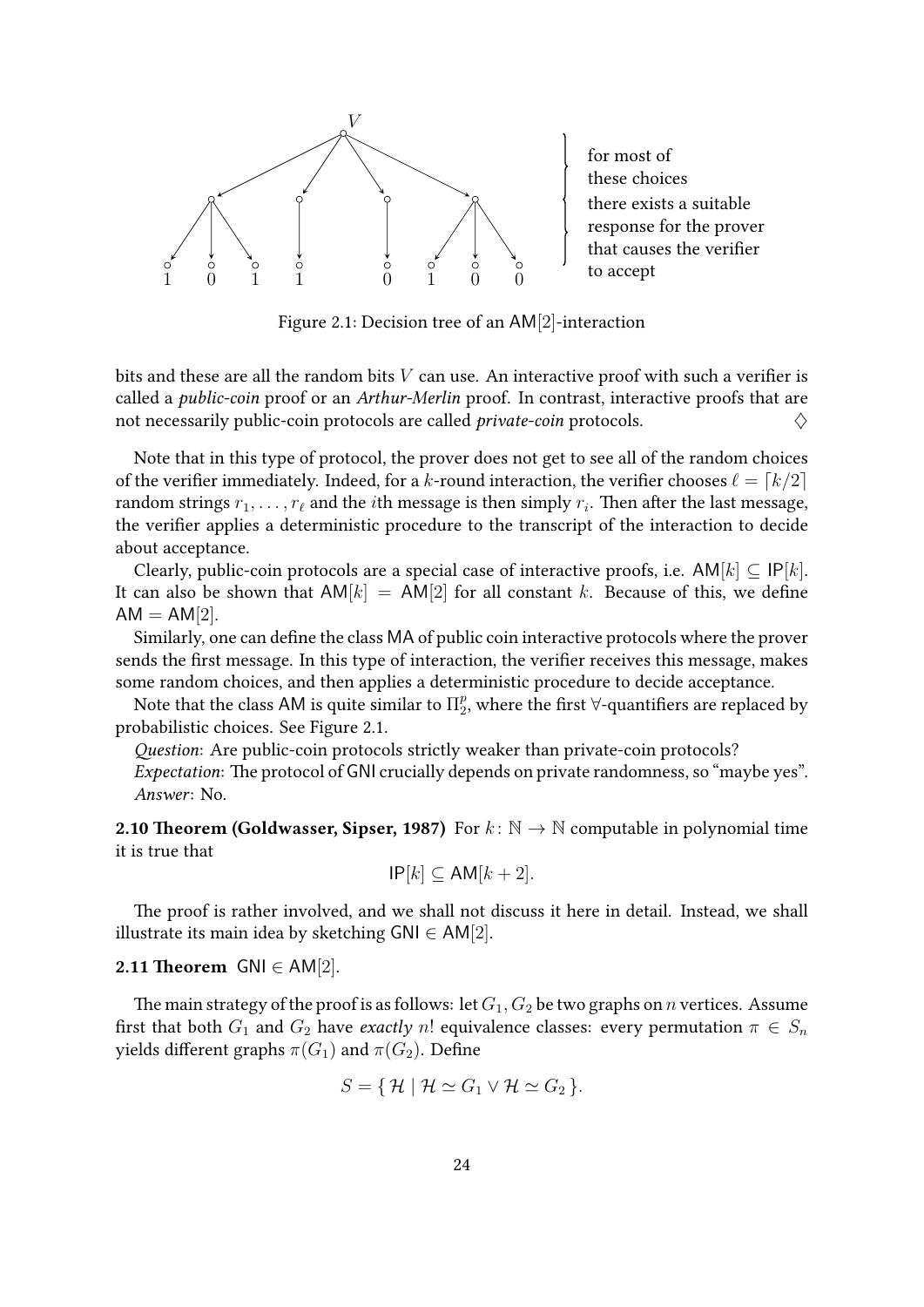<span id="page-24-0"></span>Then

if 
$$
G_1 \simeq G_2
$$
, then  $|S| = n!$   
if  $G_1 \not\cong G_2$ , then  $|S| = 2n!$  (2.2)

Thus, to decide whether  $G_1 \not\cong G_2$ , the prover needs to convince the verifier that  $|S| = 2n!$ . We shall shortly see how this can be done.

In the general case, we cannot assume that  $G_1$  and  $G_2$  have exactly n! equivalence classes. To also handle this case, we recall that an *automorphism* of a graph G is a permutation  $\pi \in S_n$ such that  $G = \pi(G)$ . Denote with Aut(G) the subgroup of  $S_n$  of all automorphism of G. If we then change the definition of  $S$  to

$$
S = \{ (\mathcal{H}, \pi) \mid (\mathcal{H} \simeq G_1 \vee \mathcal{H} \simeq G_2) \wedge \pi \in \text{Aut}(\mathcal{H}) \},
$$

then [\(2.2\)](#page-24-0) still holds true (Exercise!).

We now want to describe a protocol in which the prover can convince the verifier that a certain set S has cardinality  $2n!$  instead of n!. For this we assume that S is known to both the prover and the verifier, in the sense that membership in S can be certified easily: if  $x \in S$ , the prover can provide a certificate to the verifier to this effect.

In the following we shall describe what is called the set lower-bound protocol that allows the prover to certify the *approximate* size of  $S$  to the verifier.

Let  $K = |S|$ . The prover can compute this value and announce it to the verifier. The problem is then to convince the verifier about the correctness of this claim. For this, the set lower-bound protocol makes the verifier accept with high probability if  $K = |S|$ , and makes the verifier reject with high probability if  $|S| \leq K/2$ .

Before describing the protocol in detail, let us first introduce a technical notion.

**2.12 Definition** Let  $\mathcal{H}_{n,k}$  be a set of functions from  $\set{0,1}^n$  to  $\set{0,1}^k$ . We say that  $\mathcal{H}_{n,k}$ is a set of *pairwise independent hash-functions* if for all  $x, x' \in \set{0, 1}^n, x \neq x'$ , and  $y, y' \in$  $\{0,1\}^k$  we have

$$
Pr(h(x) = y \land h(x') = y') = 2^{-2k},
$$

where  $h \in \mathcal{H}_{n,k}$  is chosen uniformly at random.  $\diamondsuit$ 

Clearly,  $\mathcal{H}_{n,k}$  is pairwise independent iff when fixing two distinct string  $x, x' \in \{0, 1\}^n$ the random variable

$$
h \mapsto (h(x), h(x'))
$$

is uniformly distributed on  $\set{0,1}^k \times \set{0,1}^k.$ 

It can be shown that sets of efficiently computable pairwise-independent hash-functions exist for all  $k, n \in \mathbb{N} \setminus \{0\}$  (see exercises).

We are now ready to describe the set lower-bound protocol.

**2.13 Protocol (Set Lower-Bound Protocol)** Let  $S \subseteq \{0,1\}^n$  such that membership in S can be efficiently verified with high probability. Let  $K \in \mathbb{N}$  and assume that both the prover and the verifier know K. The prover wants to convince the verifier that  $|S| \geq K$ , and the verifier should reject with high probability if  $|S| \leq K/2$ .

Let  $k\,\in\,\mathbb{N}$  such that  $2^{k-2}\,<\,K\,\leq\,2^{k-1}$  and let  $\mathcal{H}_{n,k}$  be a set of pairwise independent hash-functions.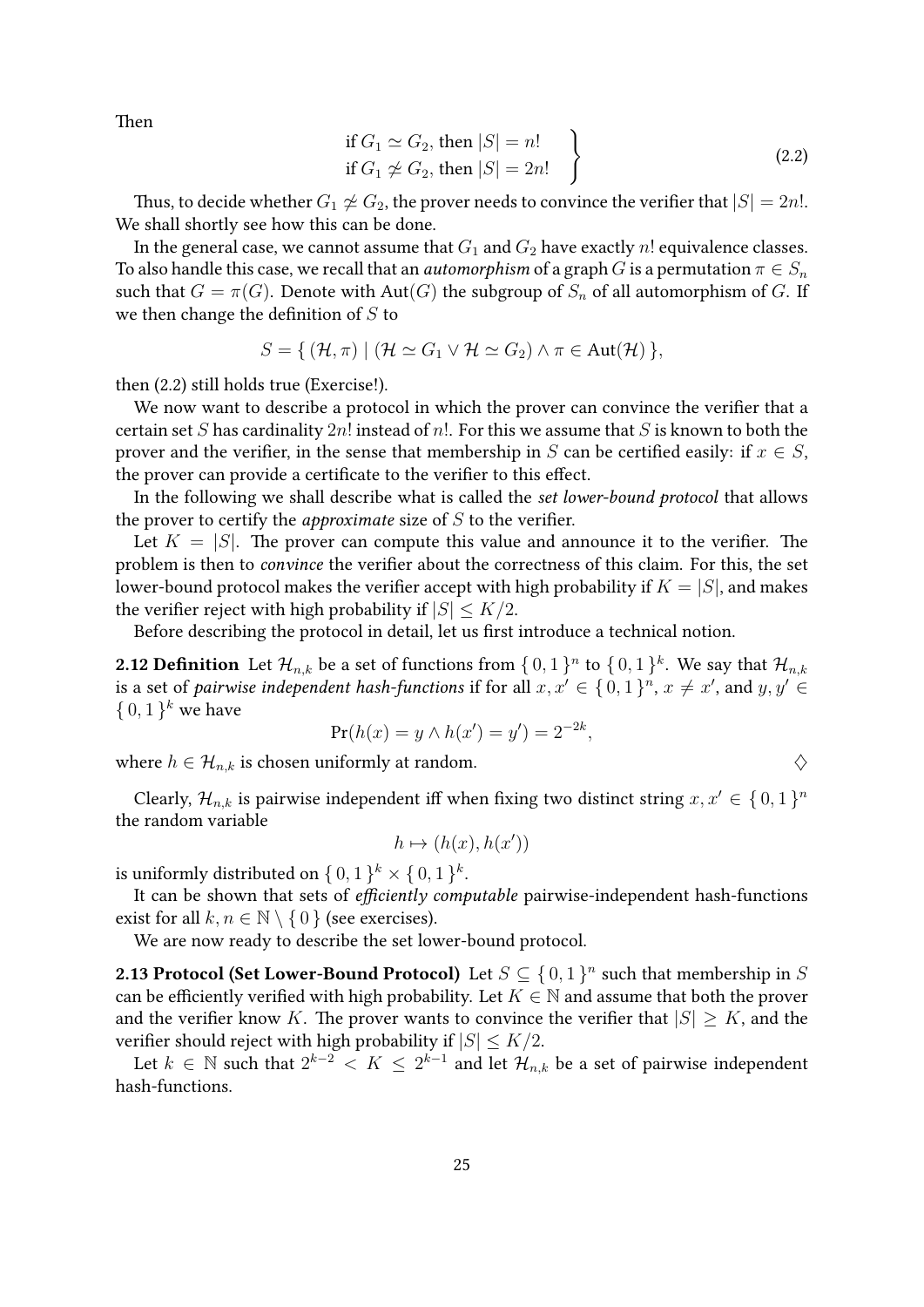- 1. The verifier chooses uniformly at random some  $h \in \mathcal{H}_{n,k}$  and some  $y \in \{0,1\}^k$  and sends both to the prover.
- 2. The prover finds  $x \in S$  such that  $h(x) = y$ . If such an x exists, it is sent to the verifier together with a certificate that  $x \in S$ . Otherwise, an arbitrary  $x \in S$  is sent.
- 3. The verifier checks that  $h(x) = y$  and that the certificate for  $x \in S$  is valid. If this is the case, the verifier accepts, and rejects otherwise.  $\Diamond$

Let  $p=K/2^k.$  If  $|S|\leq K/2,$  then  $|h(S)|\leq p/2\cdot 2^k$  and thus the verifier will accept with probability at most  $p/2$ . Conversely, if  $|S| > K$ , we can show that the acceptance probability is considerably larger than  $p/2$ . Using repetition, we can amplify these probabilities as desired.[2](#page-25-0)

**2.14 Lemma** Let  $S \subseteq \{0,1\}^n$  such that  $|S| \leq 2^k/2$ . Then

$$
\Pr(\exists x \in S.h(x) = y) \ge \frac{3}{4} \frac{|S|}{2^k}
$$

for randomly chosen  $y \in \set{0,1}^k$  and  $h \in \mathcal{H}_{n,k}.$ 

In particular, if  $|S| = K$ , then

$$
\Pr(\exists x \in S.h(x) = y) \ge \frac{3}{4}p.
$$

*Proof* Let  $y \in \{0, 1\}^*$ . We shall show that

$$
\Pr(\exists x \in S.h(x) = y) \ge \frac{3}{4} \frac{|S|}{2^k},
$$

where  $h$  is chosen randomly.

Define for  $x \in S$  the event  $E_x$  by

$$
E_x = \{ h \in \mathcal{H}_{n,k} \mid h(x) = y \}.
$$

<span id="page-25-1"></span>Then

$$
Pr(\exists x \in S.h(x) = y) = Pr(\bigcup_{x \in S} E_x)
$$
\n(2.3)

By the Inclusion-Exclusion Principle we obtain that this is at least

$$
\sum_{x \in S} \Pr(E_x) - \frac{1}{2} \sum_{\substack{x, x' \in S \\ x \neq x'}} \Pr(E_x \cap E_{x'}).
$$

However, from pairwise independence we get  $\Pr(E_x)=2^{-k}$  (exercise!) and  $\Pr(E_x\cap E_{x'})=$  $2^{-2k}.$  Thus, [\(2.3\)](#page-25-1) is at least

$$
\frac{|S|}{2^k} - \frac{1}{2} \cdot \frac{|S|^2}{2^{2k}} = \frac{|S|}{2^k} \cdot \left(1 - \frac{|S|}{2^{k+1}}\right) \ge \frac{3}{4} \cdot \frac{|S|}{2^k}
$$
as required.

<span id="page-25-0"></span><sup>&</sup>lt;sup>2</sup>The following lemma is Claim 8.13.1 in Sanjeev Arora and Boaz Barak: Computational Complexity: A Modern Approach – Internet Draft, 2007, URL: <http://theory.cs.princeton.edu/complexity/book.pdf>.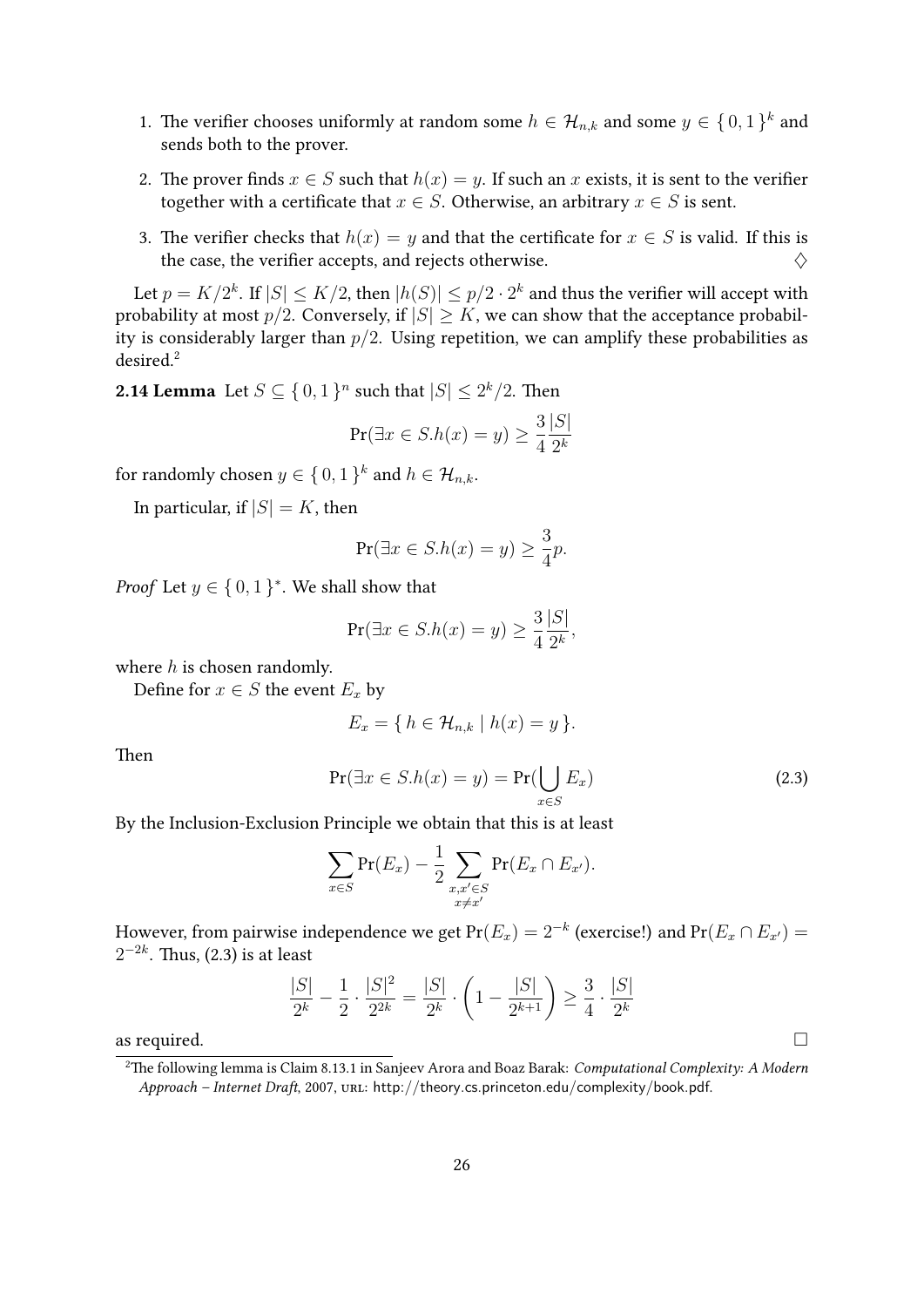Proof (Theorem [2.11,](#page-23-1) Sketch) The public-coin protocol for GNI now proceeds by repeating the set lower-bound protocol for a certain number of steps. The verifier accepts if at least  $5/8 \cdot$  $K/2^k$  iterations succeed (note that  $5/8 = (3/4 + 1/2)/2$ ). Using Chernoff's bound, it can be shown that a fixed number of iterations is sufficient to reach completeness 2/3 and soundness 1/3. This shows GNI  $\in$  AM[ $\ell$ ] for some constant  $\ell$ .

Finally, we can conduct all those repetitions in parallel and obtain GNI  $\in AM[2]$ .  $\Box$ 

Note that the resulting public-coin protocol for GNI, in contrast to the private-coin protocol for GNI, does not have perfect completeness (i.e., completeness 1). However, it can be shown that a public-coin protocol for set lower-bound with perfect completeness can be constructed. Indeed, every private-coin protocol can be transformed into a public-coin protocol with perfect completeness and a similar number of rounds – even if it wasn't perfectly complete in the beginning!

## <span id="page-26-0"></span>**2.4**  $IP = PSpace$

It was long open whether there exists a meaningful characterization of IP in terms of known complexity classes. What we have already seen is  $\mathsf{NP} \subseteq \mathsf{IP} \subseteq \mathsf{PSpace}$ , and since we already know  $GNI \in IP$  it seems that the first inclusion is strict. There were also persuasive arguments for the second inclusion to be strict, namely

- without randomization,  $IP = NP$ , and
- randomization does not seem to add more computational power; indeed, it is conjectured that  $BPP = P$ .

Thus the following result came as a surprise when it was shown in 1990.

#### 2.15 Theorem (Shamir, Lund, Fortnow, Karloff, Nisan, 1990)  $IP = PS$ pace.

For the proof, we shall show that TQBF has a public-coin protocol with perfect completeness. Before we do so, however, we shall show that another hard problem also has polynomial-round interactive proof systems.

#### 2.16 Theorem Let

#SAT<sub>D</sub> := { $\langle \varphi, k \rangle$  |  $\varphi$  a 3CNF formula with exactly k satisfying assignments }.

Then  $#SAT_D \in IP$ .

Clearly SAT can be reduced to  $*SAT_D$  in polynomial time. An easy corollary of this result is that coNP  $\subseteq$  IP. Furthermore, it is not hard to see that #SAT<sub>D</sub> is complete for the class #P of all counting problems of non-deterministic polynomial-time Turing machines (see next chapter). Thus, all problems in #P are also contained in IP.

The interactive protocol we shall devise for #SAT<sub>D</sub> will be an *n*-round protocol, where *n* is the number of variables in  $\varphi$ . The main idea is to use a technique called *arithmetization*.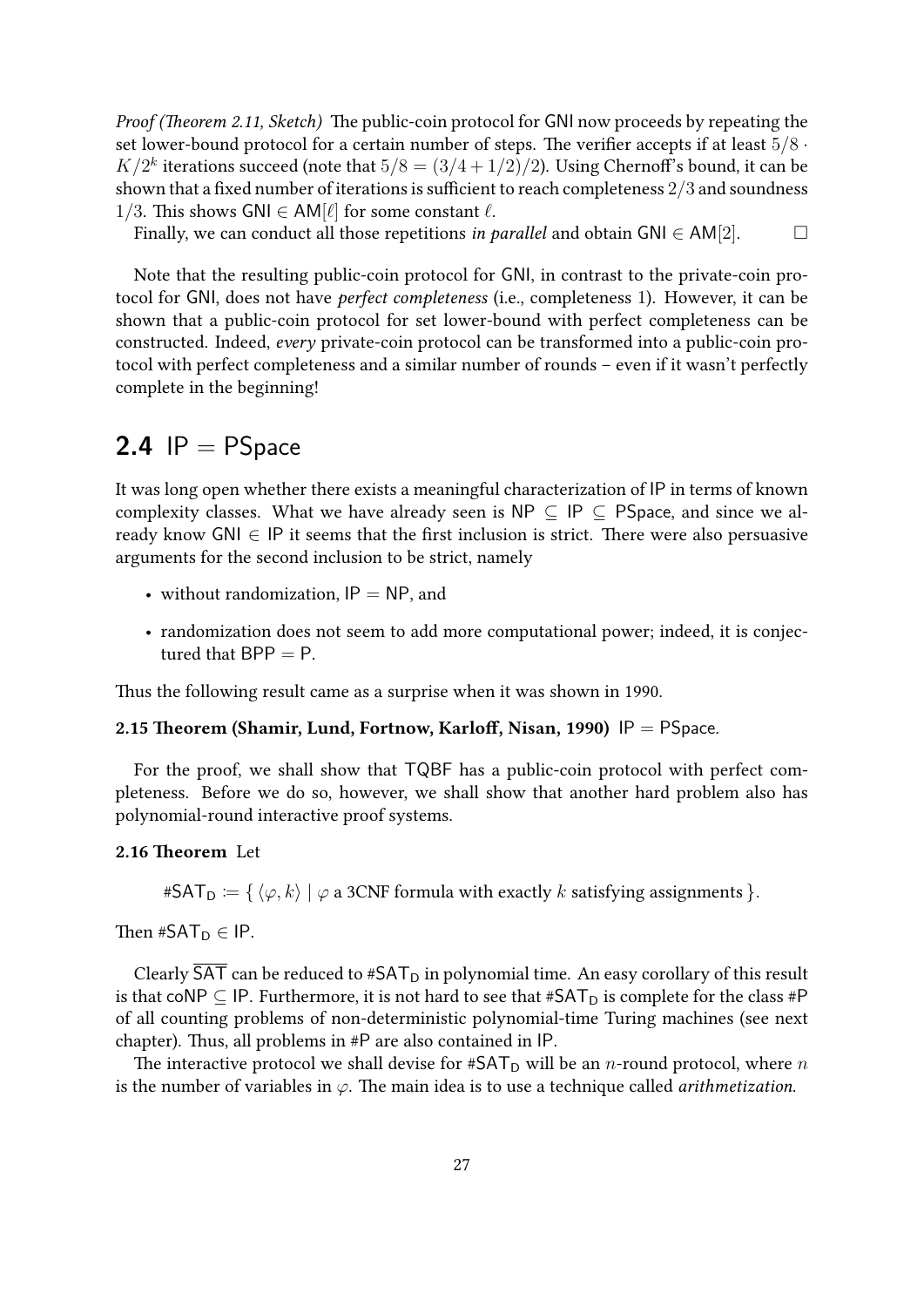Let  $\varphi$  be a 3CNF-formula and consider the field  $\mathbb{F}_2$  of two elements. Let m be the number of clauses in  $\varphi$  and denote with  $x_1, \ldots, x_n$  the variables in  $\varphi$ . We can transform logical connectives into polynomials over  $X_1, \ldots, X_n$  by means of a mapping  $\tau$  as follows:

$$
\tau(x_i) = X_i,
$$
  
\n
$$
\tau(\neg \psi) = (1 - \tau(\psi)),
$$
  
\n
$$
\tau(\psi_1 \land \psi_2) = \tau(\psi_1) \cdot \tau(\psi_2),
$$

where  $\psi$ ,  $\psi_1$ ,  $\psi_2$  are Boolean formulas. In particular (and up to equivalence),

$$
\tau(\psi_1 \vee \psi_2 \vee \psi_3) = 1 - (1 - \tau(\psi_1))(1 - \tau(\psi_2))(1 - \tau(\psi_3)).
$$

Denote with  $P_C(X_1, \ldots, X_n)$  the polynomial  $\tau(C)$  of the clause C of  $\varphi$ . Then  $P_C$  depends on at most three variables. Thus, the polynomial

$$
P_{\varphi}(X_1,\ldots,X_n) \coloneqq \prod_{C \text{ clause of } \varphi} P_C(X_1,\ldots,X_n)
$$

is a polynomial of degree at most 3m. Note that we represent  $P_{\varphi}$  as this product without expanding the individual factors. In this way,  $P_{\varphi}$  has a representation of size  $\mathcal{O}(m)$ .

Each satisfying assignment of  $\varphi$  is an assignment of the variables  $X_1, \ldots, X_n$  to values  $b_1, \ldots, b_n$  such that  $P_\varphi(b_1, \ldots, b_n) = 1$ . Conversely, if an assignment for the variables  $x_1, \ldots, x_n$  does not satisfy  $\varphi$ , then  $P_{\varphi}(b_1, \ldots, b_n) = 0$ . Indeed, the number # $\varphi$  of satisfying assignment of  $\varphi$  is

$$
\#\varphi = \sum_{b_1 \in \{0,1\}} \cdots \sum_{b_n \in \{0,1\}} P_{\varphi}(b_1,\ldots,b_n).
$$

In order to show #SAT<sub>D</sub>  $\in$  IP, it thus suffices to show that there is an interactive proof system deciding whether a given polynomial has exactly k non-roots over  $\mathbb{F}_2$ .

Let us consider the problem from a more abstract point of view. Let  $g(X_1, \ldots, X_n)$  be a polynomial of degree  $d$  that can be evaluated in polynomial time in the number of variables. Let  $k \in \{0, \ldots, 2^n\}$ . We want to find an interactive proof for the fact that

<span id="page-27-0"></span>
$$
k = \sum_{b_1 \in \{0,1\}} \cdots \sum_{b_n \in \{0,1\}} g(b_1, \ldots, b_n).
$$
 (2.4)

Choose  $p \in \{2^n + 1, \ldots, 2^{2n}\}$  prime. Then [\(2.4\)](#page-27-0) is true if and only if it is true in  $\mathbb{F}_p$ . Thus, from now on, we shall perform all our computations in  $\mathbb{F}_p$ .

To describe the protocol, we introduce another univariate polynomial  $h(X)$  by

$$
h(X) := \sum_{b_2 \in \{0,1\}} \cdots \sum_{b_n \in \{0,1\}} g(X, b_2, \ldots, b_n).
$$

Note that [\(2.4\)](#page-27-0) is true if and only if  $h(1) + h(0) = k$ . The following protocol makes use of this idea to provide the desired interactive proof system.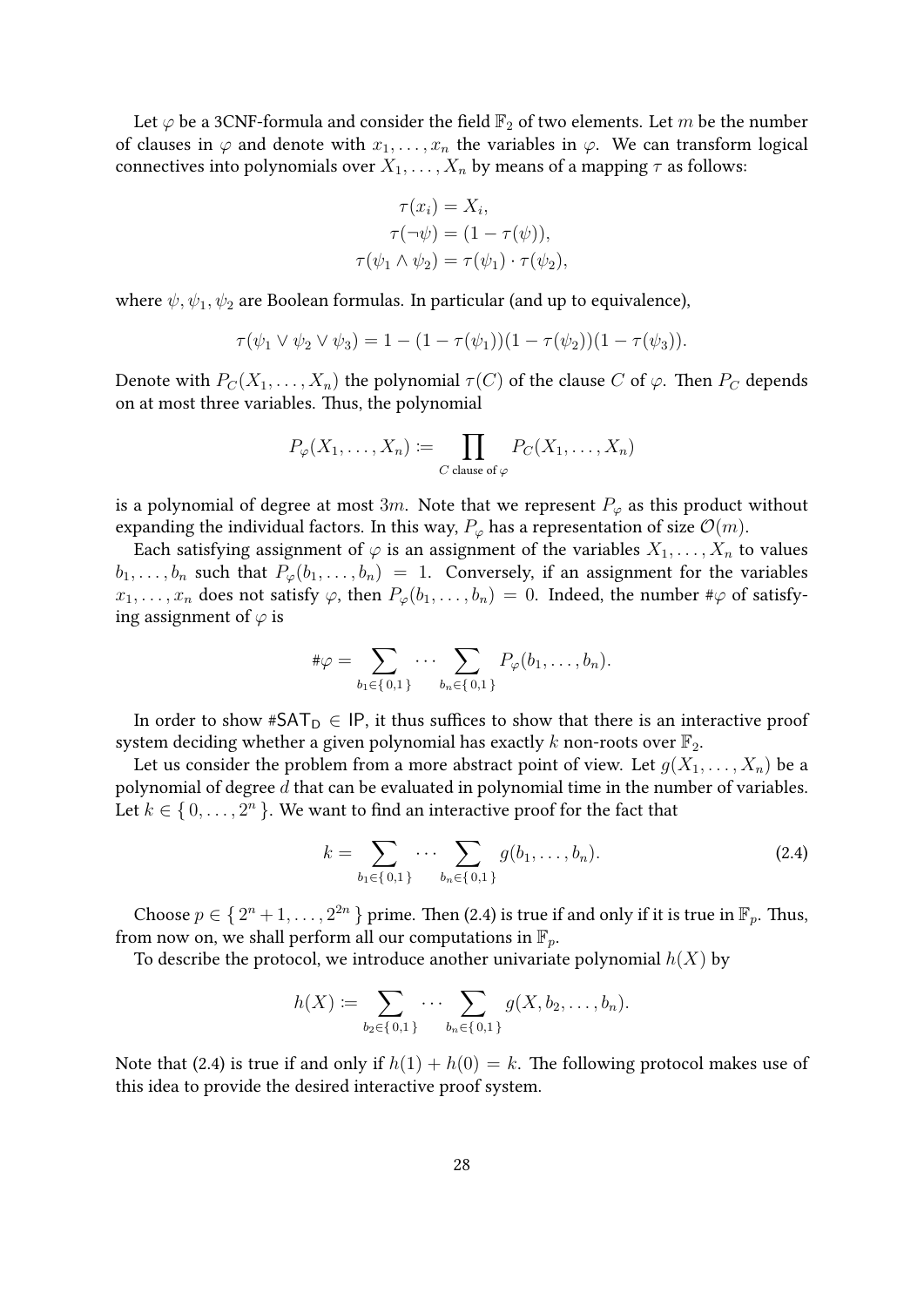**2.17 Protocol (Sum-Check Protocol)** Let  $g(X_1, \ldots, X_n)$  be a polynomial of degree d that can be evaluated in polynomial time, and let  $k \in \mathbb{N}$ . Assume both the prover and the verifier have agreed on some prime number  $p \in \{2^{n}+1,\ldots,2^{2n}\}$ .

- 1. The verifier does the following:
	- If  $n = 1$ , check whether  $g(0) + g(1) = k$ . If so, accept, otherwise reject.
	- If  $n > 1$ , ask the prover to send  $h(X)$ .
- 2. The prover sends some polynomial  $s(X)$  of degree at most d.
- 3. The verifier checks if  $s(0) + s(1) = k$ , and rejects if this is not true. Otherwise, the verifier picks  $a \in \mathbb{F}_p$  uniformly at random. It then recursively asks the verifier to proof

$$
s(a) = \sum_{b_2 \in \{0,1\}} \cdots \sum_{b_n \in \{0,1\}} g(a, b_2, \ldots, b_n).
$$

It is clear that if  $(2.4)$  is true, the prover can make the verifier accept. In the case  $(2.4)$  does not hold, we have the following result.

**2.18 Proposition** Let  $V$  be the verifier as described in the Sum-Check Protocol. If [\(2.4\)](#page-27-0) is not true, then  $V$  rejects with probability at least  $\left(1-\frac{d}{n}\right)$  $\left(\frac{d}{p}\right)^n$ .

*Proof* We prove the claim by induction over n. The base case  $n = 1$  is clear: V checks the claim directly and rejects with probability 1.

For the case  $n > 1$ , if the prover returns the correct polynomial h in the first step, then  $h(0) + h(1) \neq k$  and the verifier rejects again with probability 1. Thus assume that the prover returns some polynomial  $s(X) \neq h(X)$ . Since  $s(X) - h(X)$  has degree at most d, there are at most d elements a in  $\mathbb{F}_p$  such that  $s(a) = h(a)$ . Thus, the probability to choose  $a \in \mathbb{F}_p$ such that  $s(a) \neq h(a)$  is at least  $1 - \frac{d}{n}$  $\frac{d}{p}.$  In this case, the prover is left with showing the false claim  $s(a) = h(a)$ . By induction hypothesis, this prove is rejected with probability at least  $\left(1-\frac{d}{n}\right)$  $\left(\frac{d}{p}\right)^{n-1}$ . Thus, the probability that the verifier rejects is at least

$$
\left(1 - \frac{d}{p}\right) \cdot \left(1 - \frac{d}{p}\right)^{n-1} = \left(1 - \frac{d}{p}\right)^n.
$$

From the Sum-Check Protocol we can take some inspiration to show the main claim of this section, namely that TQBF has interactive proofs.

#### 2.19 Theorem  $TQBF \in IP$ .

Proof We showcase the proof using the formula

$$
\Psi = \forall x_1 \exists x_2 \forall x_3 \dots \exists x_n. \varphi(x_1, \dots, x_n)
$$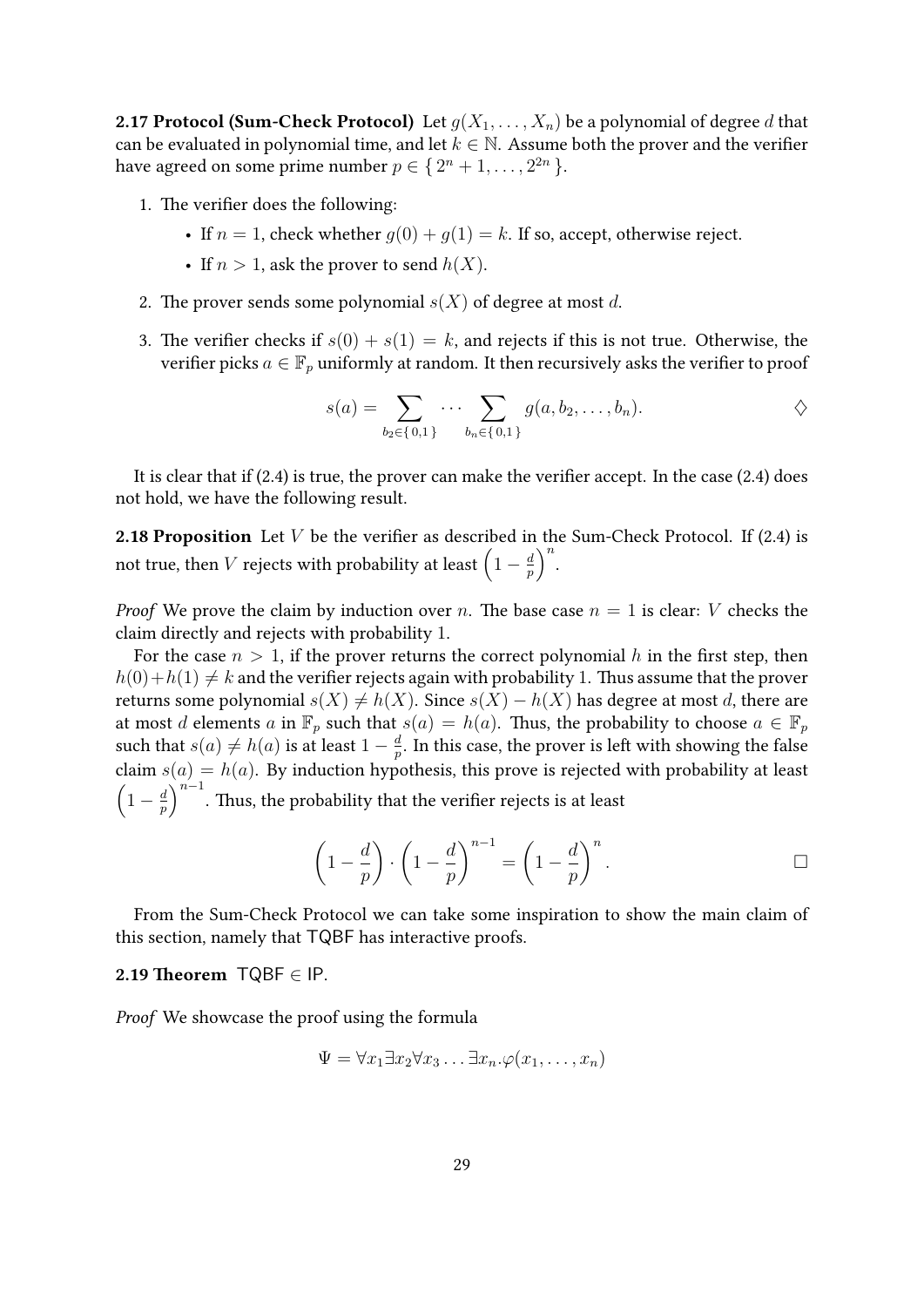(the general proof works in the same way, but with substantially more notational overhead). Let us extend out arithmetization approach to  $\Psi$  by defining

$$
\tau(\forall X_i. p(X_1, ..., X_n)) = p(X_1, ..., X_{i-1}, 0, X_{i+1}, ..., X_n)
$$

$$
\cdot p(X_1, ..., X_{i-1}, 1, X_{i+1}, ..., X_n),
$$

$$
\tau(\exists X_i. p(X_1, ..., X_n)) = p(X_1, ..., X_{i-1}, 0, X_{i+1}, ..., X_n)
$$

$$
+ p(X_1, ..., X_{i-1}, 1, X_{i+1}, ..., X_n).
$$

Then the problem of deciding whether  $\Psi$  is satisfiable amounts to showing that

$$
\tau(\Psi) = \prod_{b_1 \in \{0,1\}} \sum_{b_2 \in \{0,1\}} \prod_{b_3 \in \{0,1\}} \cdots \sum_{b_n \in \{0,1\}} P_{\varphi}(b_1, \ldots, b_n) \neq 0. \tag{2.5}
$$

A first idea would be to use the Sum-Check Protocol and for each  $\forall$  check  $s(0) \cdot s(1) = k$ instead. However, the problem with this approach is that the polynomial  $h$  as defined before may have exponentially large degree. Then, the prover could not send the polynomial to the verifier in polynomial time.

To solve this issue, we observe that we only evaluate the polynomials for values in  $x \in$  $\{0,1\}$ , and then the overall degree does not matter, because  $x^k = x$ . In this way, we can turn each polynomial  $p(X_1, \ldots, X_n)$  into a polynomial  $q(X_1, \ldots, X_n)$  such that each variable has degree at most one, such that

<span id="page-29-0"></span>
$$
p(x_1,\ldots,x_n)=q(x_1,\ldots,x_n)
$$

for all  $x_1, ..., x_n \in \{0, 1\}$ .

To achieve this transformation, we introduce the following *linearization operators*  $LX_i$ :

$$
LX_i \cdot p(X_1, \ldots, X_n) = X_i \cdot p(X_1, \ldots, X_{i-1}, 1, X_{i+1}, \ldots, X_n) + (1 - X_i) \cdot p(X_1, \ldots, X_{i-1}, 0, X_{i+1}, \ldots, X_n).
$$

Then  $L X_i.p$  is linear in  $X_i$  and agrees with  $p$  for all choices of  $X_i$  in  $\set{0,1}$ . In particular,

$$
LX_1.LX_2.\ldots LX_n.p(X_1,\ldots,X_n)
$$

is a linear polynomial that agrees with p on all points in  $\{0,1\}^n$ . Thus [\(2.5\)](#page-29-0) is equivalent to

$$
\forall X_1. LX_1. \exists X_2. LX_1. LX_2. \dots \exists X_n. LX_1 \dots LX_n. P_{\varphi}(X_1, \dots, X_n) \neq 0 \tag{2.6}
$$

The size of this expression is polynomial in  $n$ .

We now describe a recursive interactive protocol to check [\(2.6\)](#page-29-1). Suppose for this that we are given a polynomial

$$
U(X_1,\ldots,X_\ell)=Tg(X_1,\ldots,X_k),
$$

where  $T \in \set{\exists X_i, \forall X_i, LX_i \mid 1 \leq i \leq n}$ . The prover wants to convince the verifier that

<span id="page-29-1"></span>
$$
U(a_1,\ldots,a_\ell)=C'
$$

for some given number  $C'$  and  $a_1, \ldots, a_\ell \in \set{0, 1}$ . For this they interact as follows: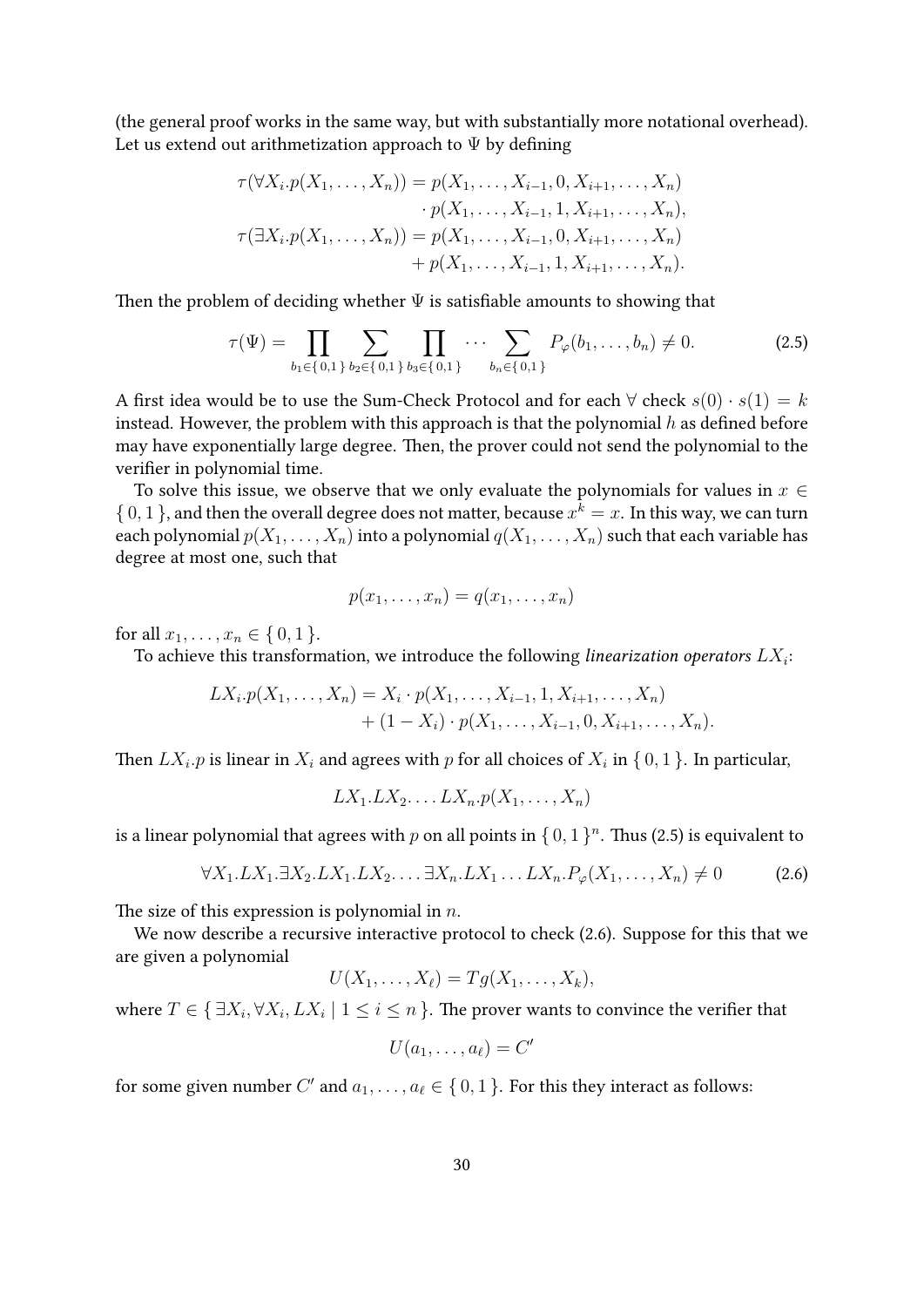- if  $T = \exists X_i$ , then the verifier asks the prover to provide a polynomial  $s(X_i)$  that is supposed to be  $g(a_1, \ldots, X_i, \ldots, a_k)$ . The verifier checks if  $s(0) + s(1) = C'$  and rejects if not. Otherwise, the verifier picks uniformly at random some  $a \in \mathbb{F}_p$  and asks the prover to show  $s(a) = g(a_1, ..., a_{i-1}, a, a_{i+1}, ..., a_k)$ .
- if  $T = \forall X_i$ , then the verifier proceeds in the same way, but checks  $s(0) \cdot s(1) = C'$ instead.
- if  $T = L X_i$ , the verifier asks the prover to send some polynomial  $s(X_i)$  that is supposed to be  $g(a_1,\ldots,X_i,\ldots,a_k)$ . The verifier checks that  $U$  is linear in  $X_i$  and that  $a_is(1)+$  $(1 - a_i)s(0) = C'$ , and rejects if this fails. Otherwise, it picks some  $a \in \mathbb{F}_p$  and asks the prover to show  $s(a) = g(a_1, \ldots, a_{i-1}, a, a_{i+1}, \ldots, a_k)$ .

The correctness of this protocol is shown as in the case of the Sum-Check Protocol, but this time the induction is over the number of operators. More precisely, assuming that this protocol can convince the verifier of  $g(a_1, \ldots, a_k) = k_1$  with completeness 1 and soundness  $\varepsilon$ , it is easy to see that the verifier can be convinced of  $U(a_1, \ldots, a_\ell) = k_2$  with completeness 1 and soundness at most  $\varepsilon + \frac{d}{dt}$ p .

An interesting curiosity that immediately follows from  $IP = PS$  pace is the following result.

#### 2.20 Corollary If PSpace  $\subset P$ /poly, then PSpace = MA.

*Proof* If PSpace  $\subseteq$  P/poly, we can replace the prover by a circuit family  $(C_n \mid n \in \mathbb{N})$ of polynomial size. This can be done because the computational power of the prover is effectively bounded above by PSpace. In an MA protocol for TQBF, for inputs of length  $n$ the first (and only) thing the prover does is to provide the verifier with the circuit  $C_n$ . From then on, the verifier can interact with the circuit as described in the interactive protocol for TQBF. Therefore, no more interaction between the prover and the verifier is necessary.

Note that if the circuit provided by the prover is not  $C_n$ , then the correctness of the protocol for TQBF still ensures that the result of the verifier interacting with this other circuit leads to a correct result.

Another curiosity of  $IP = PS$  pace is that it is a natural counterexample to the *random* oracle hypothesis<sup>[3](#page-30-0)</sup>: call an oracle  $O$  random if for every new input x it tosses a fair coin to decide whether  $x \in \mathcal{O}$  or not. Then the random oracle hypothesis asserts that if  $\mathcal{C}_1$  and  $\mathcal{C}_2$ are "acceptable" complexity classes, then  $\mathcal{C}^\mathcal{O}_1=\mathcal{C}^\mathcal{O}_2$  with probability 1 for random oracles  $\mathcal O$ if and only if  $C_1 = C_2$ .

The validity of the random oracle hypothesis would immediately imply  $P \neq NP$ , because it has been shown that  $\mathsf{P}^{\mathcal{O}}\subsetneq\mathsf{NP}^{\mathcal{O}}$  with probability 1 for random oracles  $\mathcal{O}.$  However, it turns out that the random oracle hypothesis is not true, and an "acceptable" counterexample are the classes IP and PSpace: IP = PSpace, but for random oracles  $\overline{O}$  we have IP<sup> $\overline{O} \subseteq P$ Space $\overline{O}$ </sup> with probability one.<sup>[4](#page-30-1)</sup>

<span id="page-30-0"></span><sup>&</sup>lt;sup>3</sup>Charles Bennett and John Gill: "Relative to a Random Oracle A, P != NP != co-NP with Probability 1", in: SIAM Journal of Computation 10 (1 1981), pp. 96-113.

<span id="page-30-1"></span><sup>&</sup>lt;sup>4</sup>Richard Chang et al.: "The Random Oracle Hypothesis is False", in: Journal of Computer and System Sciences 49 (1 1994), pp. 24–39.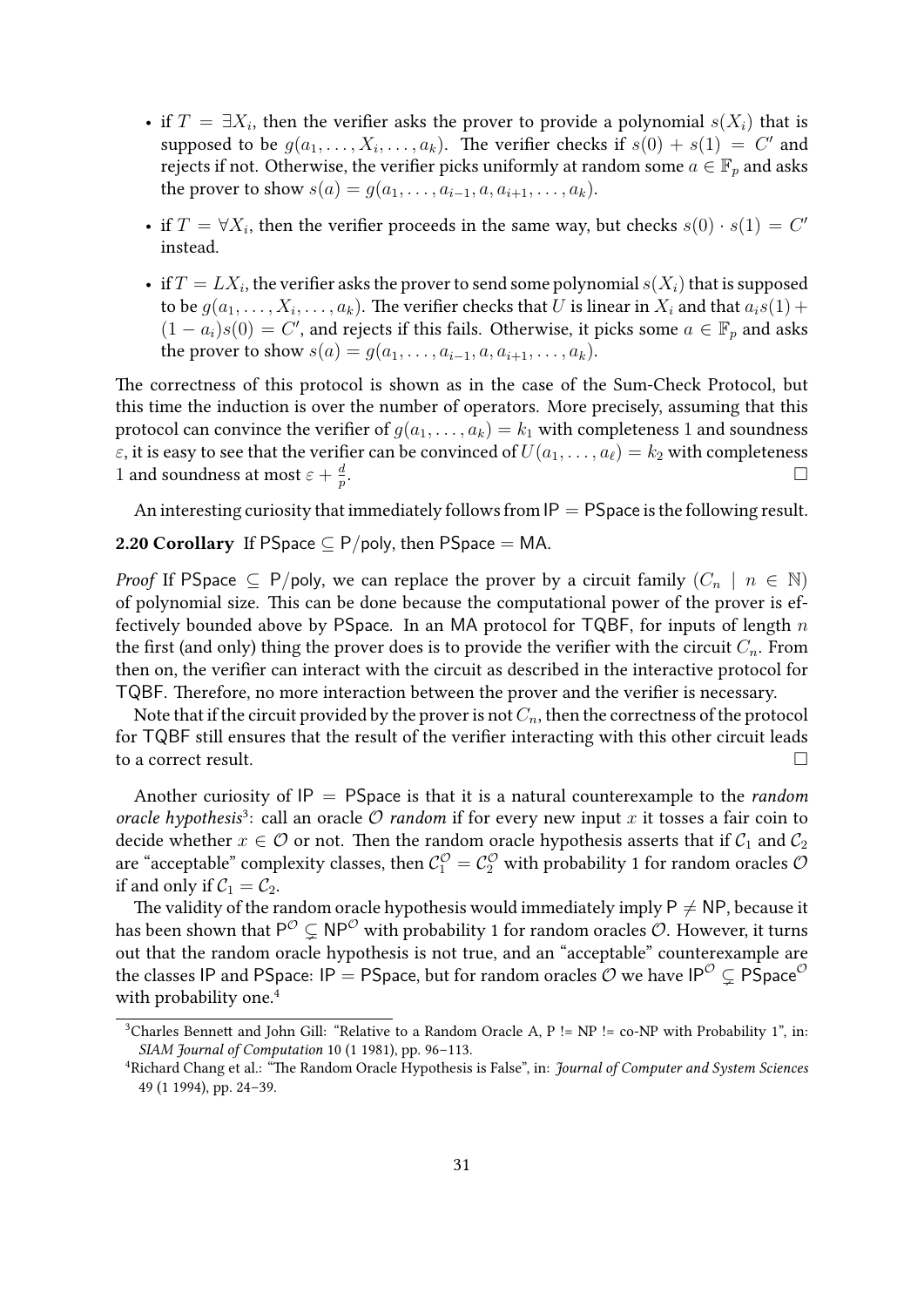## <span id="page-31-0"></span>**2.5 Outlook: Multi-Prover Systems**

It is possible to extend the notion of interactive proofs to protocols with more than one prover. The class of all languages decidable by multi-prover interactive proofs is call MIP. The main point about having more than one prover is that these provers are not allowed to communicate during the interaction with the verifier. They are allowed, though, to communicate before the interaction starts, for example to agree on a common answering strategy.

The analogy here is a police interrogation of two (or more) criminals in separate rooms: although the criminals may agree on a common strategy in before, a thorough interrogation will eventually reveal inconsistencies in their answers.

Indeed, having multiple provers allows the verifier to force non-adaptivity of her queries: to make sure the answer to some query  $q$  to one prover does not depend on the answers of the previous queries to the same prover, the verifier can just send  $q$  to the *other* prover and check whether its answer coincides with the one of the first prover.

It turns out that having just another prover is already enough: it can be shown that having polynomially many provers is as good as having just two. Furthermore, elaborating on the technique of forcing non-adaptivity, it is possible to give a characterization of MIP similar to the one of IP.

2.21 Theorem  $MIP = NExpTime$ .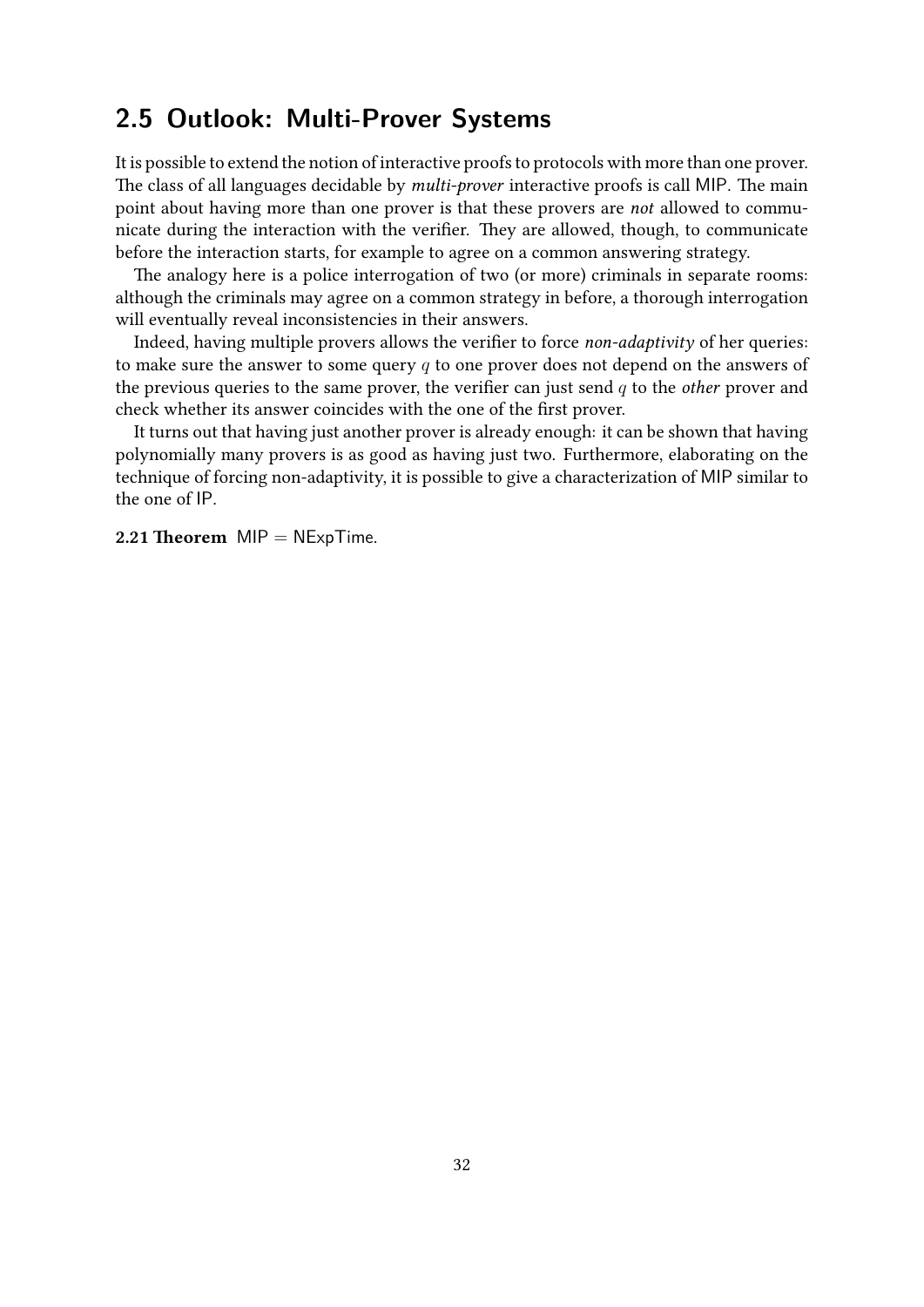## <span id="page-32-0"></span>**3 Counting Complexity**

In some cases, instead of seeking to answer whether some solution for a given problem exists, it is more important to know what the number of solutions is. The corresponding notion of a counting problem as well as its complexity theoretic investigation are the topics of the last part of this lecture.<sup>[1](#page-32-2)</sup>

## <span id="page-32-1"></span>**3.1 Counting problems and the class** #P

**3.1 Example** Let G be a graph with nodes  $\{1, \ldots, n\}$ . We want to consider the graph *reliability problem:* assuming that each edge of  $G$  can fail with probability  $1/2$ , what is the probability that there still exists a path from 1 to  $n$ ?

Clearly, under this failure assumption each subgraph on all  $n$  nodes is equally likely to occur. Thus, the probability that a path from 1 to  $n$  exists is given by

$$
\frac{1}{2^{|E|}}\cdot \big({\rm number\ of\ subgraphs\ of\ }G\ {\rm containing\ a\ path\ from\ 1\ to\ }n\big).\qquad \qquad \diamondsuit
$$

In general, we can consider counting versions of classical decision problems:

- #SAT: compute for some given propositional formula  $\varphi$  the number of satisfying assignments.
- $\#C$ ycle: given a directed graph G, count the number of simple cycles in G.

Clearly, #SAT and #Cycle are at least as difficult as their corresponding decision versions. In the case of SAT this immediately implies that #SAT is hard. On the other hand, finding a simple cycle in a directed graph can be done easily (in linear time) and thus #Cycle could also be an easy problem. Surprisingly, this is not the case.

**3.2 Theorem** If  $\#C$ ycle  $\in$  FP, then P = NP.

This shows that counting version for some easy decision problems can be hard. On the other hand, not all counting versions of decision problems are of this form. For example, counting spanning trees of arbitrary graphs can be done in polynomial time, c.f. Kirchhoff's Theorem.

<span id="page-32-2"></span><sup>&</sup>lt;sup>1</sup>This part is based on Christos H. Papadimitriou: *Computational Complexity*, Addison-Wesley, 1995, Chapter 18, Sanjeev Arora and Boaz Barak: Computational Complexity A Modern Approach, Cambridge University Press, 2009, Chapter 17, and Sanjeev Arora and Boaz Barak: Computational Complexity: A Modern Approach – Internet Draft, 2007, url: <http://theory.cs.princeton.edu/complexity/book.pdf>, Chapter 9.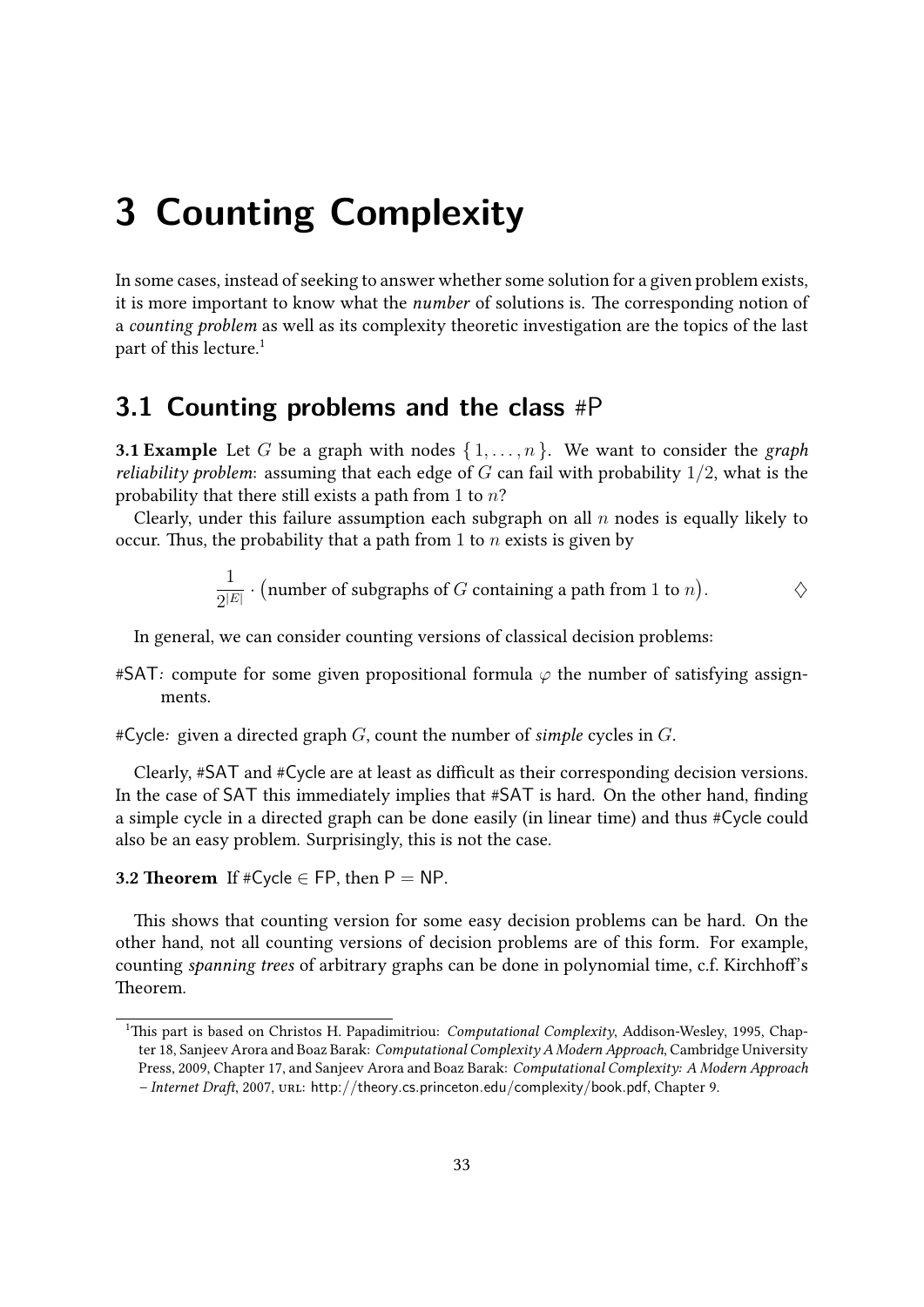

<span id="page-33-0"></span>Figure 3.1: Edge from u to v in  $G'$ 

*Proof* Suppose #Cycle  $\in$  FP, i.e., counting the number of simple cycles in a directed graph can be done in deterministic polynomial time. We shall show that in this case DirectedHamiltonianCycle can be solved in polynomial time as well, implying  $P = NP$ .

Let G be a directed graph with n nodes. We shall construct another graph  $G'$  of polynomial size such that  $G$  has a Hamiltonian cycle if and only if  $G'$  has at least  $n^{n^2}$  simple cycles.

Let  $(u, v)$  be some edge in G. The corresponding edge in  $G'$  is shown in Figure [3.1,](#page-33-0) where  $m = \lceil n \log_2 n \rceil.$  Then each simple cycle in  $G$  of length  $\ell$  corresponds to  $(2^m)^\ell$  simple cycles in  $G'$ .

Thus, if  $G$  has a Hamiltonian cycle, then  $G'$  has at least

$$
(2m)n = (2n log n)n = (2log nn)n = (nn)n = nn2
$$

many cycles. Conversely, if  $G$  does not have a Hamiltonian cycle, then the longest cycle in G has length at most  $n - 1$ . Hence there are at most

$$
(2m)n-1 \cdot nn-1 = nn(n-1) \cdot nn-1 = n(n+1)(n-1) = nn2-1
$$

many cycles in  $G'$ . This concludes the proof.  $\Box$ 

The goal of our investigation now is to distinguish between easy and hard counting problems. For this we introduce a new complexity class.

**3.3 Definition** Let  $I \subseteq \Sigma^*$  and let  $R \subseteq \Sigma^* \times \Sigma^*$  be a binary relation. The counting problem associated with  $(I, R)$  is: given  $x \in I$ , what is the number of elements y such that  $(x, y) \in R$ ? We write  $\#_R(x)$  for this number. The set of all counting problems associated with polynomially balanced polynomially decidable binary relations is called #P (pronounced "number P " or "sharp P").  $\Diamond$ 

If clear from the context, we shall omit the explicit reference to the set  $I$  of instances of a counting problem  $(I, R)$ . Examples for problems in #P are #SAT, #Cycle, graph reliability, counting spanning trees, and counting the number of Hamiltonian paths.

Indeed, another way of looking at #P is as the set of counting problems associated to decision problems in NP. From this we immediately obtain that a problem  $R$  is in #P if and only if there exists a non-deterministic polynomial-time Turing machine  $M$  such that

$$
\#_R(x)
$$
 = number of accepting paths of *M* on input *x*.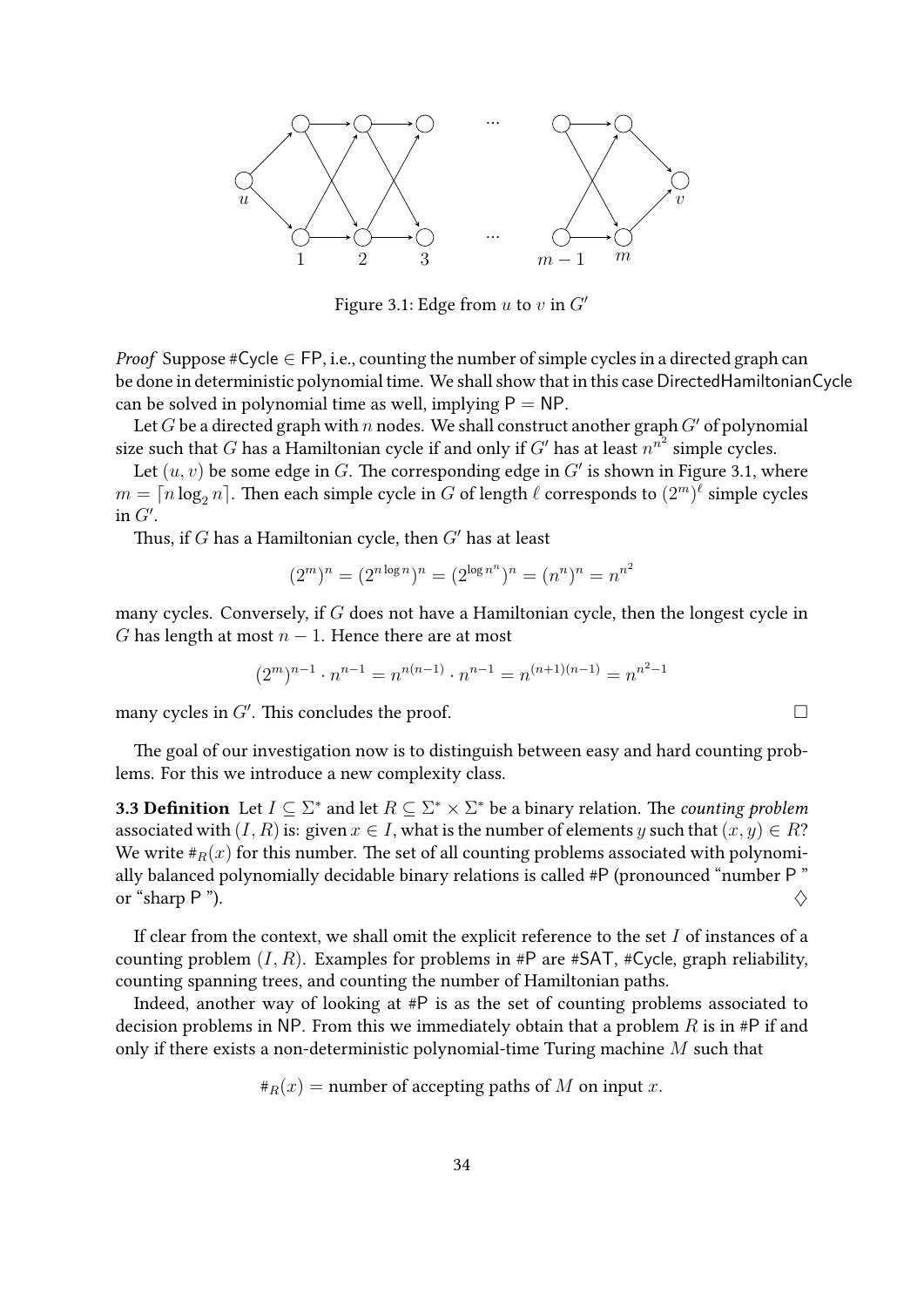The main question now is whether all problems in #P can be solved in polynomial time, i.e., whether #P  $\subseteq$  FP. Here we interpret counting problems  $(I, R)$  as computation problems of the form

$$
R' = \{ (x, \#_R(x)) \mid x \in I \}.
$$

Clearly,  $R'$  is a polynomially balanced binary relation.

As always, the question  $\#P \subseteq FP$  is open. Indeed, since computing the number of certificates is at least as hard as checking the existence of one certificate,  $\#P \subseteq FP$  readily implies  $P = NP$ . However, it is unknown whether the converse is also true. What is clear is that P = PSpace implies  $*P \subseteq FP$ , because counting the number of polynomially long certificates can be done in polynomial space.

We thus do not completely understand which impact the relationship between P and NP has on the relationship between #P and FP. But for another class very akin to NP more can be said.

Recall that the class PP consists of all languages for which a polynomial-time probabilistic Turing machine can guess more often right than wrong. Put more formally,  $L \in PP$  if and only if there exists some polynomial-time deterministic Turing machine M and some polynomial  $p$  such that

<span id="page-34-0"></span>
$$
x \in L \iff \left| \{ y \in \{0, 1\}^{p(|x|)} \mid (x, y) \in \mathcal{L}(M) \} \right| \ge \frac{1}{2} \cdot 2^{p(|x|)}.
$$
 (3.1)

Intuitively, PP corresponds to computing the most significant bit of the result of some #Pproblem. We can put this idea into use by showing the following result (recall NP  $\subseteq$  PP  $\subseteq$ PSpace).

#### **3.4 Theorem**  $P = PP$  if and only if # $P \subseteq FP$ .

*Proof* If  $\#P \subseteq FP$ , we can compute the right-hand value in [\(3.1\)](#page-34-0) in polynomial time. This immediately implies  $P = PP$ .

Suppose conversely that P = PP. Let  $(I, R) \in \mathbb{H}$  and let p be a polynomial such that  $(x, y) \in R$  implies  $|y| < p(|x|)$ . Then  $0 \leq *_R(x) < 2^{p(|x|)}$  for all  $x \in I$ . We shall construct a polynomial-time probabilistic Turing machine  $\mathcal{K}_{N,R}$  for each  $N\in\set{0,\ldots,2^{p(|x|)}}$  such that

$$
\#_{\mathcal{K}_{N,R}}(x) = N + \#_R(x),
$$

where

$$
\#_{\mathcal{K}_{N,R}}(x) := \left| \{ y \in \{0, 1\}^{p(|x|)+1} \mid (x, y) \in \mathcal{L}(\mathcal{K}_{N,R}) \} \right|
$$

Since  $P = PP$ , we can compute in polynomial time whether

$$
N + \#_R(x) = \#_{\mathcal{K}_{N,R}}(x) \ge \frac{1}{2} \cdot 2^{p(|x|) + 1} = 2^{p(|x|)},
$$

and using binary search we can thus compute in polynomial time the value  $N'$  such that  $N' + \#_R(x) = 2^{p(|x|)}$ . In particular, the value  $\#_R(x) = 2^{p(|x|)} - N'$  can be computed in polynomial time.

Now, obtaining the machine  $\mathcal{K}_{N,R}$  is not very difficult: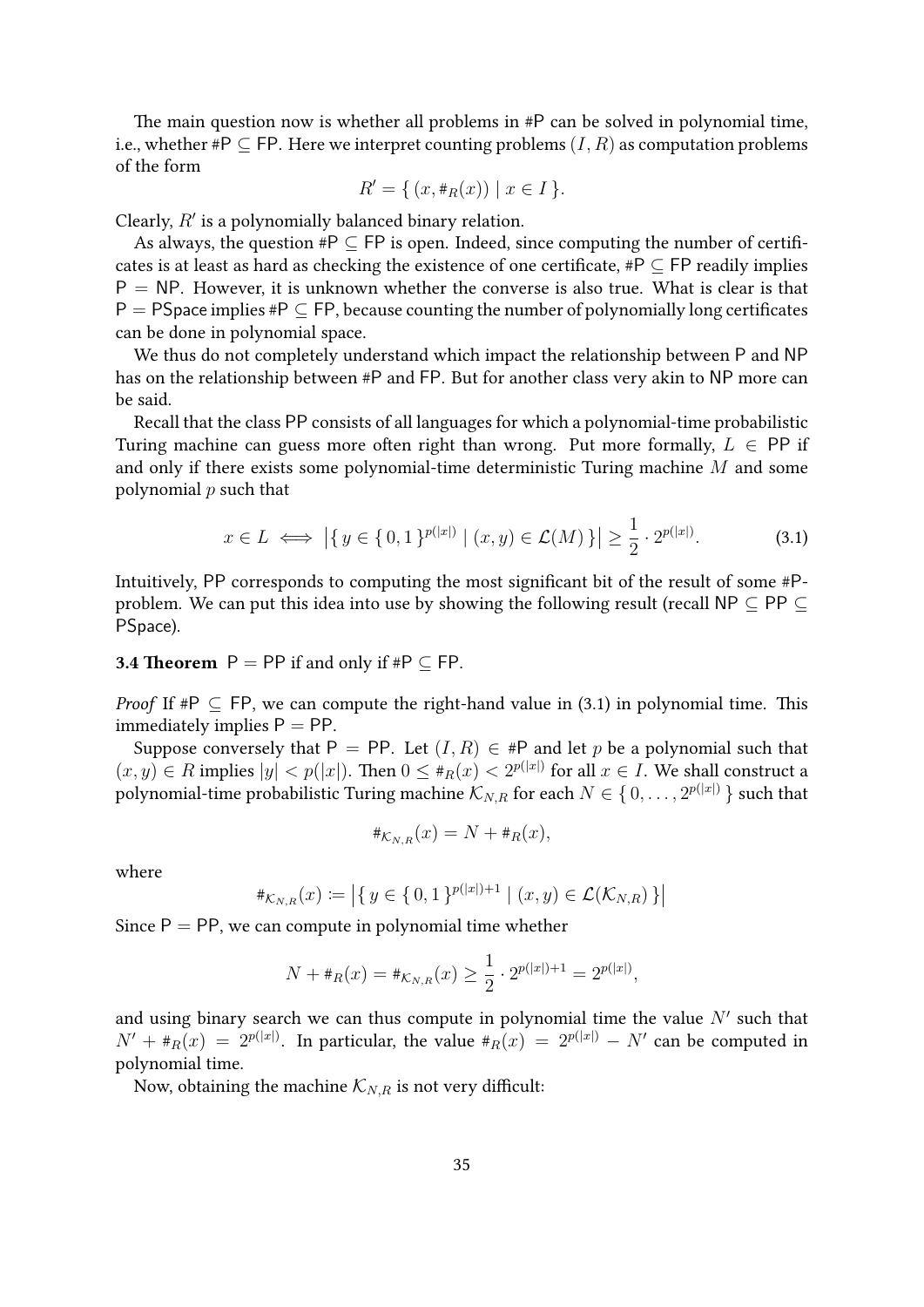```
\mathcal{K}_{N,R}(x, y_0y_1 \ldots y_{p(|x|)}) \rightarrowif y_0 = 0 then
    if [y_1y_2\ldots y_{p(|x|)}]_2 < N then
       accept
    else
       reject
else
    return (x, y_1y_2 \ldots y_{p(|x|)}) \in RClearly, \mathcal{K}_{N,R} runs in polynomial time and \#_{\mathcal{K}_{N,R}}(x) = N + \#_R(x) as required.
```
The class #P cannot be put directly into relation with other classical complexity classes, because it does not consist of decision problems. However, there is a famous result that relates the polynomial hierarchy to decision problems solvable in polynomial time with oracle access to #P.

#### 3.5 Theorem (Toda, 1989) PH  $\subseteq$  P $^{\text{\tiny\#P}}$ .

The proof is quite long and involved, and contains interesting applications of ideas not discussed in this lecture. For example, in the proof a complexity class  $\bigoplus P$  ("parity-P") is introduced that consists of all counting problems for which it can be determined in polynomial time whether the number of solutions is even. In other words, for the counting problems in  $\oplus$ P the *last bit* of the solution can be computed in polynomial time. This class naturally complements the class PP as the class of counting problems for which the first bit of the solution can be computed in polynomial time.

### <span id="page-35-0"></span>**3.2** #P**-completeness and Valiant's Theorem**

We have again the usual situation: while some problems in  $\#P$  seem to be computationally hard (like #SAT), we are not able to show they cannot be solved in polynomial time. We therefore apply our usual idea of completeness to #P to be able to at least identify the "most complicated" problems in #P.

For this approach to make sense, we first need to specify the reduction to use. Since counting problems are very akin to function problems, we just adapt the corresponding reduction notion.

**3.6 Definition** Let A and B be two counting problems. A *reduction* from A to B is a pair  $(f, g)$  of logspace-computable functions such that

$$
\#_A(x) = g(\#_B(f(x)))
$$

for all  $x \in I$ . A problem  $(I, R) \in \mathbb{H}P$  is called *complete* for  $\mathbb{H}P$  if for all  $S \in \mathbb{H}P$  there exists a reduction from S to R.  $\Diamond$ 

Reductions between function problems can easily be obtained from special kinds of polytime reductions between decisions problems.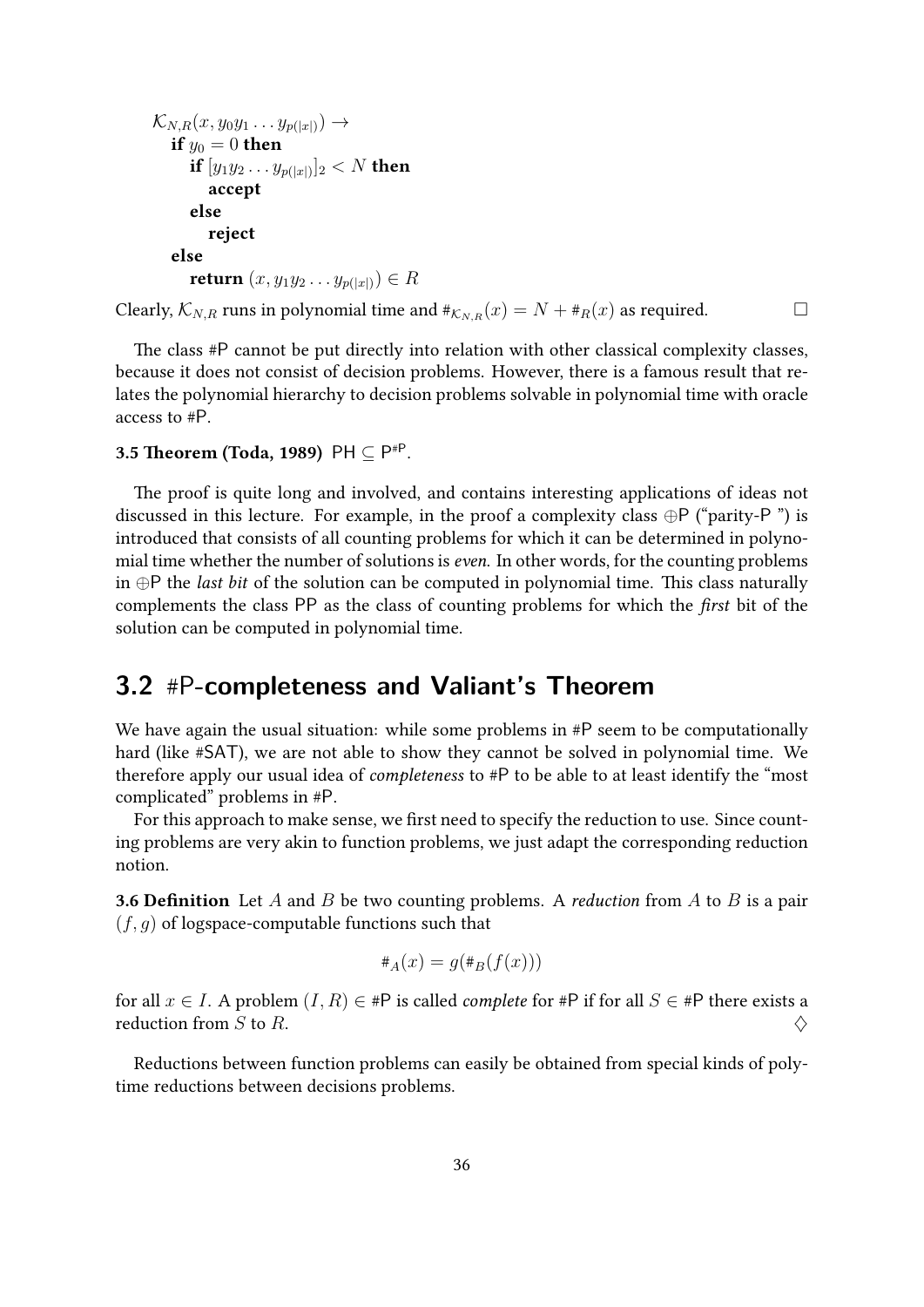#### **3.7 Definition** Let  $L_1, L_2 \in \mathsf{NP}$  be represented as

$$
L_1 = \{ x \in \Sigma^* \mid \exists y. |y| \le p_1(|x|) \land (x, y) \in \mathcal{L}(\mathcal{K}_1) \}
$$
  

$$
L_2 = \{ x \in \Sigma^* \mid \exists y. |y| \le p_2(|x|) \land (x, y) \in \mathcal{L}(\mathcal{K}_2) \}
$$

for polynomials  $p_1, p_2$  and deterministic Turing machines  $\mathcal{K}_1, \mathcal{K}_2$ . A polytime reduction f from  $L_1$  to  $L_2$  is called *parsimonious* if for all  $x\in\Sigma^*$  the number of  $y$  such that  $(x,y)\in\mathcal{L}(\mathcal{K}_1)$ is equal to the number of y' such that  $(f(x), y') \in \mathcal{L}(\mathcal{K}_2).$ 

Parsimonious reductions turn up very frequently in proofs of NP-completeness. Indeed, when showing NP-completeness for various classical problems, usually (actually: almost always) parsimonious reductions are employed. In particular, the reduction from the proof of the Cook-Levin Theorem from the halting problem of non-deterministic polytime Turing machines to satisfiability of propositional formulas is parsimonious. Using this fact, one can easily obtain the following result.

#### 3.8 Theorem #SAT is #P-complete.

Note that instead of requiring for parsimonious reductions the number of certificates to be the same, it is also sufficient to require the number of certificates for each instance  $x$  of  $L_1$  is easily computable from the number of certificates of the instance  $f(x)$  of  $L_2$ .

Because of the plenitude of parsimonious reductions, many counting problems corresponding to NP-complete decision problems are naturally #P-complete. However, there are also #P-complete problems that arise as counting variants of problems that are actually in P. A prominent example for this is finding perfect matchings in bipartite graphs. The resulting counting problem is to compute the permanent of binary matrices, i.e., matrices that only contain entries 0 or 1.

Let  $G = (V, E)$  be an undirected graph. Recall that G is called bipartite if there exist disjoint  $U_1, U_2 \neq \emptyset$  such that  $U_1 \cup U_2 = V$  and  $E \subseteq \{ \{u_1, u_2\} \mid u_1 \in U_1, u_2 \in U_2 \}$ . If G is bipartite, we shall also denote it by  $G = (U_1, U_2, E)$ .

A matching in the graph G is a subset  $M \subseteq E$  such that each two distinct edges in M are disjoint. The matching  $M$  is called *perfect* if every node in  $V$  occurs in some (and thus exactly one) edge in M; in other words,  $\bigcup M = V$ . Computing some perfect matching of G, if it exists, can be done in polynomial time. For counting perfect matchings, however, no fast algorithm is known.

Perfect matchings in G can be characterized algebraically. Let  $|U_1| = |U_2| = n$  and let  $U_1=\set{u_1,\ldots,u_n}$ ,  $U_2=\set{v_1,\ldots,v_n}$ . Define the  $n\times n$ -matrix  $A^G\in\set{0,1}^{n\times n}$  by

$$
A^{G}(i,j) := \begin{cases} 1 & \text{if } \{u_i, v_j\} \in E, \\ 0 & \text{otherwise.} \end{cases}
$$

A perfect matching M in G then correspond to a *bijective* mapping  $\sigma$  from  $U_1$  to  $U_2$  by virtue of  $\sigma(u_i)=v_j$  if  $\set{u_i,v_j}\in E.$  Such a mapping  $\sigma$  can be considered as a permutation  $\sigma\in S_n$ by defining  $\sigma(i) = j$ . In this case,

$$
\prod_{i=1}^{n} A^{G}(i, \sigma(i)) = 1.
$$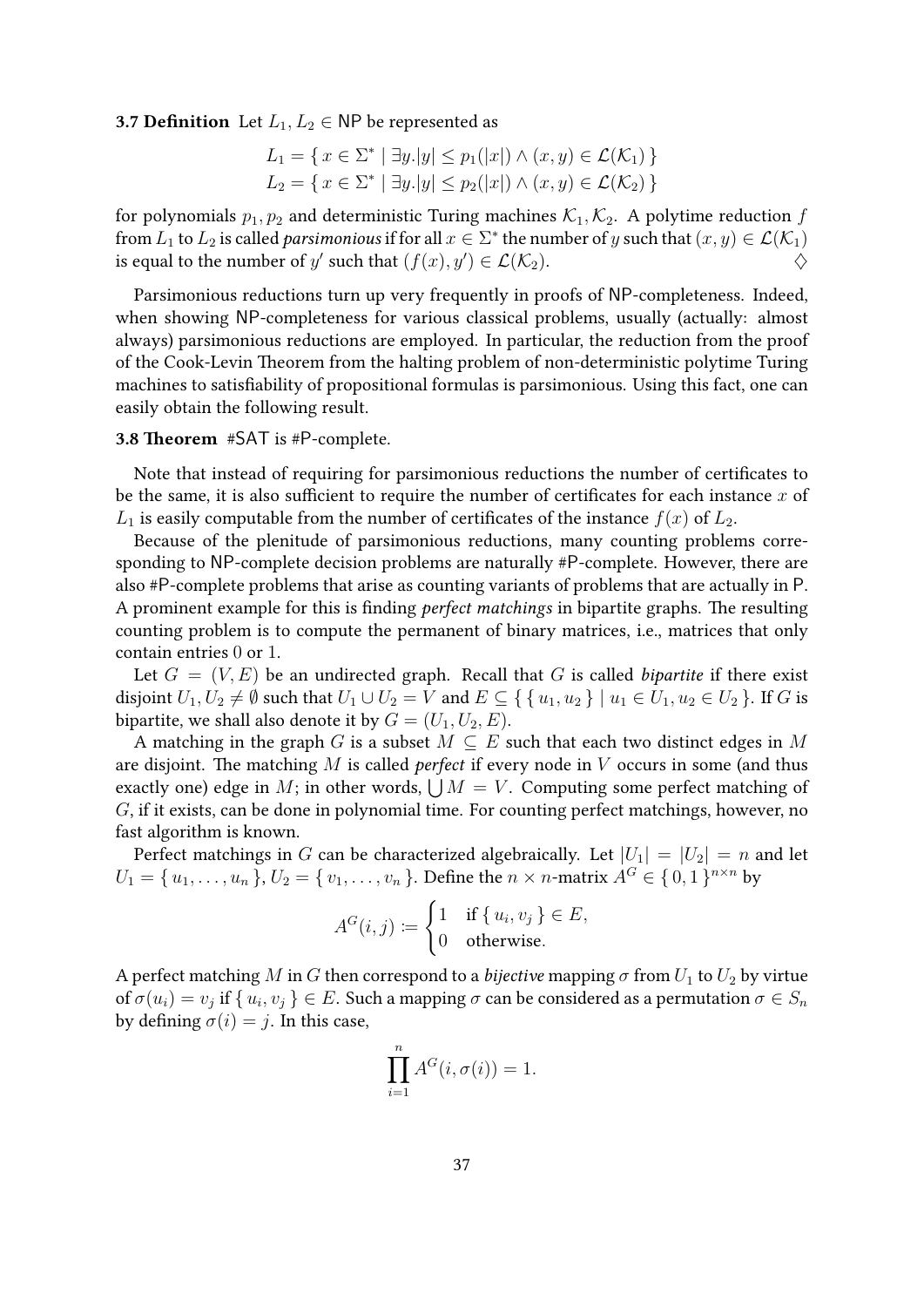Conversely, if some  $\tau \in S_n$  does not define a perfect matching in the way just described, then

$$
\prod_{i=1}^{n} A^{G}(i, \tau(i)) = 0.
$$

Thus, the number of perfect matchings in  $G$  is precisely

$$
\sum_{\sigma \in S_n} \prod_{i=1}^n A^G(i, \sigma(i)) = \text{perm } A^G.
$$

Note the similarity of perm  $A^G$  to the determinant of  $A^G$ :

$$
\det A^G := \sum_{\sigma \in S_n} \operatorname{sgn}(\sigma) \cdot \prod_{i=1}^n A^G(i, \sigma(i)).
$$

In other words, the determinant of  $A^G$  differs in the occurrence of the extra factor sgn( $\sigma$ ) in the sum. This change, appearing negligible, has severe consequences: the determinant can be computed in polynomial time, while computing the permanent is a problem that is #P-complete.

Permanents of binary matrices allow for an alternative graph-theoretic interpretation in terms of cycle covers. For this let us consider the matrix  $\overrightarrow{A}$  as the adjacency matrix of a graph G' on n vertices  $\{w_1, \ldots, w_n\}$ . Then  $\{w_i, w_j\} \in E$  if and only if  $A^G(i, j) = 1$ . A cycle cover in  $G'$  is a set of node-disjoint cycles that cover all nodes. It is easy to see that a perfect matching in  $G$  corresponds to a cycle cover in  $G'$  and vice versa. Consequently,  $\operatorname{perm}(A^G)$  is the number of cycle covers in  $G'.$ 

Let us illustrate this correspondence by means of a small example. We leave the formal description as an exercise.

**3.9 Example** Let us consider the following bipartite graph  $G$  and the perfect matching marked by the red edges



The matrix  $A^G$  of this graph is (up to simultaneous reordering of the rows and columns)

$$
A^G = \begin{pmatrix} 1 & 0 & 1 & 1 \\ 0 & 1 & 0 & 1 \\ 1 & 0 & 1 & 1 \\ 0 & 0 & 1 & 0 \end{pmatrix}
$$

and the graph  $G'$  as described before is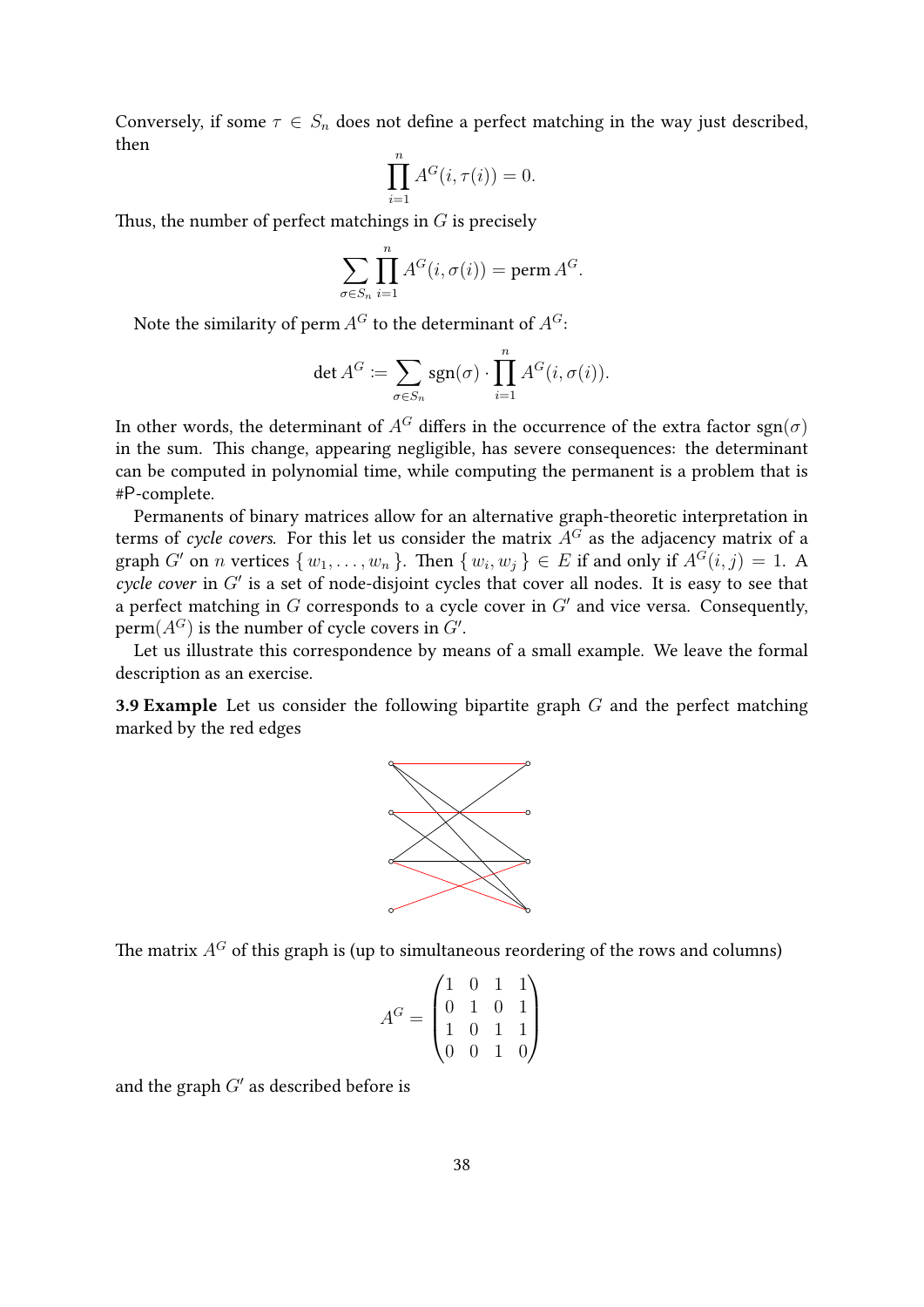

and the cycle cover corresponding to the perfect matching in  $G$  is again marked by red edges.  $\diamondsuit$ 

It is not hard to see that this correspondence can be generalized to bipartite multigraphs with weighted edges, where the weights are taken from  $\mathbb Z$ . Let G be such a graph. Define the matrix  $A^G$  to have at position  $(i,j)$  the sum of the weights of the edges from  $v_i$  to  $w_j,$ and let G' be the edge-weighted graph with  $A<sup>G</sup>$  as adjacency matrix. Define the weight of a cycle cover in  $G'$  to be the product of the weights of the edges contained in this cycle cover. Then the permanent perm $(A^G)$  is just the sum of the weights of the cycle covers in  $G'.$ 

(Note: the graph does not need to be a proper multigraph: two edges between nodes  $v$  and  $w$  can be replaced by one edge with weight the sum of the weights of the original edges.)

We are now ready to prove the main result of this section.

<span id="page-38-0"></span>3.10 Theorem (Valiant, 1979) Computing the permanent of a binary matrix is #P-complete.

The proof consists of two steps.

<span id="page-38-1"></span>**3.11 Proposition** For each 3CNF-formula  $\varphi$  there exists a matrix  $A \in \{-1, 0, 1, 2, 3\}^{n \times n}$ such that

$$
\text{perm}(A) = 4^m \cdot \# \varphi,
$$

where m is the number of literals in  $\varphi$ . Furthermore, the matrix A can be computed in logarithmic space.

<span id="page-38-2"></span>**3.12 Proposition** For each matrix  $A \in \mathbb{Z}^{n \times n}$  with entries in  $\{-1,0,1,2,3\}$  there exists a binary matrix B and a number  $N \in \mathbb{N}$  such that

$$
perm(A) = perm(B) mod N,
$$

where to modulo operator uses representatives in  $\{-n!,\ldots,n!\}$ . Both the matrix B and the number  $N$  can be computed in logarithmic space.

*Proof (Theorem [3.10\)](#page-38-0)* We reduce #SAT to computing the permanent of 0-1-matrices. Let  $\varphi$ be a 3CNF-formula with m literals. By Proposition [3.11](#page-38-1) there exists a matrix A such that  $perm(A) = 4^m \cdot \text{#}\varphi$ . Furthermore, all entries in A are in  $\{-1, 0, 1, 2, 3\}$ . By Proposition [3.12](#page-38-2) there exists a matrix B and some  $N \in \mathbb{N}$  such that  $\text{perm}(A) = \text{perm}(B) \text{ mod } N$ , and B has only entries 0 or 1.

We now define the reduction  $(f, g)$  from #SAT to computing the permanent of 0-1-matrices as follows:

$$
f(\varphi) = B, \quad g(s) = (s \bmod N)/4^m.
$$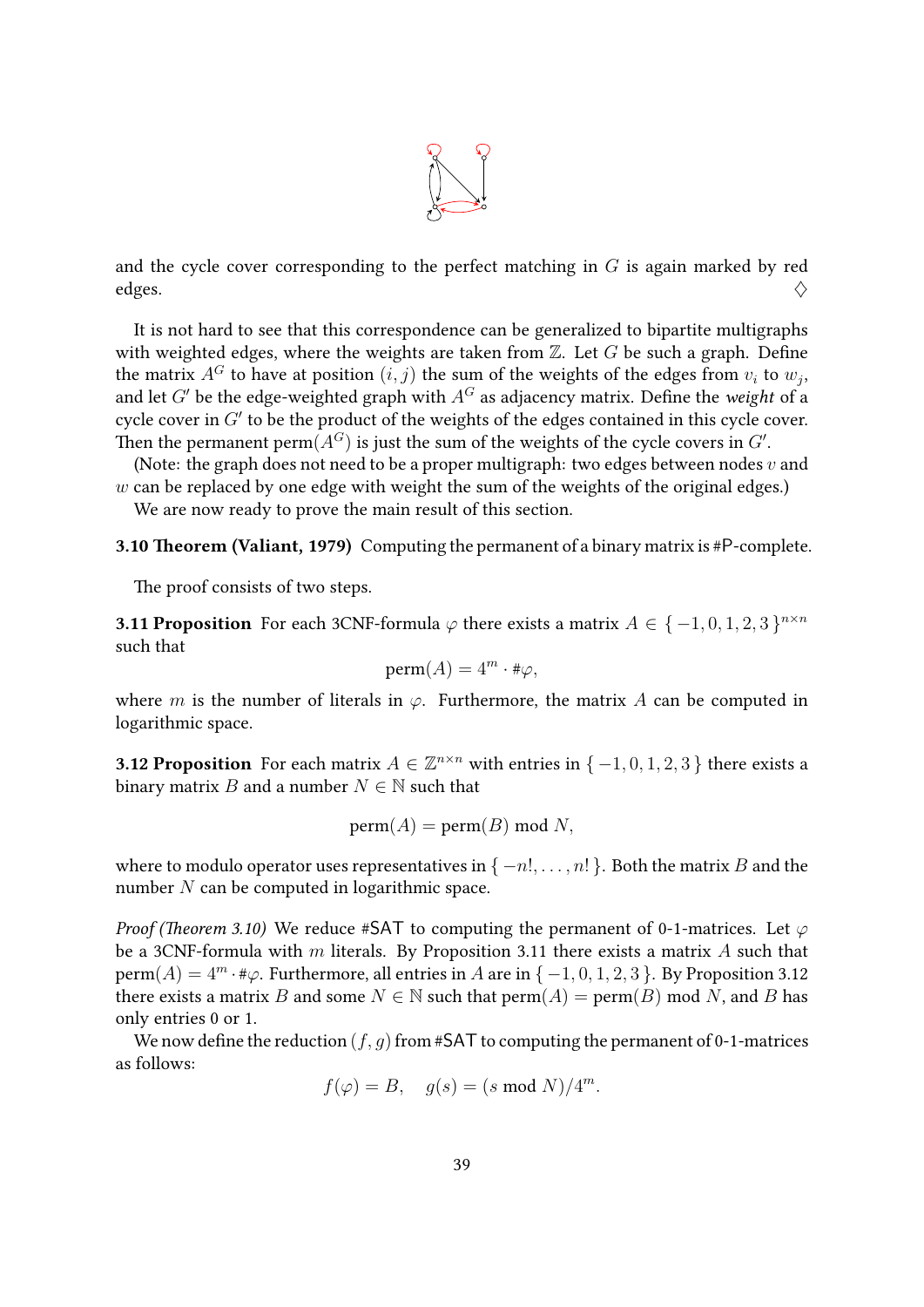Then  $f$  and  $g$  are computable in logarithmic space. Furthermore,

$$
g(\text{perm}(f(\varphi))) = g(\text{perm}(B))
$$
  
=  $(\text{perm}(B) \mod N)/4^m$   
=  $\text{perm}(A)/4^m$   
=  $\#\varphi \cdot 4^m/4^m$   
=  $\#\varphi$ 

and the proof is complete.  $\Box$ 

Before we are going to prove Proposition [3.11,](#page-38-1) let us first consider an example.

**3.13 Example** Let us consider the graph  $H$  consisting of these two subgraphs



Then each cycle cover of  $H$  consists of a cycle cover of  $G$  and one cycle cover in the smaller graph. In particular, for each cycle cover of  $G$  of weight  $w$ , there exists exactly two cycle covers of  $G'$  of weights w and  $-w$ . Thus, the sum of all cycle covers of  $G'$  is zero, and thus  $\operatorname{perm}(A^H) = 0$  for  $A^H$  being the adjacency matrix of H.

For what follows, we shall adopt the following convention: all graphs are complete graphs with weighted edges. Edges not shown have weights 0, and edges without labels have weight 1.

*Proof (Proposition [3.11\)](#page-38-1)* Let  $\varphi$  be a 3CNF-formula with *n* variables and  $\ell$  clauses. We shall construct the graph G such that there are two types of cycle covers: those that correspond to satisfying assignments of  $\varphi$  and those that don't. For the latter, we shall use the trick of the previous example to ensure that these do not add to the permanent of (the adjacency matrix of)  $G$ .

We first introduce the following two types of gadgets.

Variable gadget: for each variable occurring in  $\varphi$  we introduce the following subgraph:

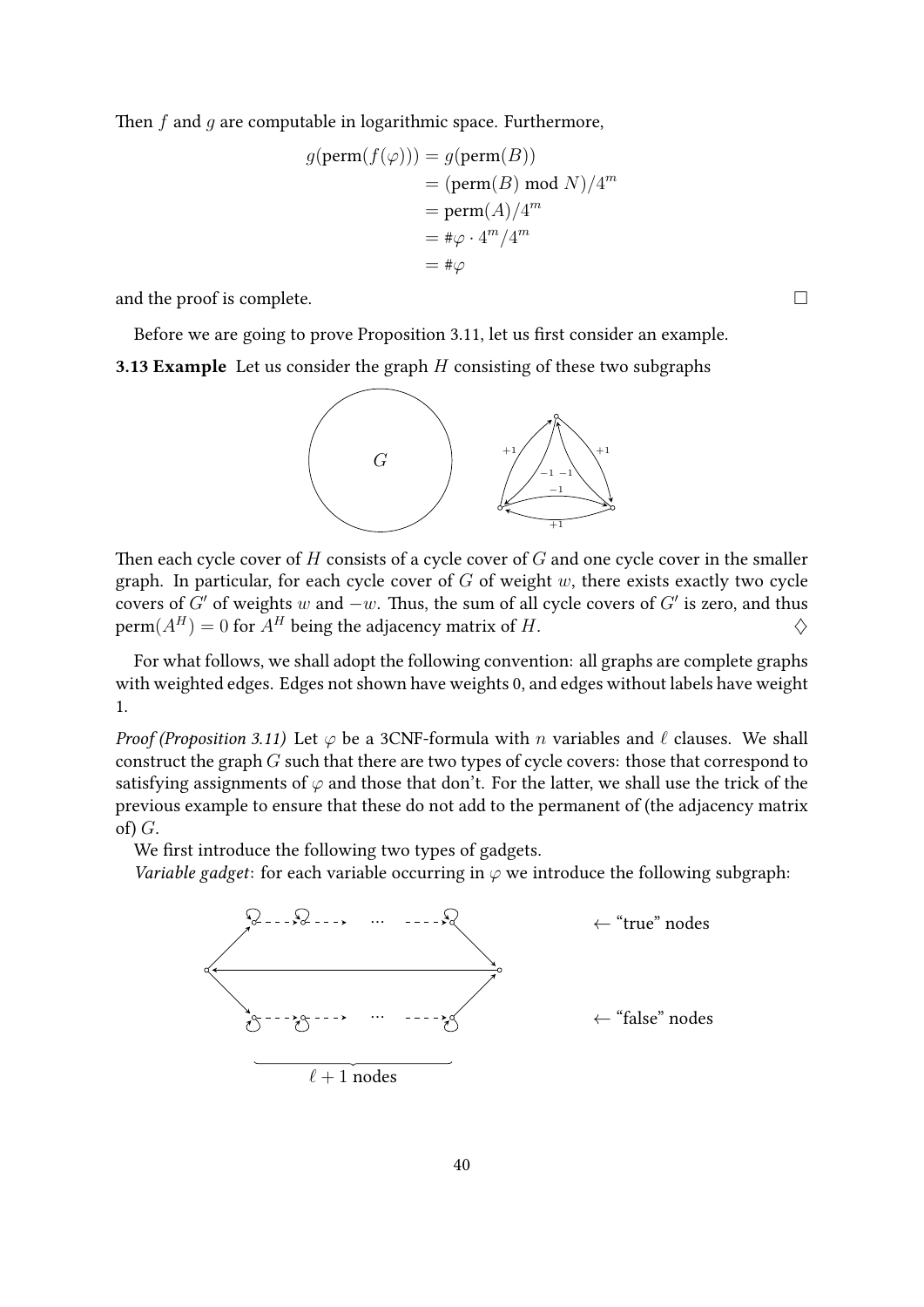This subgraph has exactly two cycle covers: one for setting the variable to true (using the upper cycle) and one for setting it to false (using the lower cycle).

Variable gadgets have two types of edges: internal edges (depicted as solid lines) and external edges (depicted as dashed lines). The internal edges will not be connected to any other gadget. The external edges will be connected to clause gadgets (to be introduced shortly) corresponding to whether the variable appears positively or negatively in that clause.

We shall depict variable gadgets schematically as follows:



Clause gadget: for each clause in  $\varphi$  introduce the following subgraph:



Again, the external edges (shown as dashed edges) are the only ones that are connected to other edges. We shall depict the clause gadget schematically by



The crucial property of the clause gadget is now the following: all cycle covers of this subgraph have to omit at least one external edge. Furthermore, for each proper subset A of the set of external edges, there exists exactly one cycle cover in this subgraph that traverses all the edges in  $A$  and omits all other external edges.

The idea of the proof is now as follows. Suppose we have a means to express that in a cycle cover of a graph H, exactly one of two edges  $(u, u')$  and  $(v, v')$  is used. More precisely, we want to ensure that all other cycle covers (either using both these edges or none) do not add to the final count of the overall weight of all cycle covers. This will be done by ensuring that these covers contribute an overall weight of zero.

Let us express the fact that of the edges  $(u, u')$  and  $(v, v')$  exactly one is used schematically as follows:



Let us call this gadget XOR-gadget.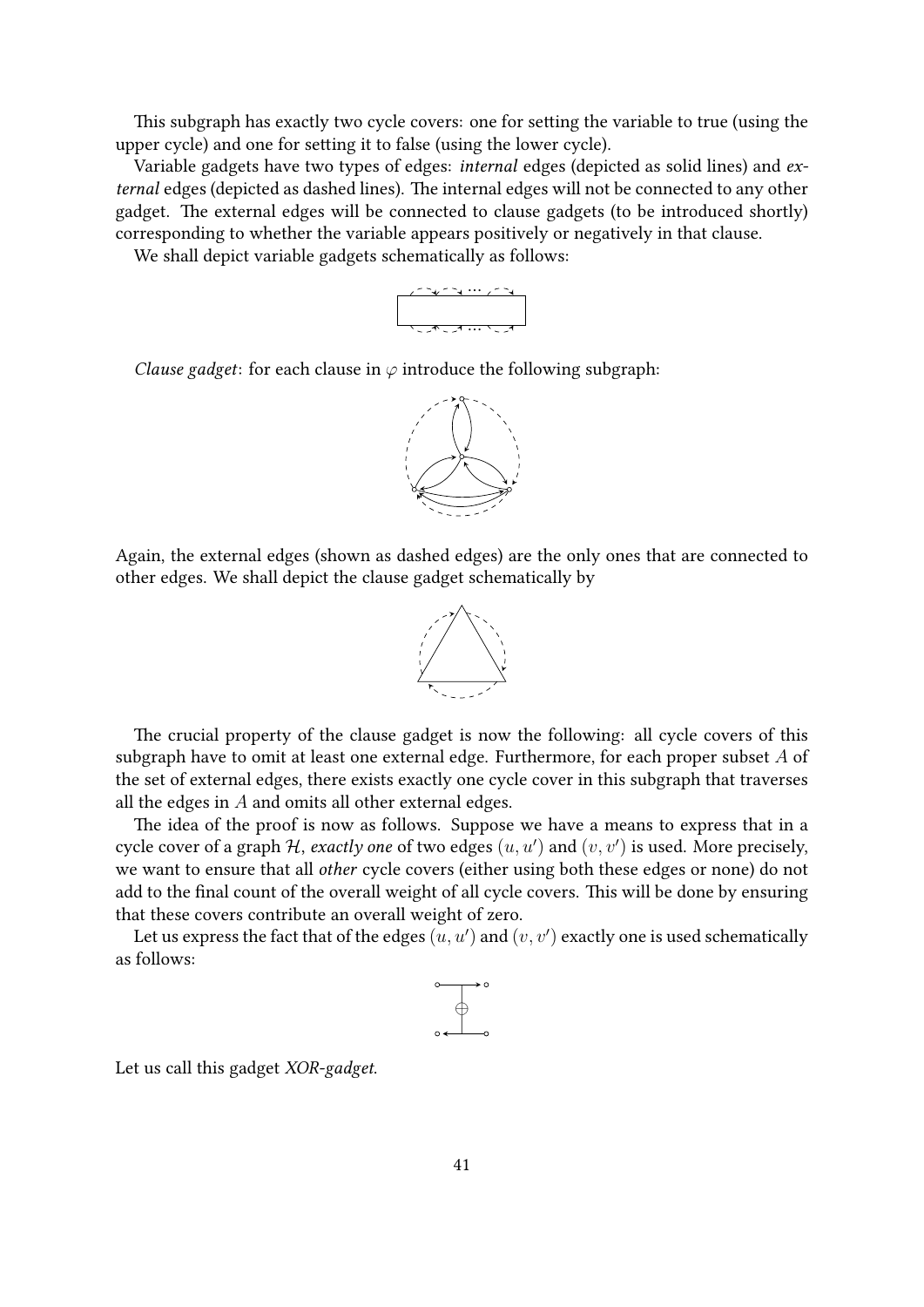Using this new gadget, we transform the formula  $\varphi$  into the following graph  $\mathcal{G}_{\varphi}$ : for each clause C in  $\varphi$  we identify each variable x occurring in C with an external edge of the corresponding clause gadget of C. We then connect the external edge of the clause gadget of C with an unused external edge of the variable gadget of  $x$  using the XOR gadget. We choose a "true" external edge of the variable gadget of x if x appears positively in  $C$ , and a "false" external edge otherwise.

For example, the clause  $C = (x_1 \vee \neg x_2 \vee x_3)$  is transformed into the following graph  $\mathcal{G}_C$ :



To count the cycle covers of  $\mathcal{G}_C$  (or, equivalently, to compute the permanent of its adjacency matrix) it is sufficient to count only those cycle covers that respect the XOR gadgets. All such cycle covers traverse the clause gadget for  $C$  and thus omit at least one external edge. Setting the variable corresponding to this omitted edge to the value given by the connection to the variable gadget yields a satisfying assignment of C. Conversely, each satisfying assignment of  $C$  corresponds to exactly one cycle cover in  $\mathcal{G}_C$  that respects the XOR gadgets.

It can be seen easily that if more than one clause is given the overall construction of the variable gadgets will ensure that each cycle cover assigns exactly one value to each variable. Furthermore, some literal in each clause is assigned true. Therefore, each cycle cover of  $\mathcal{G}_{\varphi}$ corresponds one-to-one to a satisfying assignment of  $\varphi$ .

We shall now show how to implement the XOR gadget. In the resulting construction, all cycle covers that do not obey this gadget will sum up to a weight of zero. All other cycle covers, however, will be multiplied by a constant factor of 4. Therefore, the resulting graph will have a permanent of  $4^m \cdot \text{\#}\varphi$ , since all  $m$  XOR gadgets need to be traversed.

XOR gadget: suppose we are given two edges  $(u, u')$  and  $(v, v')$  in a graph H and we want to ensure that all cycle covers that contribute to the final permanent contain exactly one of them. For this we replace the two edges by the following gadget.

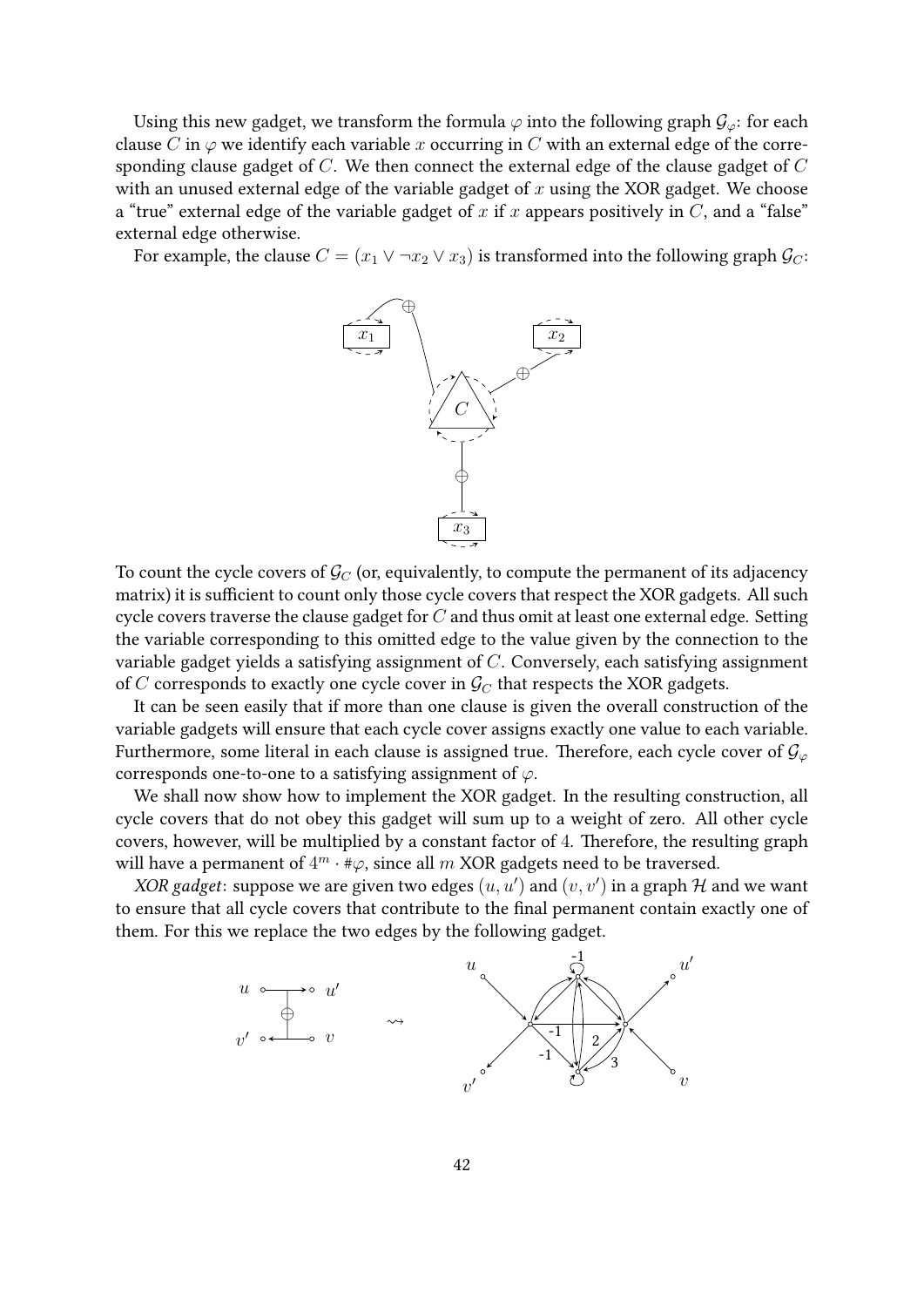This gadget has the following remarkable property: if this gadget is embedded into the original graph  ${\mathcal H}$  instead of the two edges  $(u,u'),(v,v')$  to obtain a new graph  ${\mathcal H}',$  then each cycle cover in  $H$  of weight w that uses exactly one of the original two edges results in a cycle cover in  $\mathcal{H}'$  of weight 4w. Moreover, every other cycle cover in  $\mathcal{H}$  results in a cycle cover in  $\mathcal{H}'$  of weight zero.

We can illustrate this as follows: suppose we represent the "rest of  $\mathcal{H}$ " by a single node q. Then the graph  $H$  looks as follows:



The matrix D denotes the adjacency matrix of  $H$  with the node q deleted. Then

- the permanent of  $H$  is 8;
- a weight of 4 comes from traversing edges  $(q, d)$  and  $(a, q)$ : if we delete the first row (corresponding to node  $a$ ) and the last column (node  $d$ ) of  $D$ , then the permanent of the resulting matrix is 4;
- a weight of 4 comes from traversing edges  $(d, q)$  and  $(q, a)$ : deleting the first column and last row of  $D$  results in a permanent of 4;
- all other cycle covers contribute weight 0:
	- using the loop at q results in a cycle cover of weight zero, because  $\text{perm}(D) = 0$ ;
	- using the cycles  $(a, g)$ ,  $(g, a)$  or  $(g, d)$ ,  $(d, g)$  results in a permanent of zero.

Therefore, the proposed gadget is as required and the proof is finished.  $\Box$ 

*Proof (Proposition [3.12\)](#page-38-2)* Let us represent the matrix  $A$  as an edge-labeled directed graph. Each edge labeled with 2 or 3 can be replace by the following subgraphs: